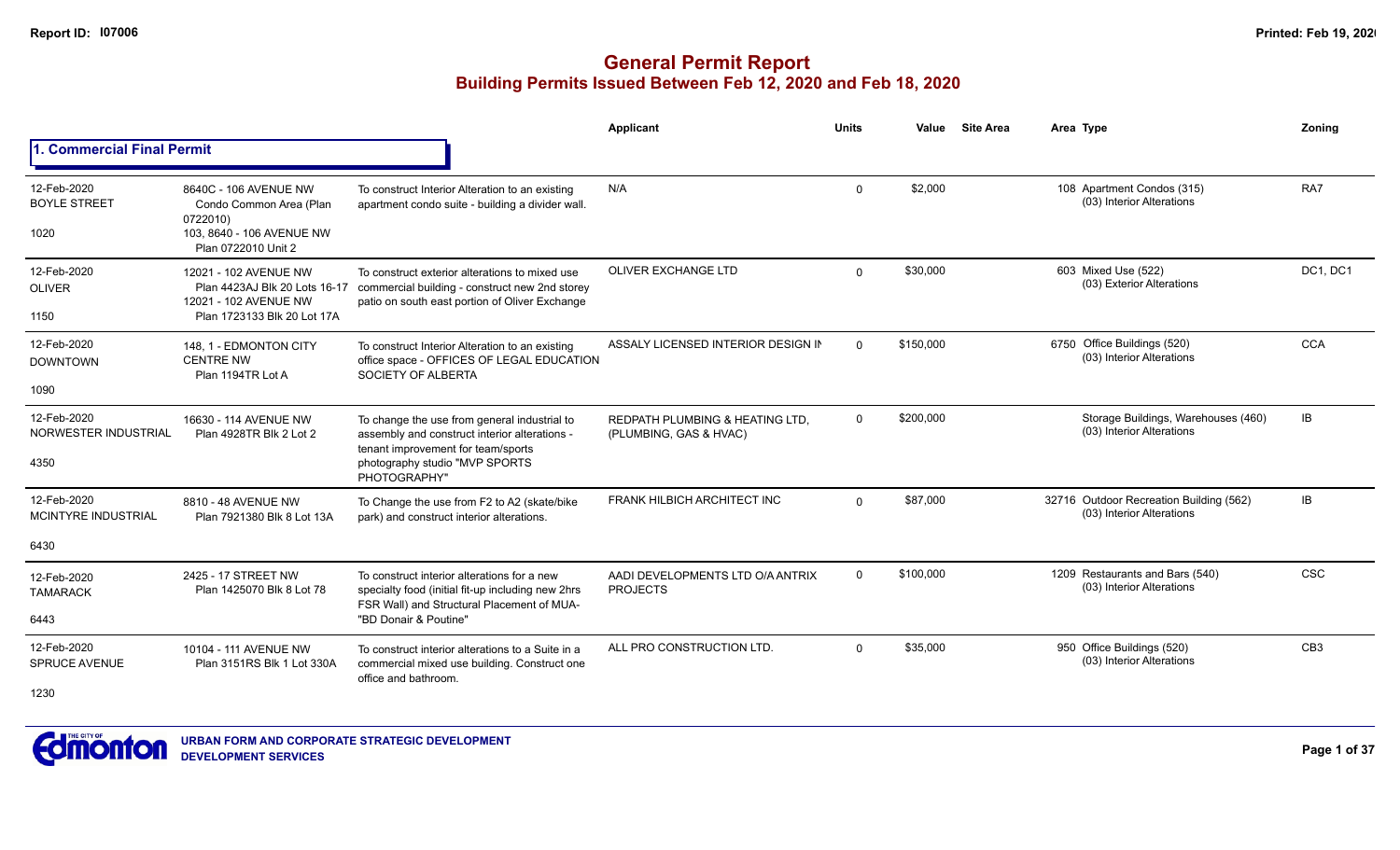|                                           |                                                                                                                      |                                                                                                                                                          | Applicant                                           | <b>Units</b> | Value    | <b>Site Area</b> | Area Type                                                    | Zoning          |
|-------------------------------------------|----------------------------------------------------------------------------------------------------------------------|----------------------------------------------------------------------------------------------------------------------------------------------------------|-----------------------------------------------------|--------------|----------|------------------|--------------------------------------------------------------|-----------------|
| 1. Commercial Final Permit                |                                                                                                                      |                                                                                                                                                          |                                                     |              |          |                  |                                                              |                 |
| 12-Feb-2020<br><b>BANNERMAN</b>           | 13808 - 28 STREET NW<br>Plan 7820116 Blk 67 Lot 18                                                                   | To change the use of a portion of single<br>detached dwelling unit to business/personal<br>services- Home based Hair salon - work                        | N/A                                                 | $\Omega$     | \$900    |                  | Single Detached House (110)<br>(03) Interior Alterations     | RF <sub>1</sub> |
| 2030                                      |                                                                                                                      | includes HVAC work                                                                                                                                       |                                                     |              |          |                  |                                                              |                 |
| 12-Feb-2020<br><b>CALGARY TRAIL SOUTH</b> | 10321 - 34 AVENUE NW<br>Plan 9222983 Blk 36 Lot 1C                                                                   | To construct Interior Alteration: constructing a<br>demising wall to turn 1 bay into 2 bays AND to<br>construct exterior alteration: new exterior door   | PLANWORKS ARCHITECTURE INC                          | $\mathbf 0$  | \$25,000 |                  | 3608 Malls, Office/Retail (512)<br>(03) Interior Alterations | DC <sub>2</sub> |
| 5120                                      |                                                                                                                      | in lieu of glazing AND to change the use of bay<br>A1 from retail to assembly occupancy.- 34<br>AVENUE CRU RENOVATIONS                                   |                                                     |              |          |                  |                                                              |                 |
| 12-Feb-2020<br><b>QUEEN MARY PARK</b>     | 10903 - 113 STREET NW<br>Plan 2109HW Blk 11A Lots 1-3                                                                | To construct a TEMPORARY hoarding for the<br>construction of a mixed use building (PERMIT<br>EXPIRES JULY 31, 2020) - Queen Mary Park.                   | HENDRIKS CONSTRUCTION LTD., LEWIS                   | $\Omega$     | \$1,500  |                  | Hoarding (910)<br>$(01)$ New                                 | DC <sub>2</sub> |
| 1180                                      |                                                                                                                      |                                                                                                                                                          |                                                     |              |          |                  |                                                              |                 |
| 12-Feb-2020<br><b>RITCHIE</b>             | 10145 - 81 AVENUE NW<br>Plan I Blk 51 Lots 1-3                                                                       | To erect exterior hoarding (Fenced Enclosure<br>on sidewalk and roadway) and a pedestrian<br>walkway on the road. FEBRUARY 2019 -.                       | STANLEY CONSTRUCTION LTD                            | $\Omega$     | \$5,000  |                  | Hoarding (910)<br>(03) Exterior Alterations                  | DC <sub>1</sub> |
| 6610                                      |                                                                                                                      | FEBRUARY 29, 2020. (EXTENDED)                                                                                                                            |                                                     |              |          |                  |                                                              |                 |
| 12-Feb-2020<br><b>CRESTWOOD</b>           | 9604 - 142 STREET NW<br>Plan 9824014 Blk 95 Lot 23                                                                   | To construct interior alterations to an existing<br>building. Change of use from retail to personal<br>services. Set up hair salon Celebrity Hair Salon. | <b>REFINE RENOVATIONS, JAMES</b><br><b>BELOVICH</b> | $\mathbf 0$  | \$45,000 |                  | 900 Retail and Shops (510)<br>(03) Interior Alterations      | <b>CSC</b>      |
| 3140                                      |                                                                                                                      |                                                                                                                                                          |                                                     |              |          |                  |                                                              |                 |
| 12-Feb-2020<br><b>DOWNTOWN</b>            | 10808 - 99 AVENUE NW<br>Plan NB Blk 8 Lots 64-66<br>9920 - 108 STREET NW                                             | To construct interior alterations to an existing<br>office building - Forestry Building - install a<br>structural steel beam inside penthouse.           | ANTEC CONSULTING INC                                | $\Omega$     | \$12,900 |                  | Office Buildings (520)<br>(03) Interior Alterations          | CMU             |
| 1090                                      | Plan NB Blk 8 Lot 61<br>9920 - 108 STREET NW<br>Plan NB Blk 8 Lot 62<br>9920 - 108 STREET NW<br>Plan NB Blk 8 Lot 63 |                                                                                                                                                          |                                                     |              |          |                  |                                                              |                 |

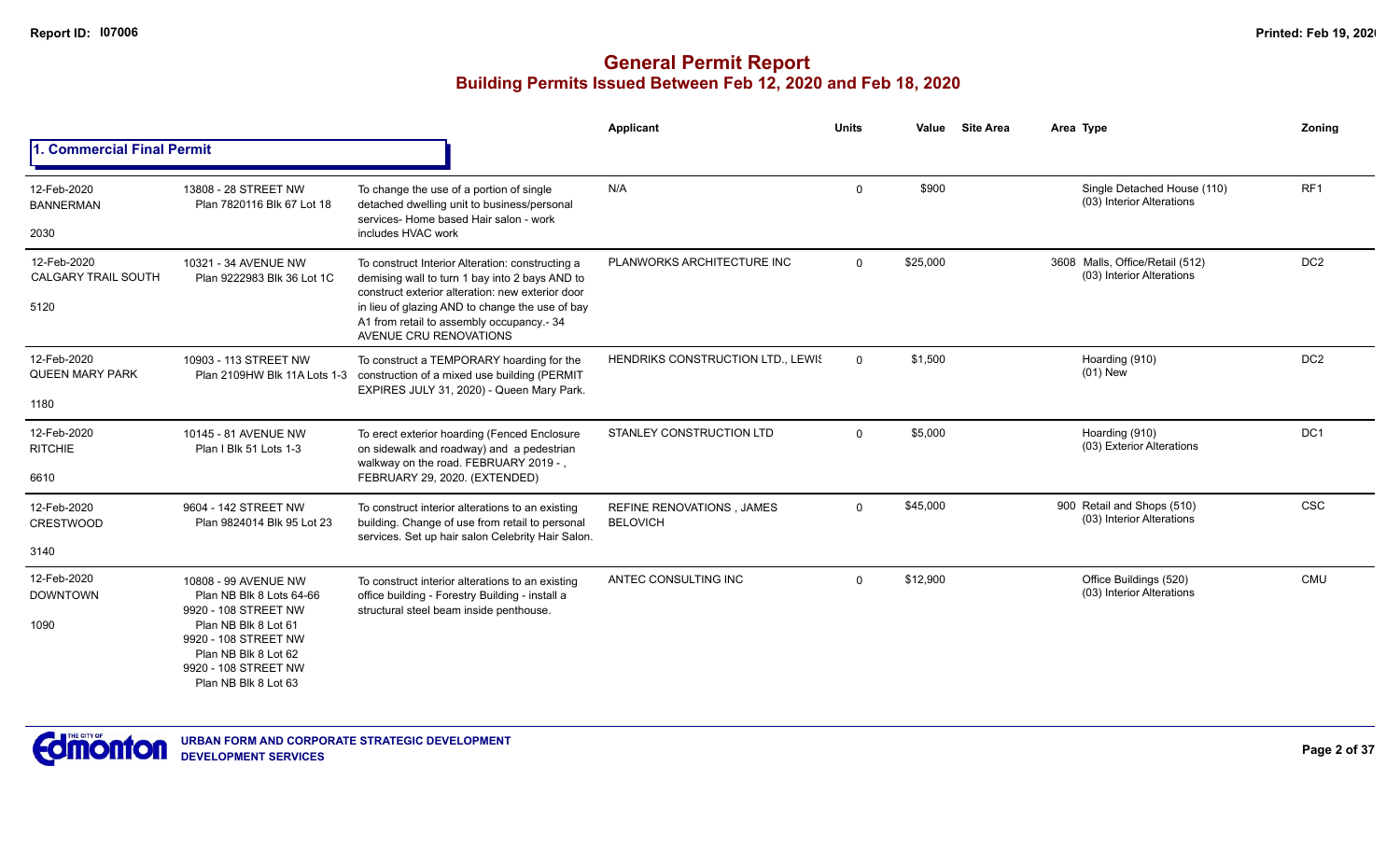|                                                             |                                                                      |                                                                                                                                                                                                                                                          | Applicant                                          | <b>Units</b> | Value     | <b>Site Area</b> | Area Type                                                           | Zoning          |
|-------------------------------------------------------------|----------------------------------------------------------------------|----------------------------------------------------------------------------------------------------------------------------------------------------------------------------------------------------------------------------------------------------------|----------------------------------------------------|--------------|-----------|------------------|---------------------------------------------------------------------|-----------------|
| <b>Commercial Final Permit</b>                              |                                                                      |                                                                                                                                                                                                                                                          |                                                    |              |           |                  |                                                                     |                 |
| 12-Feb-2020<br><b>BELVEDERE</b><br>2080                     | 13635 - 66 STREET NW<br>Plan 3031RS Blk 2 Lots<br>10A.41U            | To change the use from group D (personal<br>service shop) to E (retail) and construct interior<br>alterations for retail occupancy -<br>LONDONDERRY HALAL MEATS &<br><b>CONVENIENCE STORE</b>                                                            | N/A                                                | $\Omega$     | \$3,500   |                  | 1044 Retail and Shops (510)<br>(03) Interior Alterations            | CNC             |
| 12-Feb-2020<br><b>KENNEDALE INDUSTRIAL</b>                  | 12904 - 52 STREET NW<br>Plan 8220431 Blk 27 Lot 54                   | To construct a General Industrial use storage<br>building.                                                                                                                                                                                               | <b>MIKITECTURE</b>                                 | $\Omega$     | \$50,000  |                  | Storage Buildings, Warehouses (460)<br>$(01)$ New                   | IB              |
| 2380                                                        |                                                                      |                                                                                                                                                                                                                                                          |                                                    |              |           |                  |                                                                     |                 |
| 12-Feb-2020<br><b>MCINTYRE INDUSTRIAL</b>                   | 8103 - ROPER ROAD NW<br>Plan 0121618 Blk 10 Lot 8                    | To construct first-tenant fit-up (offices and<br>shop area).                                                                                                                                                                                             | <b>STRATUS E&amp;I</b>                             | $\Omega$     | \$10,000  |                  | Storage Buildings, Warehouses (460)<br>(03) Interior Alterations    | DC <sub>2</sub> |
| 6430                                                        |                                                                      |                                                                                                                                                                                                                                                          |                                                    |              |           |                  |                                                                     |                 |
| 13-Feb-2020<br>STRATHCONA INDUSTRIAL<br><b>PARK</b><br>6700 | 9150 - 34 AVENUE NW<br>Plan 7821552 Blk 10 Lot 7                     | To construct interior alterations to an<br>Automotive and Minor Recreation Vehicle<br>Sales/Rentals Use building, "Lakewood<br>Chevrolet". (Take out old Spray booth and install<br>a new Spray booth ONLY.)                                             | CERTIFIED SPRAYBOOTHS INC. RICK<br><b>SABISTON</b> | $\mathbf{0}$ | \$21,000  |                  | Service Stations, Repair Garages (572)<br>(03) Interior Alterations | <b>CSC</b>      |
| 13-Feb-2020<br><b>GRIESBACH</b><br>3111                     | 6865 - AD ASTRA BOULEVARD<br><b>NW</b><br>Plan 1623246 Blk 34 Lot 43 | To construct interior alterations to a Suite in a<br>Commercial mixed use building. Tenant fit up for<br>E/D use, health clinic with pharmacy, update<br>fire alarm system (add additional components),<br>update sprinkler system (relocate/add heads). | N/A                                                | $\Omega$     | \$60,000  |                  | 2188 Clinics, Health Units (642)<br>(03) Interior Alterations       | CB1             |
| 13-Feb-2020<br><b>DOWNTOWN</b><br>1090                      | 10020 - 100 STREET NW<br>Plan 384TR Lot 12A                          | To construct Interior Alteration to an existing<br>office building- returning space back to shell<br>only - 26th Floor ATB Telus House                                                                                                                   | <b>VEYRON PROJECTS INC</b>                         | $\Omega$     | \$258,500 |                  | 20000 Office Buildings (520)<br>(03) Interior Alterations           | <b>CCA</b>      |
| 13-Feb-2020<br><b>MISTATIM INDUSTRIAL</b><br>4320           | 13803 - 156 STREET NW<br>SW-26-53-25-4                               | To change the use from industrial to<br>contractor/worker training facility (Group F to<br>D) no construction proposed - Pacific Ropes.                                                                                                                  | PACIFIC ROPES CONTRACTING LTD.                     | $\Omega$     | \$0       |                  | 0 Post-secondary Institution (624)<br>(03) Interior Alterations     | IB, PU          |

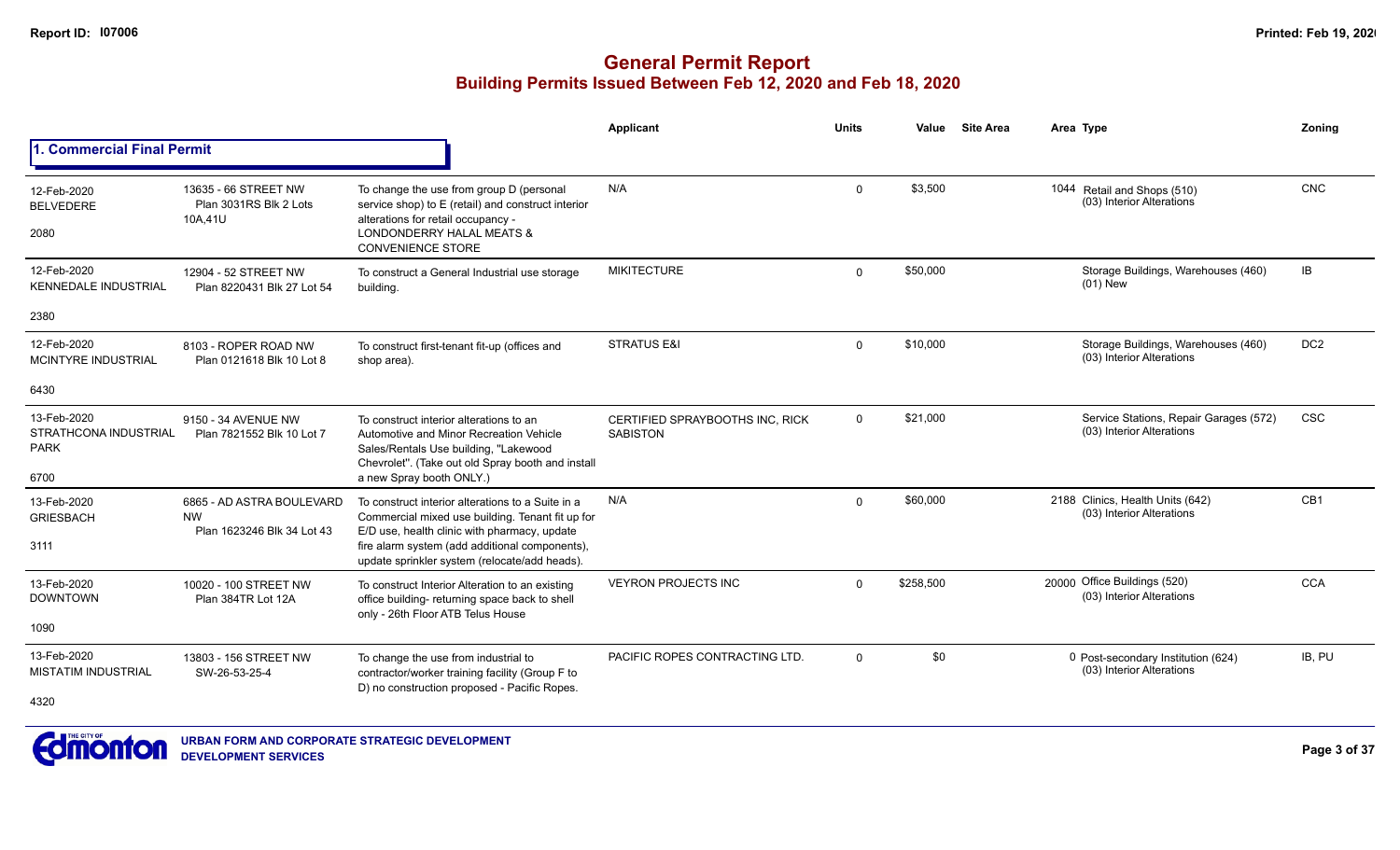|                                          |                                                                                                                                                                                             |                                                                                                                                        | <b>Applicant</b>                                   | <b>Units</b> | Value     | <b>Site Area</b> | Area Type                                                            | Zoning          |
|------------------------------------------|---------------------------------------------------------------------------------------------------------------------------------------------------------------------------------------------|----------------------------------------------------------------------------------------------------------------------------------------|----------------------------------------------------|--------------|-----------|------------------|----------------------------------------------------------------------|-----------------|
| 1. Commercial Final Permit               |                                                                                                                                                                                             |                                                                                                                                        |                                                    |              |           |                  |                                                                      |                 |
| 13-Feb-2020<br>CANORA                    | 10104 - 149 STREET NW<br>Plan 965AH Blk 61 Lots 19-23                                                                                                                                       | To construct Interior Alterations for a new<br>cannabis retail store - Select Cannabis Retail                                          | UNIGLOBE CONSTRUCTION AND<br><b>MANAGEMENT LTD</b> | $\mathbf 0$  | \$150,000 |                  | 1207 Retail and Shops (510)<br>(03) Interior Alterations             | CB <sub>1</sub> |
| 4090                                     |                                                                                                                                                                                             | Store                                                                                                                                  |                                                    |              |           |                  |                                                                      |                 |
| 13-Feb-2020<br><b>PARSONS INDUSTRIAL</b> | 3261 - PARSONS ROAD NW<br>Plan 7920813 Blk 5 Lot 5                                                                                                                                          | To construct interior alterations (relocate<br>existing partitions & install new kitchen) in<br>existing suite                         | PMC WELDING & CONTRACTING LTD.                     | $\Omega$     | \$15,000  |                  | 676 Office Buildings (520)<br>(03) Interior Alterations              | IB              |
| 6570                                     |                                                                                                                                                                                             |                                                                                                                                        |                                                    |              |           |                  |                                                                      |                 |
| 13-Feb-2020<br><b>BEACON HEIGHTS</b>     | 4412 - 118 AVENUE NW<br>Plan 8119AH Blk 3 Lots 4-5                                                                                                                                          | To construct a General Retail Stores Use<br>Building (with 2 General Retail Units) Separated<br>by 4 hour firewall. Two Roof top Units | N/A                                                | $\Omega$     | \$475,000 |                  | 5527 Retail and Shops (510)<br>$(01)$ New                            | CB <sub>1</sub> |
| 2040                                     |                                                                                                                                                                                             |                                                                                                                                        |                                                    |              |           |                  |                                                                      |                 |
| 13-Feb-2020<br><b>DOWNTOWN</b>           | 10279 - JASPER AVENUE NW<br>Plan NB Blk 2 Lot 76                                                                                                                                            | To construct interior alterations with retail suite<br>- tenant fitup for cannabis retail sales "Canna<br>Cabana"                      | <b>HOLLAND DESIGN</b>                              | $\Omega$     | \$285,000 |                  | 1249 Retail and Shops (510)<br>(03) Interior Alterations             | <b>CCA</b>      |
| 1090                                     |                                                                                                                                                                                             |                                                                                                                                        |                                                    |              |           |                  |                                                                      |                 |
| 13-Feb-2020<br><b>CHAPPELLE AREA</b>     | 14105 - 28 AVENUE SW<br>Plan 1321089 Blk 3 Lot 1                                                                                                                                            | To construct original tenant fitup within shell<br>space for indoor participant recreation A2<br>occupancy - "Champs Boxing Studio"    | LUSO INTERNATIONAL DESIGN INC                      | $\Omega$     | \$40,000  |                  | 3200 Indoor Recreational Building (560)<br>(03) Interior Alterations | <b>CSC</b>      |
| 5462                                     |                                                                                                                                                                                             |                                                                                                                                        |                                                    |              |           |                  |                                                                      |                 |
| 13-Feb-2020<br><b>PARSONS INDUSTRIAL</b> | 10008 - 32 AVENUE NW<br>Plan 8021961 Blk 2 Lots 35-36                                                                                                                                       | To construct an Addition to a General Industrial<br>use building. 302m2 addition with mezzanine.                                       | INTERVINE DEVELOPMENT CORPORATI                    | $\Omega$     | \$300,000 |                  | Storage Buildings, Warehouses (460)<br>(02) Addition                 | IB              |
| 6570                                     |                                                                                                                                                                                             |                                                                                                                                        |                                                    |              |           |                  |                                                                      |                 |
| 13-Feb-2020<br><b>MACTAGGART</b>         | 5103 - MULLEN ROAD NW<br>Plan 1823035 Blk 20 Lot 18                                                                                                                                         | To construct a new commercial building - 2<br>CRUs, 1 Demising Wall (2hrs), & 3 RTUs. -                                                | PLANWORKS ARCHITECTURE INC                         | $\Omega$     | \$595,000 |                  | Retail and Shops (510)<br>$(01)$ New                                 | CSC, CSC, CS    |
| 5477                                     | Rabbit Hill Crossing - CRU F. [Alteration -058<br>changed scope to - 3 CRUs, 2 Demising Walls<br>(2hrs), & 3RTUs (fees on this permit were<br>updated to include the additional gas meter)] |                                                                                                                                        |                                                    |              |           |                  |                                                                      |                 |

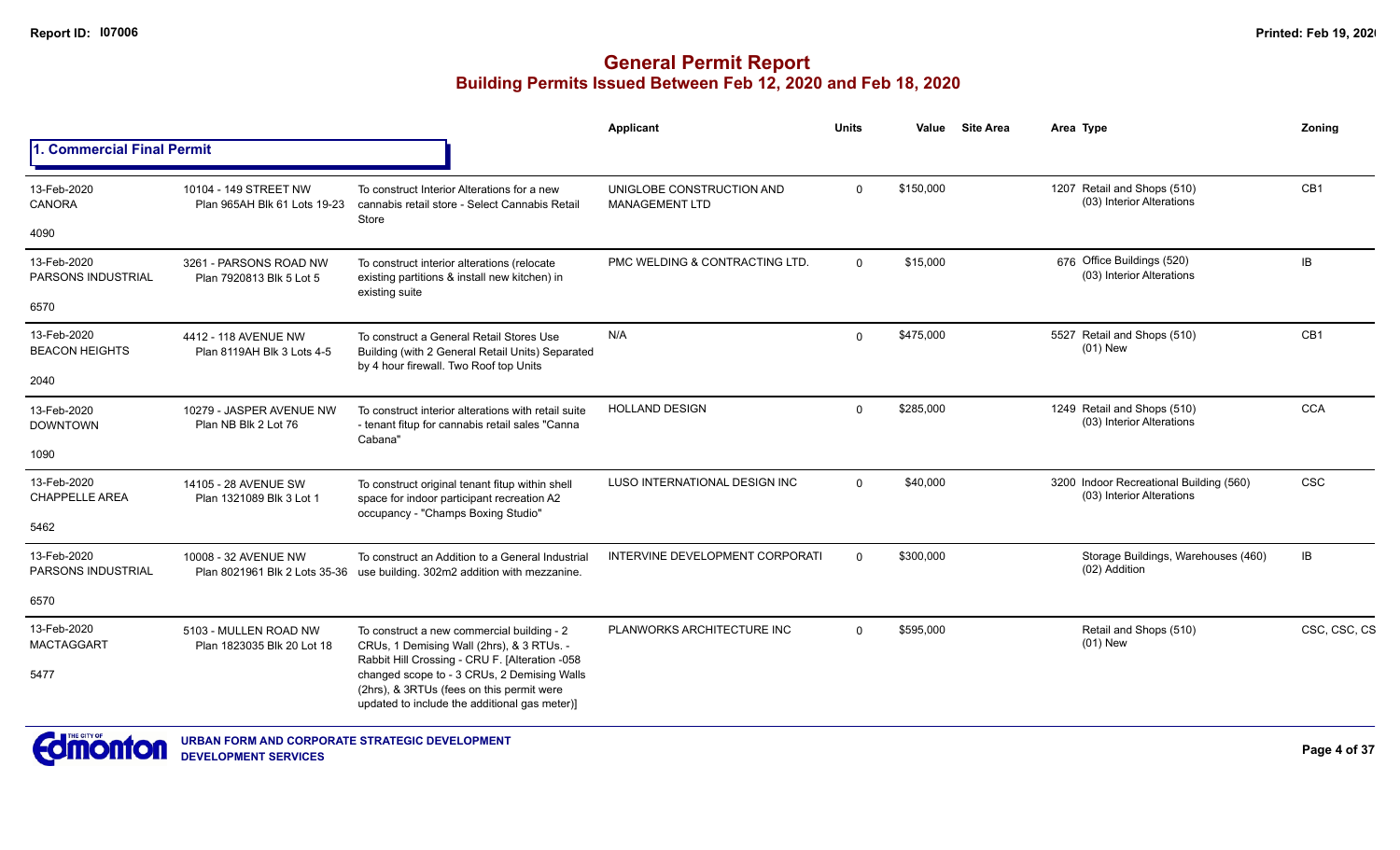## **General Permit Report Building Permits Issued Between Feb 12, 2020 and Feb 18, 2020**

|                                               |                                                     |                                                                                                                                                                                         | <b>Applicant</b>                                          | <b>Units</b> | Value       | <b>Site Area</b>            | Area Type                                                 | Zoning       |
|-----------------------------------------------|-----------------------------------------------------|-----------------------------------------------------------------------------------------------------------------------------------------------------------------------------------------|-----------------------------------------------------------|--------------|-------------|-----------------------------|-----------------------------------------------------------|--------------|
| . Commercial Final Permit                     |                                                     |                                                                                                                                                                                         |                                                           |              |             |                             |                                                           |              |
| 13-Feb-2020<br><b>GORMAN</b>                  | 15510 - 37 STREET NW<br>Plan 1224580 Blk 3 Lot 8    | To construct interior alterations (Old Navy in<br>existing retail CRU)                                                                                                                  | N/A                                                       | $\Omega$     | \$559,300   |                             | 15266 Retail and Shops (510)<br>(03) Interior Alterations | DC1          |
| 2311                                          |                                                     |                                                                                                                                                                                         |                                                           |              |             |                             |                                                           |              |
| 13-Feb-2020<br><b>MACTAGGART</b>              | 5103 - MULLEN ROAD NW<br>Plan 1823035 Blk 20 Lot 18 | To construct a new commercial building - 4<br>CRU's, 3 Demising Walls (2hr), & 6 RTUs. -<br>Rabbit Hill Crossing - CRU C                                                                | PLANWORKS ARCHITECTURE INC                                | $\Omega$     | \$1,000,000 |                             | Retail and Shops (510)<br>$(01)$ New                      | CSC, CSC, CS |
| 5477                                          |                                                     |                                                                                                                                                                                         |                                                           |              |             |                             |                                                           |              |
| 13-Feb-2020<br><b>MACTAGGART</b>              | 5103 - MULLEN ROAD NW<br>Plan 1823035 Blk 20 Lot 18 | To construct a new commercial building - 4<br>CRU's, 3 Demising Walls (2hr), & 5 RTUs. -<br>Rabbit Hill Crossing - CRU D                                                                | PLANWORKS ARCHITECTURE INC                                | $\Omega$     | \$795,000   |                             | Retail and Shops (510)<br>$(01)$ New                      | CSC, CSC, CS |
| 5477                                          |                                                     |                                                                                                                                                                                         |                                                           |              |             |                             |                                                           |              |
| 13-Feb-2020<br><b>CLOVER BAR AREA</b>         | 12805 - 17 STREET NE<br>Plan 1422765 Blk 6 Lot 10   | To operate a General Industrial Use (truck<br>storage, truck wash station and methanol<br>storage tanks) and to construct a General                                                     | STANTEC ARCHITECTURE LTD.                                 | $\Omega$     | \$1,250,000 |                             | Storage Buildings, Warehouses (460)<br>$(01)$ New         | IM           |
| 2160                                          |                                                     | Industrial Use Building (Administrative office<br>trailer for a trucking company)                                                                                                       |                                                           |              |             | 1050 Office Buildings (520) |                                                           |              |
| 13-Feb-2020<br>ROSEDALE INDUSTRIAL            | 9335 - 62 AVENUE NW<br>Plan 4524TR Blk 5 Lot 6C     | To construct Interior Alteration to an existing<br>office - Kerr Interior Systems Ltd -<br>interconnected floor, removal of a stair, addition                                           | KERR INTERIOR SYSTEMS LTD                                 | $\Omega$     | \$200,000   |                             | (03) Interior Alterations                                 | IH           |
| 6650                                          |                                                     | of offices and washroom on second floor and<br>to construct exterior alterations - exterior stairs.<br>new door and windows. (combining project<br>number 287278455-001 to this permit) |                                                           |              |             |                             |                                                           |              |
| 13-Feb-2020<br><b>TERRACE HEIGHTS</b><br>6730 | 7223 - 101 AVENUE NW<br>Plan 6083KS Blk 14A Lot 5   | To construct exterior alterations to a mixed use<br>commercial building - replace 2 uncovered<br>wood decks on south elevation                                                          | TRAN HOWARD O/A TRAN MECHANICAL<br>(PLUMBING, GAS & HVAC) | $\Omega$     | \$1,700     |                             | Mixed Use (522)<br>(03) Exterior Alterations              | CSC          |

6730

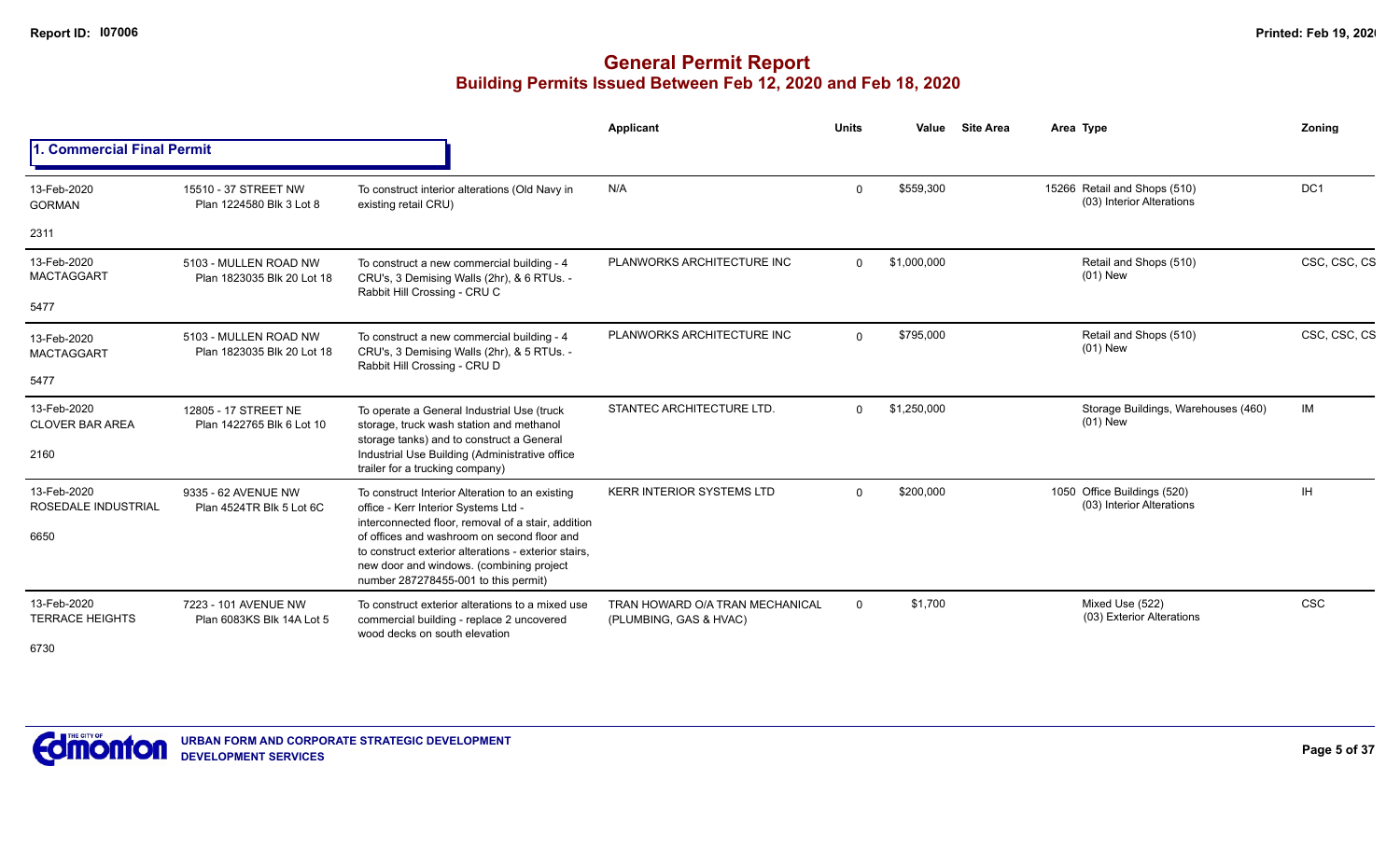|                                                       |                                                      |                                                                                                                                                                                                    | Applicant                                                | <b>Units</b> | Value        | <b>Site Area</b> | Area Type                                                        | Zoning          |
|-------------------------------------------------------|------------------------------------------------------|----------------------------------------------------------------------------------------------------------------------------------------------------------------------------------------------------|----------------------------------------------------------|--------------|--------------|------------------|------------------------------------------------------------------|-----------------|
| <b>Commercial Final Permit</b>                        |                                                      |                                                                                                                                                                                                    |                                                          |              |              |                  |                                                                  |                 |
| 13-Feb-2020<br><b>DOWNTOWN</b>                        | 10019 - 102 AVENUE NW<br>Plan F Lots 47-50           | To construct Interior Alteration to an existing<br>office building - TELUS Toll - 7th Flr Interior<br>Fitout                                                                                       | DELNOR CONSTRUCTION LTD                                  | $\Omega$     | \$350,000    |                  | 6566 Office Buildings (520)<br>(03) Interior Alterations         | <b>CCA</b>      |
| 1090                                                  |                                                      |                                                                                                                                                                                                    |                                                          |              |              |                  |                                                                  |                 |
| 14-Feb-2020<br><b>TAMARACK</b>                        | 789 - TAMARACK WAY NW<br>Plan 1923047 Blk 14 Lot 7   | To Construct a new 6 storey wood framed<br>Apartment Housing - Grove on 17th Residential<br>Development Building #2                                                                                | NUMBER TEN ARCHITECTURAL GROUP                           | 84           | \$17.105.600 |                  | Apartments (310)<br>$(01)$ New                                   | DC <sub>1</sub> |
| 6443                                                  |                                                      |                                                                                                                                                                                                    |                                                          |              |              |                  |                                                                  |                 |
| 14-Feb-2020<br><b>SHERBROOKE</b>                      | 12948 - 118 AVENUE NW<br>Plan 5998HW Blk 17 Lot 65   | Fire alarm system repairs/replacement -<br>Skyview Apartments.                                                                                                                                     | TYCO INTERNATIONAL OF CANADA LTD<br>O/A SIMPLEX GRINNELL | $\mathbf 0$  | \$12,900     |                  | Apartments (310)<br>(03) Interior Alterations                    | RA7             |
| 3410                                                  |                                                      |                                                                                                                                                                                                    |                                                          |              |              |                  |                                                                  |                 |
| 14-Feb-2020<br><b>BARANOW</b>                         | 12504 - 137 AVENUE NW<br>Plan 8322893 Blk 39 Lot 1   | To construct Interior Alteration for a new<br>daycare - Kensington Square Daycare Facility                                                                                                         | <b>BEC LIMITED</b>                                       | $\Omega$     | \$100,000    |                  | 3000 Day Cares, Nursing Homes (650)<br>(03) Interior Alterations | <b>CSC</b>      |
| 3020                                                  |                                                      |                                                                                                                                                                                                    |                                                          |              |              |                  |                                                                  |                 |
| 14-Feb-2020<br><b>SOUTH EDMONTON</b><br><b>COMMON</b> | 9711 - 23 AVENUE NW<br>Plan 0020087 Blk 6 Lot 3      | To construct interior and exterior alterations to<br>retail building "REAL CANADIAN SUPERSTORE<br>- tenant improvement - interior alterations, new<br>exterior ramp and change to exterior opening | <b>NEJMARK ARCHITECT</b>                                 | $\Omega$     | \$800,000    |                  | 51527 Retail and Shops (510)<br>(03) Interior Alterations        | DC2, DC2        |
| 6195                                                  |                                                      |                                                                                                                                                                                                    |                                                          |              |              |                  |                                                                  |                 |
| 14-Feb-2020<br><b>DOWNTOWN</b>                        | 10180 - 103 STREET NW<br>Plan NB1 Blk 3 Lots 209-210 | To construct a multi use building (main floor<br>retail with a 188 dwelling units) - Encore<br>Condominiums.                                                                                       | <b>DUB ARCHITECTS LTD</b>                                | 188          | \$55,000,000 |                  | Apartments (310)<br>$(01)$ New                                   | HA              |
| 1090                                                  |                                                      |                                                                                                                                                                                                    |                                                          |              |              |                  |                                                                  |                 |
| 14-Feb-2020<br><b>GLENGARRY</b>                       | 9006 - 132 AVENUE NW<br>Plan 8822861 Blk 18 Lot 84   | To construct interior alterations for a<br>Convenience Retail Store, "Steeped Monkey<br>Brains".                                                                                                   | STEEPED MONKEY BRAINS INC                                | $\Omega$     | \$130,000    |                  | 893 Retail and Shops (510)<br>(03) Interior Alterations          | <b>CNC</b>      |
| 2290                                                  |                                                      |                                                                                                                                                                                                    |                                                          |              |              |                  |                                                                  |                 |

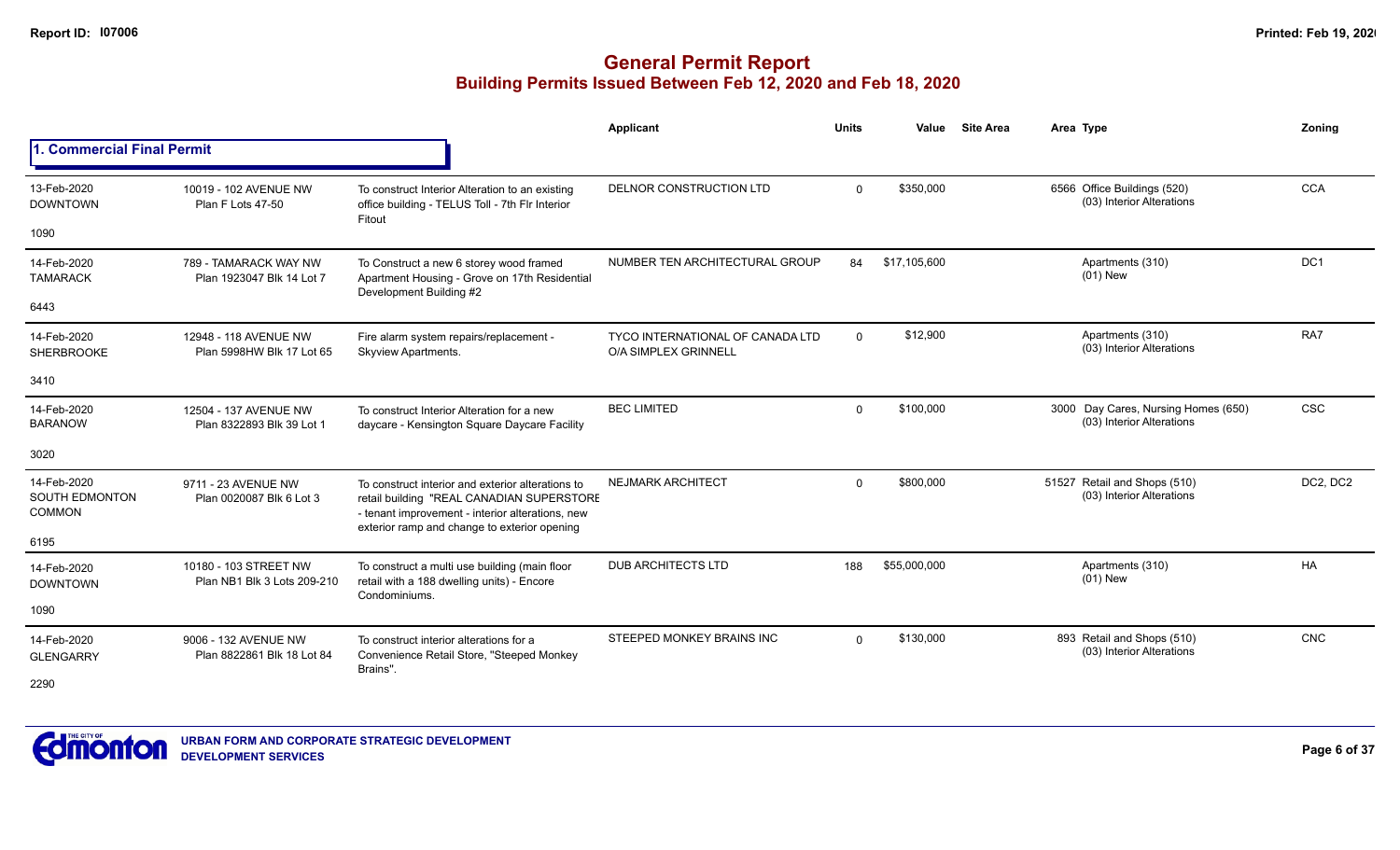|                                             |                                                              |                                                                                                                                                                                                                                                                       | Applicant                      | <b>Units</b> | Value        | <b>Site Area</b> | Area Type                                                    | Zoning          |
|---------------------------------------------|--------------------------------------------------------------|-----------------------------------------------------------------------------------------------------------------------------------------------------------------------------------------------------------------------------------------------------------------------|--------------------------------|--------------|--------------|------------------|--------------------------------------------------------------|-----------------|
| <b>1. Commercial Final Permit</b>           |                                                              |                                                                                                                                                                                                                                                                       |                                |              |              |                  |                                                              |                 |
| 14-Feb-2020<br><b>CHARLESWORTH</b>          | 5207 - 4 AVENUE SW<br>Plan 1424936 Blk 22 Lot 134            | To construct FOOTINGS AND<br>FOUNDATIONS/PARKADE ONLY for future                                                                                                                                                                                                      | KASIAN ARCHITECTURE            | $\Omega$     | \$3,170,600  |                  | Parkade (490)<br>$(01)$ New                                  | RA7, RA8        |
| 6661                                        |                                                              | apartment building - The View at Charlesworth.                                                                                                                                                                                                                        |                                |              |              |                  |                                                              |                 |
| 14-Feb-2020<br><b>DOWNTOWN</b>              | 9925 - 109 STREET NW<br>Plan NB Blk 8 Lots 22-26             | To construct interior alterations to existing<br>tenant (renovate 1 existing office space to<br>create 3 separate office rooms)                                                                                                                                       | SPACE STUDIO INC               | $\Omega$     | \$32,000     |                  | 786 Office Buildings (520)<br>(03) Interior Alterations      | <b>CMU</b>      |
| 1090                                        |                                                              | - Ethics Commissioner of Alberta.                                                                                                                                                                                                                                     |                                |              |              |                  |                                                              |                 |
| 14-Feb-2020<br><b>TAMARACK</b>              | 789 - TAMARACK WAY NW<br>Plan 1923047 Blk 14 Lot 7           | To Construct a new 6 storey wood framed<br>Apartment Housing - Grove on 17th Residential<br>Development - Building #1                                                                                                                                                 | NUMBER TEN ARCHITECTURAL GROUP | 84           | \$17,130,000 |                  | Apartments (310)<br>$(01)$ New                               | DC <sub>1</sub> |
| 6443                                        |                                                              |                                                                                                                                                                                                                                                                       |                                |              |              |                  |                                                              |                 |
| 14-Feb-2020<br><b>STRATHCONA</b><br>5480    | <b>NW</b><br>Condo Common Area (Plan<br>8220892)             | 10135 - SASKATCHEWAN DRIVE To construct Interior Alteration to an existing<br>underground parkade - Cranleigh Towers 2019<br>Parking Structure sub-framing (Parking<br>Structure sub-framing. We will be installing<br>steel beam to support existing concrete beams) | N/A                            | $\Omega$     | \$46.300     |                  | 600 Apartment Condos (315)<br>(03) Interior Alterations      | RA9             |
| 18-Feb-2020<br>WESTWOOD                     | 11831 - 101 STREET NW<br>Plan 6537U Blk 1 Lots 10-12         | To construct a 16 dwelling unit Apartment<br>building, "Westwood".                                                                                                                                                                                                    | <b>CONCEPT HOMES</b>           | 16           | \$3,240,800  |                  | 14400 Apartments (310)<br>$(01)$ New                         | RA7             |
| 1250                                        |                                                              |                                                                                                                                                                                                                                                                       |                                |              |              |                  |                                                              |                 |
| 18-Feb-2020<br><b>EMPIRE PARK</b>           | 5015 - 111 STREET NW<br>Plan 0725320 Blk D Lot 4A            | To construct Interior Alteration for Eyecon<br>Optical including 1 HR demising wall between<br>CRU448 & 451- Southgate Mall, CRU 448                                                                                                                                  | EYECON OPTICAL, EDWARD         | $\Omega$     | \$100,000    |                  | 1383 Malls, Office/Retail (512)<br>(03) Interior Alterations | DC <sub>2</sub> |
| 5170                                        |                                                              |                                                                                                                                                                                                                                                                       |                                |              |              |                  |                                                              |                 |
| 18-Feb-2020<br><b>RIVER VALLEY VICTORIA</b> | 12030 - RIVER VALLEY ROAD<br><b>NW</b><br>Plan 5470KS Blk OT | To construct interior alterations and minor<br>Exterior Alterations to an existing building -<br>Addition of barrier free accessibility, and new                                                                                                                      | L7 ARCHITECTURE INC            | $\Omega$     | \$369,400    |                  | Other Accommodation (534)<br>(03) Interior Alterations       | A               |
| 1200                                        |                                                              | exterior stair - Victoria Clubhouse.                                                                                                                                                                                                                                  |                                |              |              |                  |                                                              |                 |

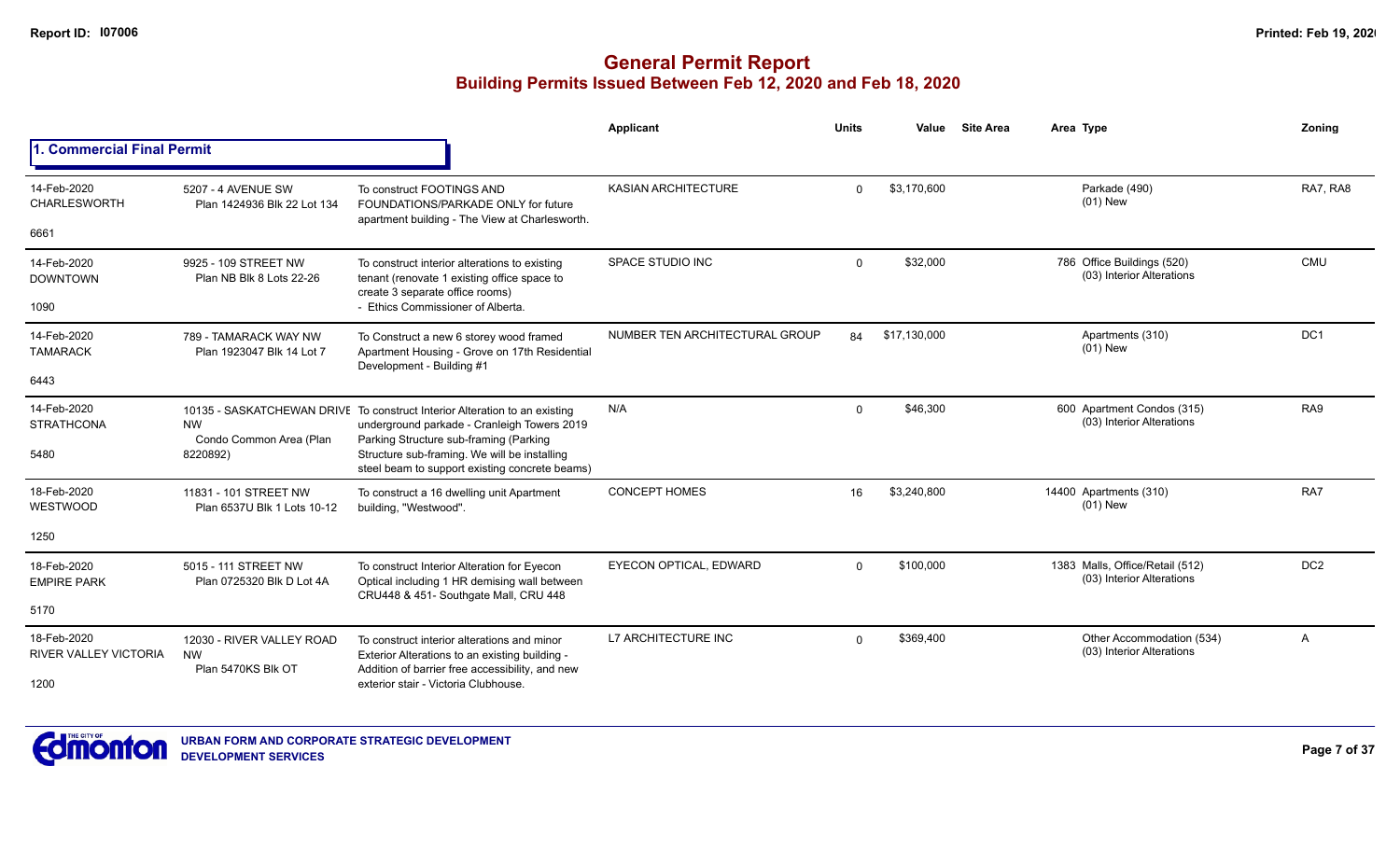|                                           |                                                                        |                                                                                                                                                       | Applicant                                                     | <b>Units</b> | Value       | <b>Site Area</b> | Area Type                                                  | Zoning          |
|-------------------------------------------|------------------------------------------------------------------------|-------------------------------------------------------------------------------------------------------------------------------------------------------|---------------------------------------------------------------|--------------|-------------|------------------|------------------------------------------------------------|-----------------|
| <b>1. Commercial Final Permit</b>         |                                                                        |                                                                                                                                                       |                                                               |              |             |                  |                                                            |                 |
| 18-Feb-2020<br><b>MCNAMARA INDUSTRIAL</b> | 10707 - 178 STREET NW<br>Plan 7721110 Blk 8 Lot 15                     | To change the use from industrial to business<br>services (Group F to D) and to construct<br>interior alterations - Digitex.                          | SERVE ALL RESTORATION INC                                     | $\Omega$     | \$50,000    |                  | Office Buildings (520)<br>(03) Interior Alterations        | IB.             |
| 4300                                      |                                                                        |                                                                                                                                                       |                                                               |              |             |                  |                                                            |                 |
| 18-Feb-2020<br><b>KLARVATTEN</b>          | 16705 - 84 STREET NW<br>Plan 9926453 Blk 12 Lot 124                    | To construct interior alterations within mixed<br>use commercial building - interior alterations<br>within office use suite for adult learning centre | VINNY LAM CONSTRUCTION LTD, ** NO<br><b>TICKETS ON FILE**</b> | $\mathbf 0$  | \$10,000    |                  | Mixed Use (522)<br>(03) Interior Alterations               | <b>CNC</b>      |
| 2440                                      |                                                                        | -"Mary's Learning Centre Inc."                                                                                                                        |                                                               |              |             |                  |                                                            |                 |
| 18-Feb-2020<br><b>GLENWOOD</b>            | 10004 - 169 STREET NW<br>Plan 0626302 Blk 39 Lot 21                    | To Demolish a commercial building                                                                                                                     | ALL WEST DEMOLITION LTD.                                      | $\Omega$     | \$100,000   |                  | Malls, Office/Retail (512)<br>(99) Demolition              | CB <sub>2</sub> |
| 4180                                      |                                                                        |                                                                                                                                                       |                                                               |              |             |                  |                                                            |                 |
| 18-Feb-2020<br><b>MEADOWLARK PARK</b>     | 1 - MEADOWLARK PARK<br>SHOPPING CENTRE NW<br>Plan 9924575 Blk 10 Lot 2 | To construct interior alterations to a medical<br>office - "Insight Medical Imaging"                                                                  | <b>INSIGHT MEDICAL IMAGING</b>                                | $\Omega$     | \$1,100,000 |                  | Clinics, Health Units (642)<br>(03) Interior Alterations   | <b>CSC</b>      |
| 4310                                      |                                                                        |                                                                                                                                                       |                                                               |              |             |                  |                                                            |                 |
| 18-Feb-2020<br>QUEEN ALEXANDRA            | 7609C - 109 STREET NW<br>Condo Common Area (Plan<br>1720082,1423850)   | To construct Interior Alteration for a new<br>medical spa - ACTIV MD SPA                                                                              | SILVERBACK TRADE SERVICES LTD.                                | $\Omega$     | \$500,000   |                  | 1740 Mixed Use (522)<br>(03) Interior Alterations          | CB <sub>1</sub> |
| 5330                                      | 304, 7609 - 109 STREET NW<br>Plan 1423850 Unit 19                      |                                                                                                                                                       |                                                               |              |             |                  |                                                            |                 |
| 18-Feb-2020<br><b>TAMARACK</b>            | 2425 - 17 STREET NW<br>Plan 1425070 Blk 8 Lot 78                       | To construct Interior Alteration for a new<br>cannabis retail - Tamarack Cannabis House                                                               | <b>KIG CONSTRUCTION</b>                                       | $\Omega$     | \$115.000   |                  | 1561 Retail and Shops (510)<br>(03) Interior Alterations   | <b>CSC</b>      |
| 6443                                      |                                                                        |                                                                                                                                                       |                                                               |              |             |                  |                                                            |                 |
| 18-Feb-2020<br><b>MISTATIM INDUSTRIAL</b> | 13163 - 156 STREET NW<br>Plan 1124711 Unit 1<br>13169 - 156 STREET NW  | To change the use and construct interior<br>alterations with general industrial building -<br>original tenant fitup for office suite                  | PARAMOUNT CONSTRUCTION GROUP<br>INC.                          | $\Omega$     | \$80,000    |                  | Office Buildings (520)<br>748<br>(03) Interior Alterations | IB              |
| 4320                                      | Plan 1124711 Unit 6                                                    |                                                                                                                                                       |                                                               |              |             |                  |                                                            |                 |

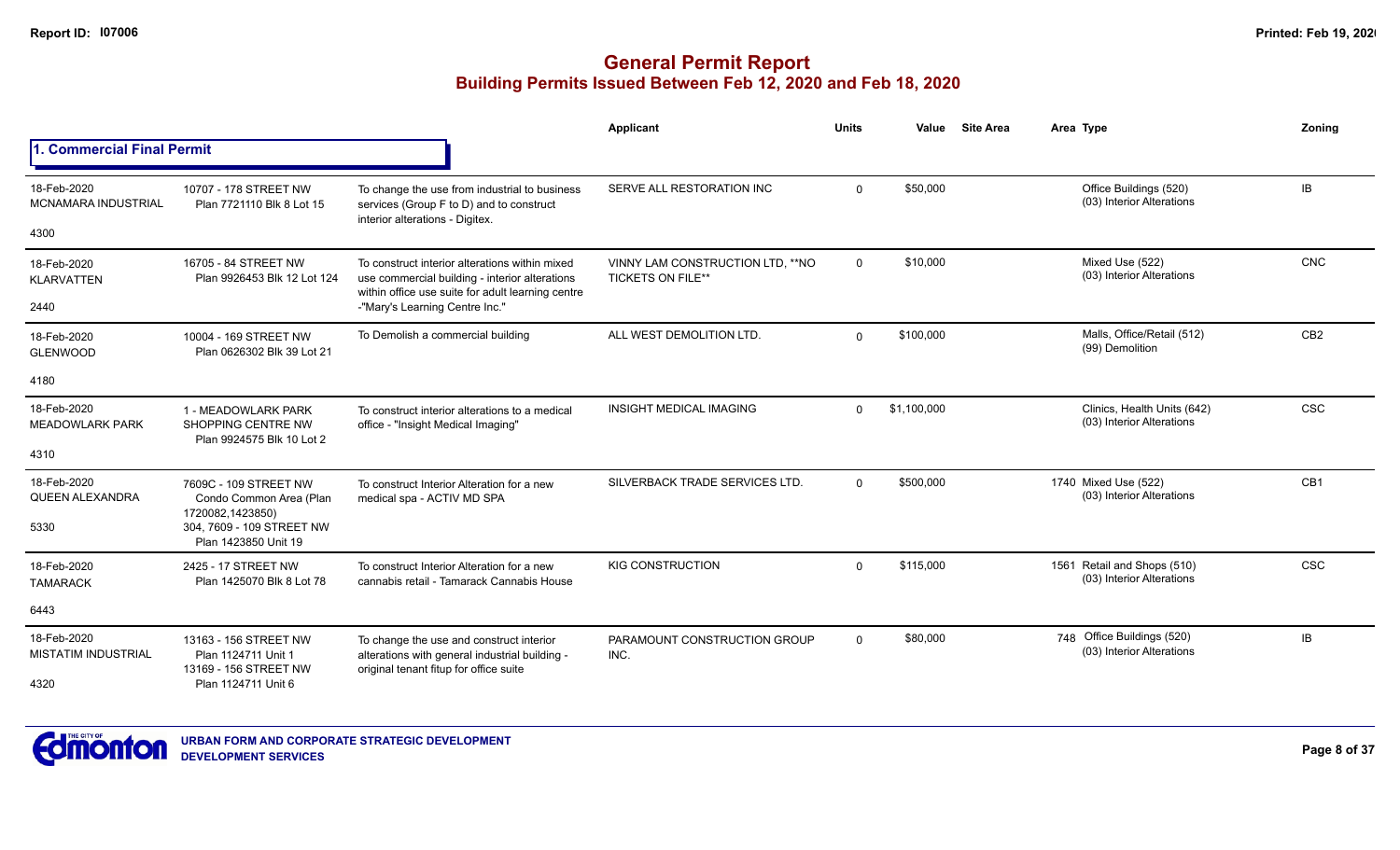|                                                                    |                                                                                                                                                                |                                                                                                                                                                                                 | <b>Applicant</b>                                     | <b>Units</b> | Value     | <b>Site Area</b> | Area Type                                                            | Zoning          |
|--------------------------------------------------------------------|----------------------------------------------------------------------------------------------------------------------------------------------------------------|-------------------------------------------------------------------------------------------------------------------------------------------------------------------------------------------------|------------------------------------------------------|--------------|-----------|------------------|----------------------------------------------------------------------|-----------------|
| <b>Commercial Final Permit</b>                                     |                                                                                                                                                                |                                                                                                                                                                                                 |                                                      |              |           |                  |                                                                      |                 |
| 18-Feb-2020<br><b>DOWNTOWN</b><br>1090                             | 10035 - 105 STREET NW<br>Plan NB Blk 4 Lots 59-60                                                                                                              | To construct Interior Alteration to an existing<br>office - ATCO Centre - 4th Floor Interior<br>Renovation (New office layout with<br>accompanying electrical and mechanical<br>modifications.) | <b>CANA MANAGEMENT LTD</b>                           | $\Omega$     | \$200,000 |                  | 12000 Office Buildings (520)<br>(03) Interior Alterations            | <b>CMU</b>      |
| 18-Feb-2020<br><b>STRATHCONA INDUSTRIAL</b><br><b>PARK</b><br>6700 | 3908C - 97 STREET NW<br>Condo Common Area (Plan<br>9520655,9422336,9422428,9623<br>202,9820381,9621123,9422429)<br>9704 - 39 AVENUE NW<br>Plan 9520655 Unit 53 | To construct interior alterations to an existing<br>industrial space for a new bakery (wholesale<br>goods) - Buba's Gluten-free Cannabis Edibles.                                               | <b>BUBA'S GLUTEN-FREE CANNABIS</b><br><b>EDIBLES</b> | $\mathbf{0}$ | \$15,100  |                  | 960 Storage Buildings, Warehouses (460)<br>(03) Interior Alterations | IB              |
| 18-Feb-2020<br><b>DOWNTOWN</b><br>1090                             | 10044 - 108 STREET NW<br>Plan NB Blk 8 Lots 47-48                                                                                                              | To construct exterior alterations to commercial<br>office building - alterations to existing<br>entrance/exit vestibule Facing 108 ST NW                                                        | <b>CHANDOS CONSTRUCTION LTD</b>                      | $\Omega$     | \$240,000 |                  | 538 Office Buildings (520)<br>(03) Interior Alterations              | <b>CMU</b>      |
| 6. House Building Permit                                           |                                                                                                                                                                |                                                                                                                                                                                                 |                                                      |              |           |                  |                                                                      |                 |
| 12-Feb-2020<br><b>GLENRIDDING RAVINE</b><br>5579                   | 16018 - 32 AVENUE SW<br>Plan 1921203 Blk 3 Lot 36<br>16016 - 32 AVENUE SW<br>Plan 1921203 Blk 3 Lot 37                                                         | To construct a Semi-detached House with front<br>attached Garage (Lot 36) and Unenclosed Front<br>Porches.                                                                                      | <b>ROHIT COMMUNITIES INC</b>                         | 2            | \$365,300 |                  | 3044 Semi-Detached House (210)<br>(01) Building - New                | DC <sub>1</sub> |
| 12-Feb-2020<br><b>EBBERS</b><br>2251                               | 616 - EBBERS COURT NW<br>Plan 1421687 Blk 7 Lot 37                                                                                                             | To construct a Single Detached House with<br>Front attached Garage, fireplace, rear<br>uncovered deck (7.32 m x 3.05 m) and walkout<br>Basement.                                                | <b>BELVISTA HOMES LTD</b>                            |              | \$263,900 |                  | 2199 Single Detached House (110)<br>(01) Building - New<br>2-storey  | <b>RSL</b>      |
| 12-Feb-2020<br>CAVANAGH<br>5467                                    | 2056 - CAVANAGH DRIVE SW<br>Plan 1820106 Blk 5 Lot 44                                                                                                          | To construct a Single Detached House with<br>front attached Garage, Unenclosed Front<br>Porch, and rear uncovered deck (4.11m x 3.05).                                                          | PARKWOOD MASTER BUILDER                              |              | \$282,100 |                  | 2351 Single Detached House (110)<br>(01) Building - New<br>2-storey  | <b>RSL</b>      |

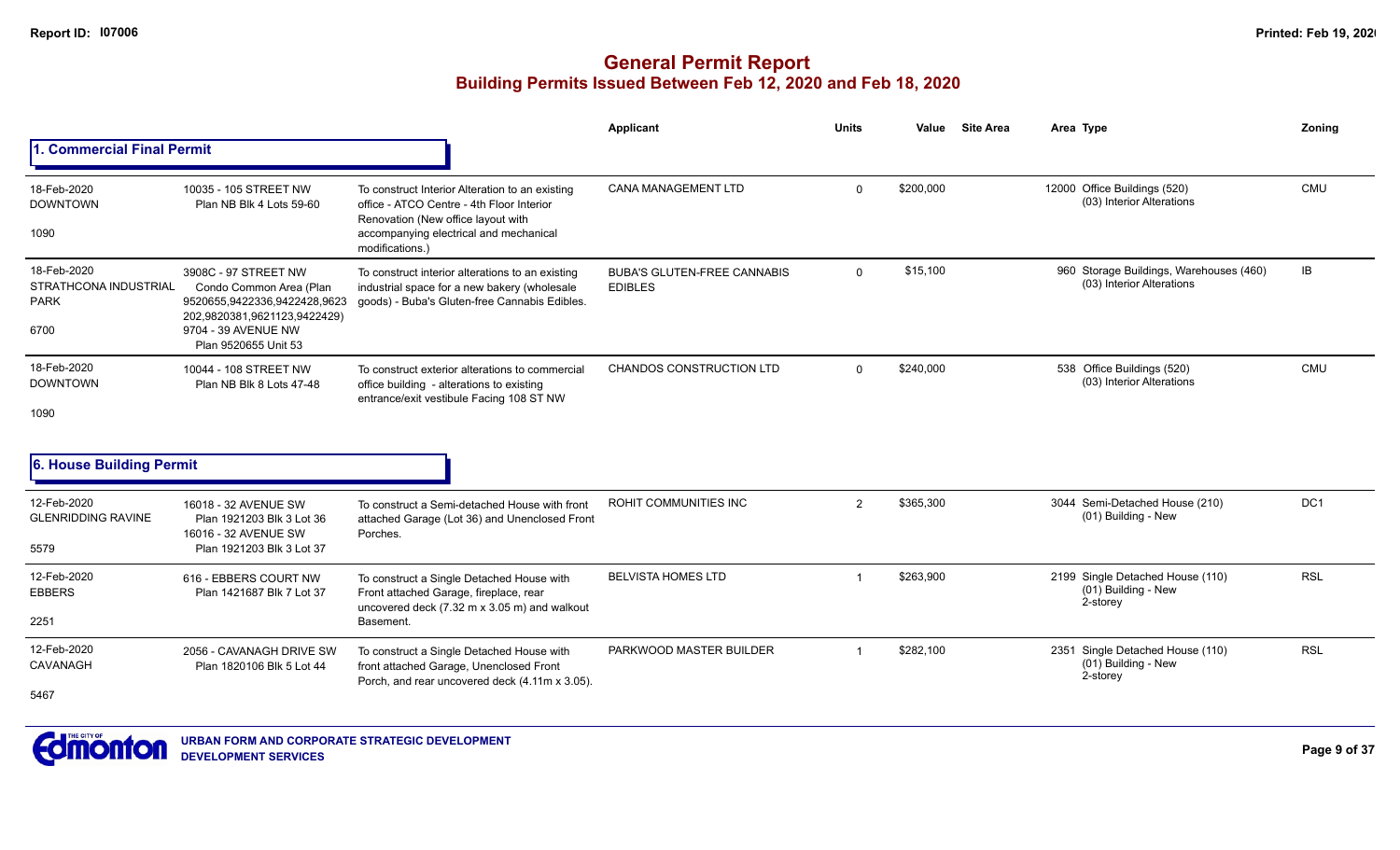|                                            |                                                                                                      |                                                                                                                                                                       | Applicant                      | <b>Units</b>   | Value     | <b>Site Area</b> | Area Type                                                           | Zoning          |
|--------------------------------------------|------------------------------------------------------------------------------------------------------|-----------------------------------------------------------------------------------------------------------------------------------------------------------------------|--------------------------------|----------------|-----------|------------------|---------------------------------------------------------------------|-----------------|
| 6. House Building Permit                   |                                                                                                      |                                                                                                                                                                       |                                |                |           |                  |                                                                     |                 |
| 12-Feb-2020<br><b>MAPLE</b><br>6441        | 204 - 39 AVENUE NW<br>Plan 1822333 Blk 15 Lot 15<br>208 - 39 AVENUE NW<br>Plan 1822333 Blk 15 Lot 16 | To construct a Semi-Detached House with front<br>attached Garages, rear uncovered decks (each<br>Lot - 1.98m x 3.81m) and Unenclosed Front<br>Porches.                | SIDHU HOMES LTD                | $\overline{2}$ | \$375,100 |                  | 3262 Semi-Detached House (210)<br>(01) Building - New<br>2-storey   | <b>RMD</b>      |
| 12-Feb-2020<br>CAVANAGH<br>5467            | 703 - CONROY COURT SW<br>Plan 1822496 Blk 14 Lot 22                                                  | To construct a Single Detached House with<br>front attached Garage, Unenclosed Front Porch<br>and Basement development (NOT to be used as<br>an additional Dwelling). | ROHIT COMMUNITIES INC          | $\overline{1}$ | \$330,300 |                  | 2872 Single Detached House (110)<br>(01) Building - New<br>2-storey | <b>RMD</b>      |
| 12-Feb-2020<br><b>MCCONACHIE AREA</b>      | 6469 - 177A AVENUE NW<br>Plan 1721305 Blk 25 Lot 1                                                   | To construct a Single Detached House with<br>Unenclosed Front Porch and side door.                                                                                    | CONNA HOMES MASTER BUILDER INC | $\overline{1}$ | \$172,500 |                  | 1500 Single Detached House (110)<br>(01) Building - New<br>2-storey | <b>RMD</b>      |
| 2521                                       |                                                                                                      |                                                                                                                                                                       |                                |                |           |                  |                                                                     |                 |
| 13-Feb-2020<br><b>CHARLESWORTH</b>         | 706 - CHARLESWORTH WAY<br>SW<br>Plan 1522167 Blk 1 Lot 11                                            | To construct a Single Detached House with<br>front attached Garage, Unenclosed Front<br>Porch, Secondary Suite and side entrance.                                     | <b>BEDROCK HOMES LTD</b>       | $\overline{2}$ | \$276,600 |                  | 2305 Single Detached House (110)<br>(01) Building - New<br>2-storey | <b>RMD</b>      |
| 6661                                       |                                                                                                      |                                                                                                                                                                       |                                |                |           |                  |                                                                     |                 |
| 13-Feb-2020<br><b>HIGHLANDS</b>            | 6115 - 111 AVENUE NW<br>Plan 1820248 Blk 10 Lot 3B                                                   | To construct a Single Detached House with<br>balcony, fireplace.                                                                                                      | <b>VIBRANT HOMES LTD</b>       |                | \$259,000 |                  | 2158 Single Detached House (110)<br>(01) Building - New<br>2-storey | RF <sub>1</sub> |
| 2330                                       |                                                                                                      |                                                                                                                                                                       |                                |                |           |                  |                                                                     |                 |
| 13-Feb-2020<br><b>ROSENTHAL</b><br>4750    | 22604 - 82 AVENUE NW<br>Plan 1723497 Blk 3 Lot 66                                                    | To construct a Single Detached House with<br>front attached Garage, Unenclosed Front<br>Porch, rear uncovered deck (3.51m x 3.05m),<br>fireplace and side entrance.   | <b>DOLCE VITA HOMES</b>        |                | \$268,200 |                  | 2235 Single Detached House (110)<br>(01) Building - New<br>2-storey | <b>RMD</b>      |
| 13-Feb-2020<br><b>KESWICK AREA</b><br>5576 | 2322 - KELLY CIRCLE SW<br>Plan 1920465 Blk 12 Lot 75                                                 | To construct a Single Detached House with<br>front attached Garage and Unenclosed Front<br>Porch.                                                                     | <b>BEDROCK HOMES LTD</b>       |                | \$205,000 |                  | 1708 Single Detached House (110)<br>(01) Building - New<br>2-storey | RF <sub>1</sub> |

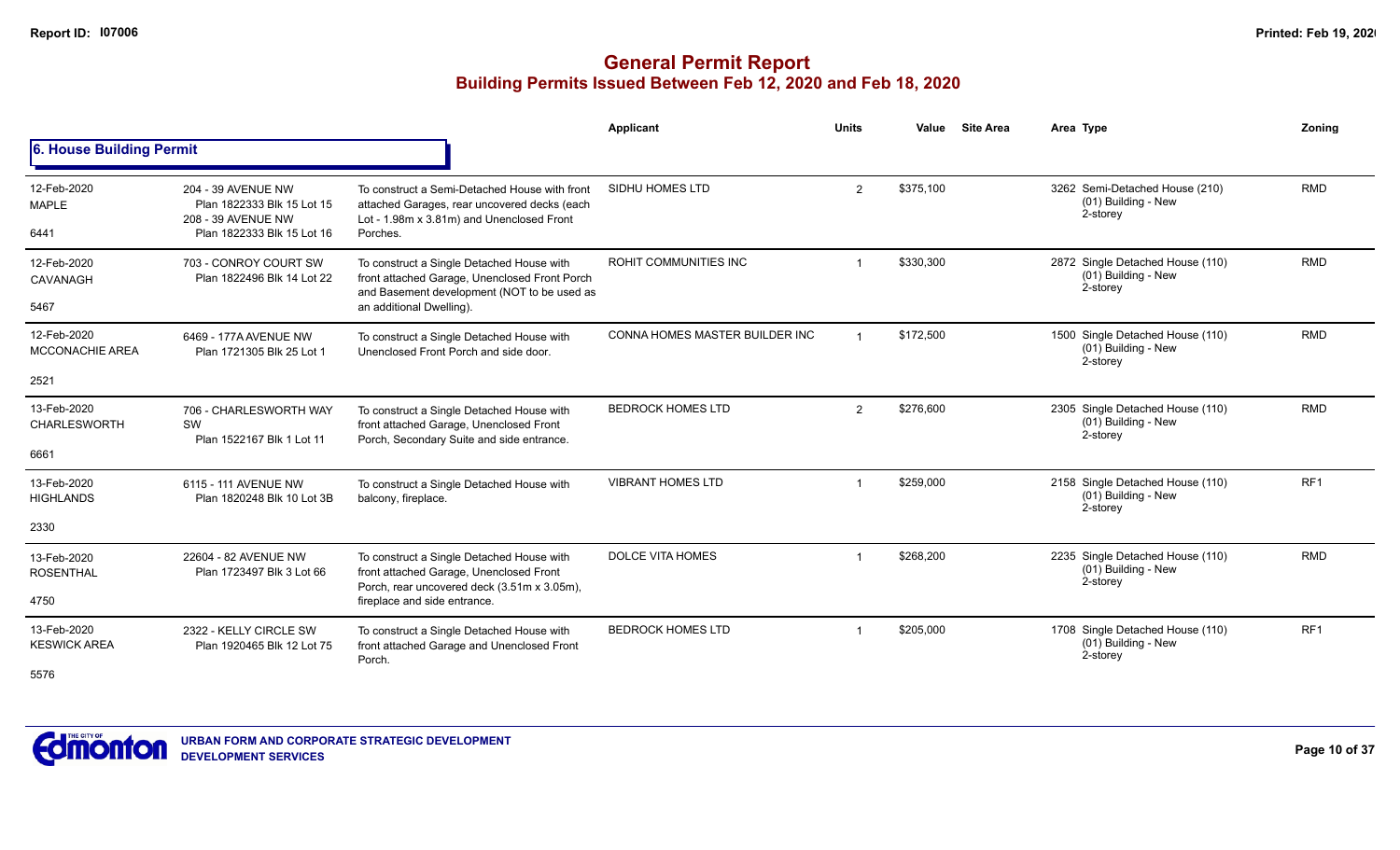### **General Permit Report Building Permits Issued Between Feb 12, 2020 and Feb 18, 2020**

|                                               |                                                     |                                                                                                                                                                                                                                                          | <b>Applicant</b>              | <b>Units</b>   | Value     | <b>Site Area</b> | Area Type                                                             | Zonina     |
|-----------------------------------------------|-----------------------------------------------------|----------------------------------------------------------------------------------------------------------------------------------------------------------------------------------------------------------------------------------------------------------|-------------------------------|----------------|-----------|------------------|-----------------------------------------------------------------------|------------|
| 6. House Building Permit                      |                                                     |                                                                                                                                                                                                                                                          |                               |                |           |                  |                                                                       |            |
| 13-Feb-2020<br>LAUREL<br>6444                 | 1907 - 20 AVENUE NW<br>Plan 1920713 Blk 12 Lot 4    | To construct a Single Detached House with<br>front attached Garage, Unenclosed Front<br>Porch, rear uncovered deck (4.57 m x 2.44 m)<br>and a Secondary Suite in the Basement. 2<br>Bedrooms, 1 Bathroom, 1 Living Room, 1<br>storage area, 1 Mech Room. | SHAN CONSTRUCTION SERVICES    | 2              | \$363.600 |                  | 3162 Single Detached House (110)<br>$(01)$ Building - New<br>2-storey | <b>RSL</b> |
| 13-Feb-2020<br><b>WALKER</b><br>6662          | 5327 - 24 AVENUE SW<br>Plan 1823364 Blk 10 Lot 40   | To construct a Single Detached House with<br>front attached Garage, Unenclosed Front<br>Porch, fireplace and side entrance.                                                                                                                              | <b>MONTORIO HOMES</b>         |                | \$259,100 |                  | 2159 Single Detached House (110)<br>(01) Building - New<br>2-storey   | <b>RSL</b> |
| 13-Feb-2020<br><b>TAMARACK</b><br>6443        | <b>NW</b><br>Plan 1524946 Blk 10 Lot 18             | 1545 - TAMARACK BOULEVARD To construct a Single Detached House with<br>Unenclosed Front Porch.                                                                                                                                                           | PACESETTER HOMES LTD          |                | \$153,600 |                  | 1280 Single Detached House (110)<br>(01) Building - New<br>2-storey   | <b>RPL</b> |
| 13-Feb-2020<br><b>ROSENTHAL</b><br>4750       | 22444 - 80 AVENUE NW<br>Plan 1823281 Blk 4 Lot 60   | To construct a Single Detached House with<br>Unenclosed Front Porch and side entrance.                                                                                                                                                                   | PACESETTER HOMES LTD          |                | \$180,100 |                  | 1501 Single Detached House (110)<br>(01) Building - New<br>2-storey   | <b>RPL</b> |
| 13-Feb-2020<br><b>TAMARACK</b><br>6443        | <b>NW</b><br>Plan 1524946 Blk 10 Lot 17             | 1543 - TAMARACK BOULEVARD To construct a Single Detached House with<br>Unenclosed Front Porch and side entrance.                                                                                                                                         | PACESETTER HOMES LTD          | $\overline{1}$ | \$176,900 |                  | 1474 Single Detached House (110)<br>$(01)$ Building - New<br>2-storey | <b>RPL</b> |
| 13-Feb-2020<br><b>ROSENTHAL</b><br>4750       | 8739 - 223 STREET NW<br>Plan 1723490 Blk 23 Lot 20  | To construct a Single Detached House with<br>Unenclosed Front Porch and rear uncovered<br>deck (2.40m x 2.40m).                                                                                                                                          | ENCORE MASTER BUILDER INC     |                | \$187,200 |                  | 1628 Single Detached House (110)<br>(01) Building - New<br>2-storey   | <b>RPL</b> |
| 14-Feb-2020<br><b>MCCONACHIE AREA</b><br>2521 | 17119 - 64 STREET NW<br>Plan 1822640 Blk 13 Lot 102 | To construct a Single Detached House with<br>front attached Garage, a Renewable Energy<br>Device (6 Solar-electric (PV) panels on the<br>roof) and Unenclosed Front Porch.                                                                               | <b>JAYMAN MASTERBUILT INC</b> |                | \$229,200 |                  | 1910 Single Detached House (110)<br>(01) Building - New<br>2-storey   | <b>RMD</b> |



**URBAN FORM AND CORPORATE STRATEGIC DEVELOPMENT DEVELOPMENT SERVICES**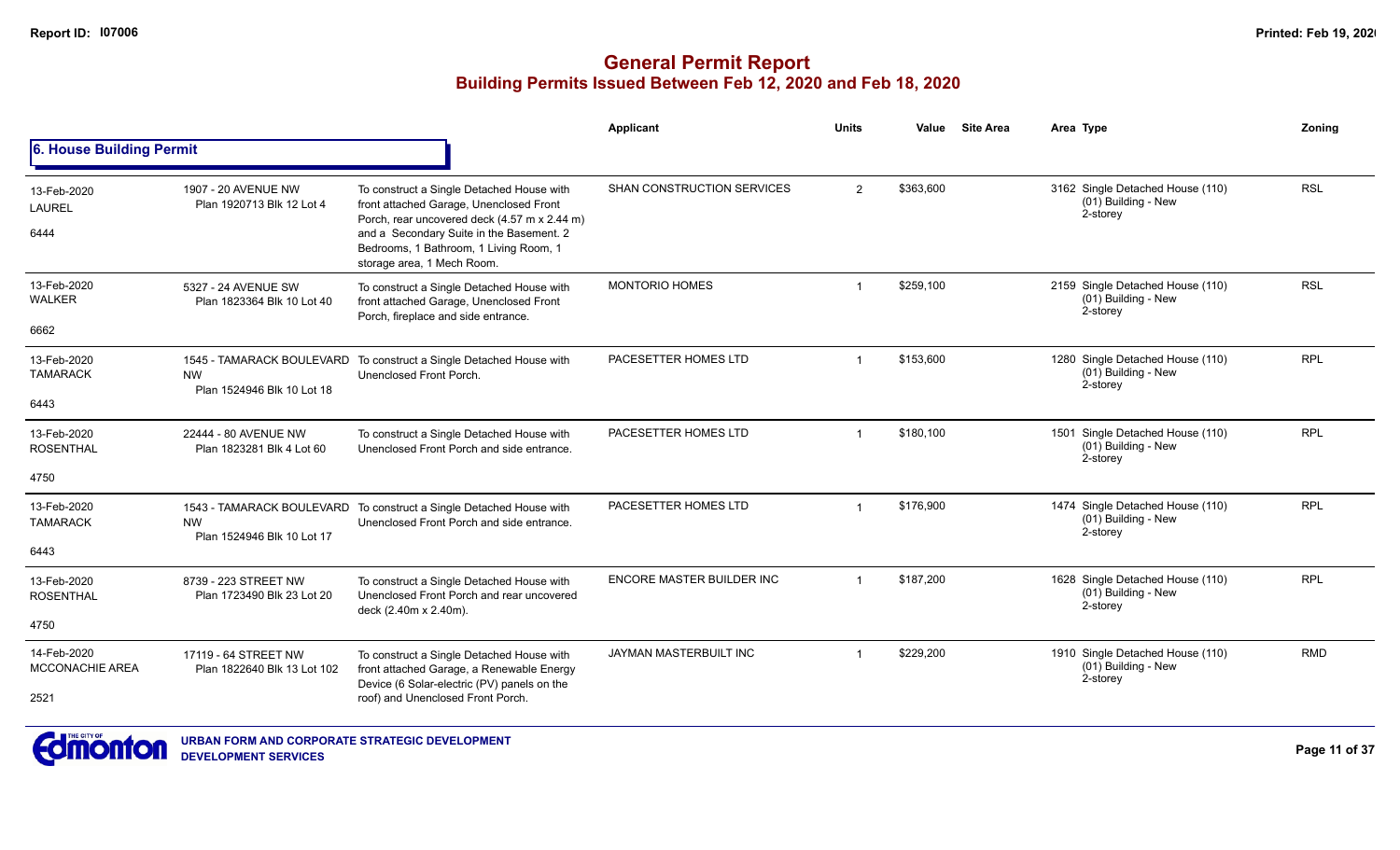|                                               |                                                              |                                                                                                                                                                                                                                                                                                                                | Applicant                                           | <b>Units</b> | Value     | <b>Site Area</b> | Area Type                                                           | Zoning          |
|-----------------------------------------------|--------------------------------------------------------------|--------------------------------------------------------------------------------------------------------------------------------------------------------------------------------------------------------------------------------------------------------------------------------------------------------------------------------|-----------------------------------------------------|--------------|-----------|------------------|---------------------------------------------------------------------|-----------------|
| 6. House Building Permit                      |                                                              |                                                                                                                                                                                                                                                                                                                                |                                                     |              |           |                  |                                                                     |                 |
| 14-Feb-2020<br><b>DESROCHERS AREA</b><br>5463 | 2698 - DONAGHEY CRESCENT<br>SW<br>Plan 1923457 Blk 20 Lot 76 | To construct a Single Detached House with<br>front attached Garage, Basement development<br>(NOT to be used as an additional Dwelling),<br>solar photovoltaic system, uncovered deck<br>(7.92m x 3.05m), and veranda.                                                                                                          | JAYMAN MASTERBUILT INC                              | -1           | \$300,400 |                  | 2612 Single Detached House (110)<br>(01) Building - New<br>2-storey | <b>RMD</b>      |
| 14-Feb-2020<br><b>MCCONACHIE AREA</b><br>2521 | 6332 - 174 AVENUE NW<br>Plan 1822646 Blk 13 Lot 58           | To construct a Single Detached House with<br>front attached Garage, uncovered deck (3.05m<br>x 3.05m), Unenclosed Front Porch and walkout<br>Basement.                                                                                                                                                                         | MORRISON HOMES (EDMONTON) LTD                       |              | \$182,500 |                  | 1587 Single Detached House (110)<br>(01) Building - New<br>2-storey | <b>RMD</b>      |
| 13-Feb-2020<br><b>SECORD</b>                  | 22817 - 95A AVENUE NW<br>Plan 1723271 Blk 20 Lot 29          | To construct a Single Detached House with<br>front attached Garage and Unenclosed Front<br>Porch.                                                                                                                                                                                                                              | <b>HOPEWELL RESIDENTIAL MANAGEMEN</b><br><b>LLP</b> |              | \$175,700 |                  | 1464 Single Detached House (110)<br>(01) Building - New<br>2-storey | DC <sub>1</sub> |
| 4487                                          |                                                              |                                                                                                                                                                                                                                                                                                                                |                                                     |              |           |                  |                                                                     |                 |
| 13-Feb-2020<br><b>CHARLESWORTH</b><br>6661    | 713 - CHARLESWORTH WAY<br>SW<br>Plan 1522167 Blk 4 Lot 6     | To construct a Single Detached House with<br>Unenclosed Front Porch, rear uncovered deck<br>(1.22 m x 2.44 m), Basement Development (NOT<br>to be used as an additional Dwelling, 1<br>Bedroom, 1 Rec Room, 1 Mech Room, 1<br>Bathroom.) and to install a Renewable Energy<br>Device (6 Solar-electric PV panels on the roof). | <b>JAYMAN MASTERBUILT INC</b>                       |              | \$190,000 |                  | 1652 Single Detached House (110)<br>(01) Building - New<br>2-storey | <b>RMD</b>      |
| 13-Feb-2020<br><b>CRESTWOOD</b><br>3140       | 9607 - 146 STREET NW<br>Plan 6334HW Blk 86 Lot 8             | To construct a Single Detached House with<br>balcony, Basement development (NOT to be<br>used as an additional Dwelling), covered deck,<br>fireplace, uncovered deck and veranda.                                                                                                                                              | LISKE DEVELOPMENTS LTD.                             |              | \$396,300 |                  | 3446 Single Detached House (110)<br>(01) Building - New<br>2-storey | RF <sub>1</sub> |
| 13-Feb-2020<br><b>EDGEMONT</b><br>4462        | 441 - EDGEMONT ROAD NW<br>Plan 1820200 Blk 26 Lot 118        | To construct a Single Detached House with<br>front attached Garage, Unenclosed Front<br>Porch, rear covered deck (5.33 m x 3.66 m),<br>fireplace, and Basement development (NOT to<br>be used as an additional Dwelling) (2<br>bedrooms, 1 bathroom, mechanical room).                                                         | STREETSIDE DEVELOPMENTS                             | -1           | \$172,600 |                  | 1501 Single Detached House (110)<br>(01) Building - New<br>bungalow | <b>RSL</b>      |

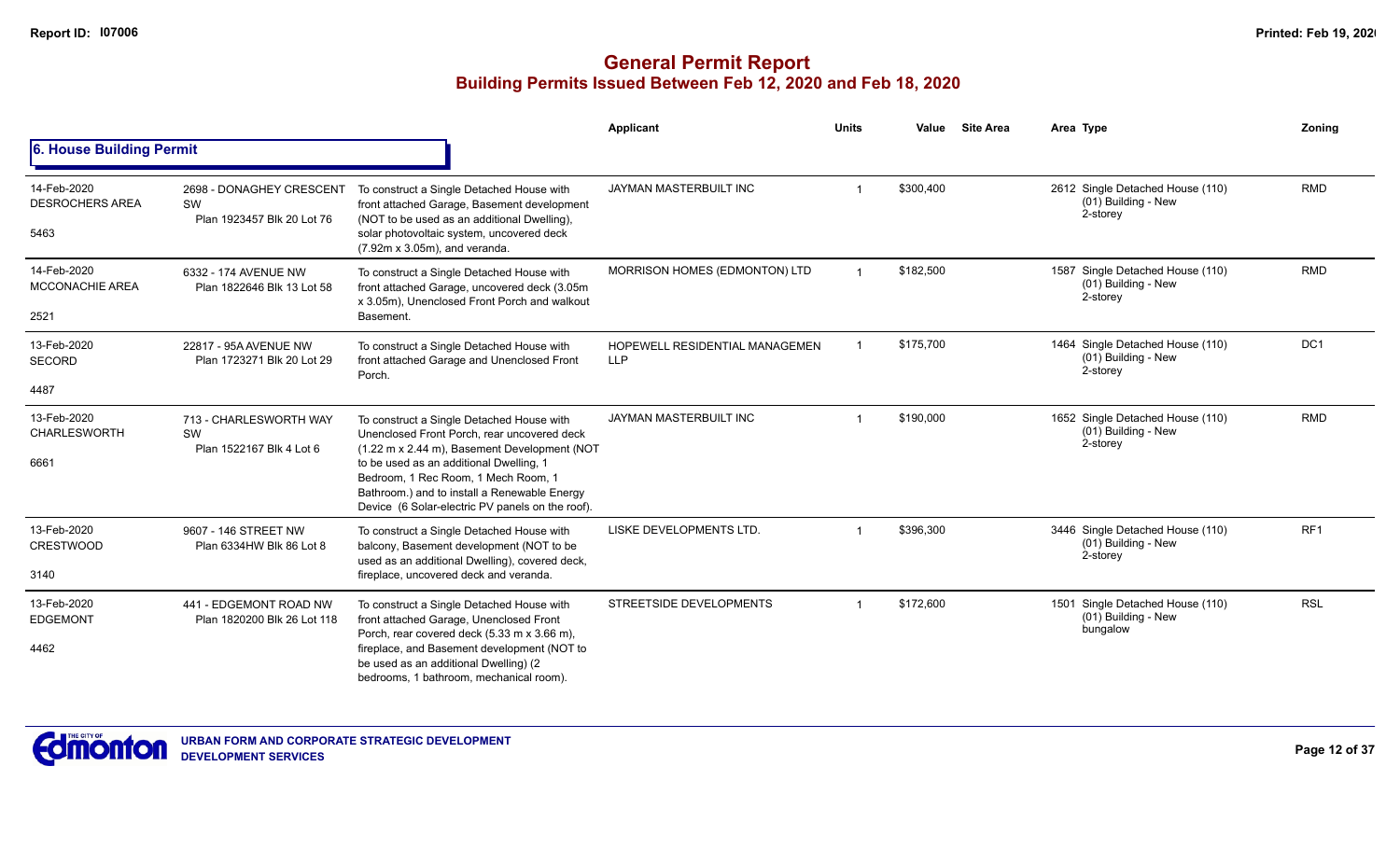|                                                   |                                                                     |                                                                                                                                                                                                                                                                                                  | Applicant                   | <b>Units</b> | Value     | <b>Site Area</b> | Area Type                                                           | Zoning     |
|---------------------------------------------------|---------------------------------------------------------------------|--------------------------------------------------------------------------------------------------------------------------------------------------------------------------------------------------------------------------------------------------------------------------------------------------|-----------------------------|--------------|-----------|------------------|---------------------------------------------------------------------|------------|
| <b>6. House Building Permit</b>                   |                                                                     |                                                                                                                                                                                                                                                                                                  |                             |              |           |                  |                                                                     |            |
| 13-Feb-2020<br><b>DESROCHERS AREA</b><br>5463     | 2658 - DONAGHEY CRESCENT<br>SW<br>Plan 1923442 Blk 20 Lot 58        | To construct a Single Detached House with<br>front attached Garage, Unenclosed Front<br>Porch, fireplace, solar photovoltaic system (6<br>Solar-electric (PV) panels on the roof), rear<br>uncovered deck (7.32m x 3.05m) and walkout<br>Basement.                                               | JAYMAN MASTERBUILT INC      |              | \$260,000 |                  | 2261 Single Detached House (110)<br>(01) Building - New<br>2-storey | <b>RMD</b> |
| 13-Feb-2020<br><b>GLENRIDDING HEIGHTS</b><br>5578 | 1416 - 158 STREET SW<br>Plan 1425763 Blk 9 Lot 104                  | To construct a Single Detached House with<br>front attached Garage, Unenclosed Front<br>Porch, rear uncovered deck (3.05 m x 4.57 m),<br>fireplace and to develop a Secondary Suite on<br>the upper floor. 2 Bedrooms, 1 Bathroom, 1<br>living Room.                                             | N/A                         | 2            | \$278,000 |                  | 2317 Single Detached House (110)<br>(01) Building - New<br>2-storey | <b>RSL</b> |
| 13-Feb-2020<br><b>EBBERS</b><br>2251              | 713 - EBBERS PLACE NW<br>Plan 1524922 Blk 8 Lot 89                  | To construct a Single Detached House with<br>Front attached Garage, Unenclosed Front Porch<br>and rear uncovered deck (4.27 m x 2.74 m).                                                                                                                                                         | <b>BELVISTA HOMES LTD</b>   |              | \$263,900 |                  | 2199 Single Detached House (110)<br>(01) Building - New<br>2-storey | <b>RSL</b> |
| 13-Feb-2020<br><b>EDGEMONT</b><br>4462            | 1468 - ENRIGHT LANDING NW<br>Plan 1823445 Blk 19 Lot 38             | To construct a Single Detached House with<br>front attached Garage, Unenclosed Front<br>Porch, rear uncovered deck (3.96m x 3.05m),<br>Basement development (NOT to be used as an<br>additional Dwelling), fireplace and walkout<br>Basement. 1 Bedroom, 1 Bathroom, 1 Rec<br>Area, 1 Mech Room. | <b>BLACKSTONE HOMES LTD</b> |              | \$276,800 |                  | 2307 Single Detached House (110)<br>(01) Building - New<br>2-storey | RSL, RSL   |
| 14-Feb-2020<br><b>DESROCHERS AREA</b><br>5463     | 2614 - DONAGHEY CRESCENT<br><b>SW</b><br>Plan 1923442 Blk 20 Lot 36 | To construct a Single Detached House with<br>front attached Garage, solar photovoltaic<br>system and Unenclosed Front Porch.                                                                                                                                                                     | JAYMAN MASTERBUILT INC      |              | \$220,600 |                  | 1918 Single Detached House (110)<br>(01) Building - New<br>2-storey | <b>RMD</b> |
| 14-Feb-2020<br><b>CHARLESWORTH</b><br>6661        | 115 - 37 STREET SW<br>Plan 1922728 Blk 13 Lot 38                    | To construct a Single Detached House with<br>front attached Garage, Unenclosed Front<br>Porch, fireplace, rear uncovered deck (4.27m x<br>3.05m) and side door.                                                                                                                                  | ACE CUSTOM HOMES INC        |              | \$222.600 |                  | 1855 Single Detached House (110)<br>(01) Building - New             | <b>RMD</b> |

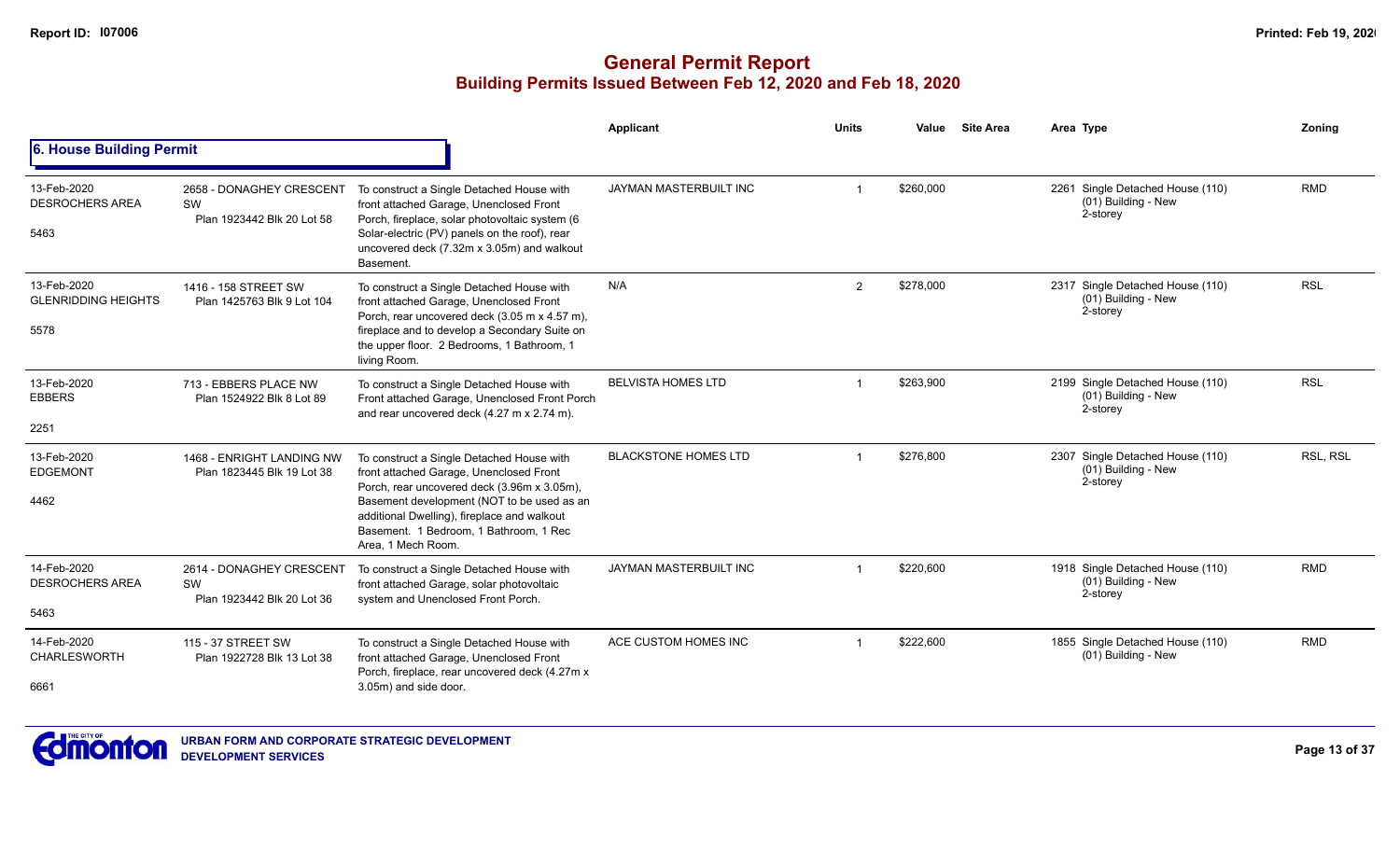|                                          |                                                      |                                                                                                                                                             | <b>Applicant</b>         | <b>Units</b> | Value     | <b>Site Area</b> | Area Type                                                           | Zoning     |
|------------------------------------------|------------------------------------------------------|-------------------------------------------------------------------------------------------------------------------------------------------------------------|--------------------------|--------------|-----------|------------------|---------------------------------------------------------------------|------------|
| <b>6. House Building Permit</b>          |                                                      |                                                                                                                                                             |                          |              |           |                  |                                                                     |            |
| 14-Feb-2020<br><b>ROSENTHAL</b>          | 8010 - 222A STREET NW<br>Plan 1723550 Blk 1 Lot 64   | To construct a Single Detached House with<br>front attached Garage, Unenclosed Front Porch<br>and side entrance.                                            | <b>BEDROCK HOMES LTD</b> |              | \$238,400 |                  | 1987 Single Detached House (110)<br>(01) Building - New<br>2-storey | <b>RSL</b> |
| 4750                                     |                                                      |                                                                                                                                                             |                          |              |           |                  |                                                                     |            |
| 14-Feb-2020<br><b>GLENRIDDING RAVINE</b> | 16011 - 32 AVENUE SW<br>Plan 1921203 Blk 4 Lot 20    | To construct a Single Detached House with<br>front attached Garage and Unenclosed Front<br>Porch.                                                           | SAN RUFO HOMES LTD       |              | \$194,800 |                  | 1694 Single Detached House (110)<br>(01) Building - New<br>2-storey | <b>RMD</b> |
| 5579                                     |                                                      |                                                                                                                                                             |                          |              |           |                  |                                                                     |            |
| 14-Feb-2020<br><b>TAMARACK</b>           | <b>NW</b><br>Plan 1524946 Blk 10 Lot 19              | 1547 - TAMARACK BOULEVARD To construct a Single Detached House with<br>Unenclosed Front Porch and side entrance.                                            | PACESETTER HOMES LTD     |              | \$169,700 |                  | 1414 Single Detached House (110)<br>(01) Building - New<br>2-storey | <b>RPL</b> |
| 6443                                     |                                                      |                                                                                                                                                             |                          |              |           |                  |                                                                     |            |
| 14-Feb-2020<br>CAVANAGH                  | Plan 1722824 Blk 13 Lot 17                           | 226 - CAVANAGH COMMON SW To construct a Single Detached House with<br>front attached Garage, Unenclosed Front<br>Porch, rear uncovered deck (3.66m x 2.13m) | PACESETTER HOMES LTD     |              | \$258,700 |                  | 2156 Single Detached House (110)<br>(01) Building - New<br>2-storey | <b>RSL</b> |
| 5467                                     |                                                      | and walkout Basement.                                                                                                                                       |                          |              |           |                  |                                                                     |            |
| 14-Feb-2020<br><b>KESWICK AREA</b>       | Plan 1920004 Blk 5 Lot 49                            | 5729 - KEEPING CRESCENT SW To construct a Single Detached House with<br>front attached Garage, Unenclosed Front<br>Porch, fireplace and rear uncovered deck | PARKWOOD MASTER BUILDER  |              | \$259,700 |                  | 2258 Single Detached House (110)<br>(01) Building - New<br>2-storey | <b>RSL</b> |
| 5576                                     |                                                      | $(4.32m \times 2.74m)$ .                                                                                                                                    |                          |              |           |                  |                                                                     |            |
| 14-Feb-2020<br><b>MCCONACHIE AREA</b>    | 6407 - 175 AVENUE NW<br>Plan 1922870 Blk 24 Lot 57   | To construct a Single Detached House with<br>front attached Garage and Unenclosed Front<br>Porch.                                                           | PACESETTER HOMES LTD     |              | \$175,400 |                  | 1525 Single Detached House (110)<br>(01) Building - New<br>2-storey | <b>RMD</b> |
| 2521                                     |                                                      |                                                                                                                                                             |                          |              |           |                  |                                                                     |            |
| 14-Feb-2020<br><b>KESWICK AREA</b>       | 2306 - KELLY CIRCLE SW<br>Plan 1622397 Blk 12 Lot 65 | To construct a Single Detached House with<br>front attached Garage, Unenclosed Front Porch<br>and fireplace.                                                | <b>BEDROCK HOMES LTD</b> |              | \$291,800 |                  | 2432 Single Detached House (110)<br>(01) Building - New<br>2-storey | <b>RSL</b> |
| 5576                                     |                                                      |                                                                                                                                                             |                          |              |           |                  |                                                                     |            |

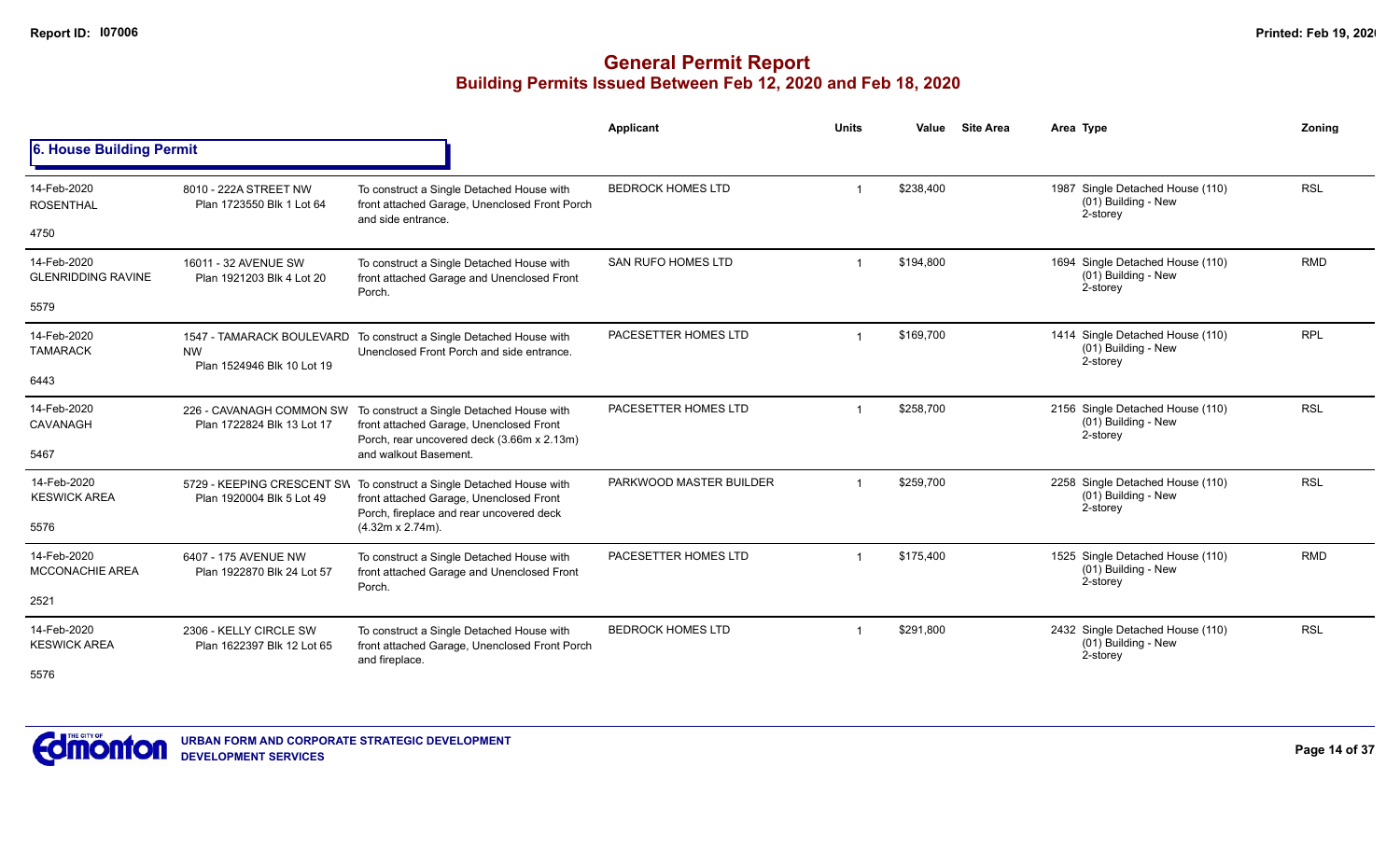|                                          |                                                                                                                              |                                                                                                                                      | Applicant                     | Units                | Value     | <b>Site Area</b> | Area Type                                                           | Zoning      |
|------------------------------------------|------------------------------------------------------------------------------------------------------------------------------|--------------------------------------------------------------------------------------------------------------------------------------|-------------------------------|----------------------|-----------|------------------|---------------------------------------------------------------------|-------------|
| 6. House Building Permit                 |                                                                                                                              |                                                                                                                                      |                               |                      |           |                  |                                                                     |             |
| 14-Feb-2020<br><b>PAISLEY</b>            | 515 - PATERSON WAY SW<br>Plan 1821022 Blk 14 Lot 45                                                                          | To construct a Single Detached House with<br>Unenclosed Front Porch.                                                                 | <b>BROOKFIELD RESIDENTIAL</b> | $\mathbf 1$          | \$163,300 |                  | 1420 Single Detached House (110)<br>(01) Building - New<br>2-storey | <b>HVLD</b> |
| 5469                                     |                                                                                                                              |                                                                                                                                      |                               |                      |           |                  |                                                                     |             |
| 18-Feb-2020<br><b>GLENRIDDING RAVINE</b> | 16023 - 32 AVENUE SW<br>Plan 1921203 Blk 4 Lot 17                                                                            | To construct a Single Detached House with<br>front attached Garage, Unenclosed Front Porch<br>and fireplace.                         | SAN RUFO HOMES LTD            | $\overline{1}$       | \$217.700 |                  | 1893 Single Detached House (110)<br>(01) Building - New<br>2-storey | <b>RMD</b>  |
| 5579                                     |                                                                                                                              |                                                                                                                                      |                               |                      |           |                  |                                                                     |             |
| 14-Feb-2020<br><b>GRIESBACH</b>          | 6010 - NADEN LANDING NW<br>Plan 1822264 Blk 27 Lot 18                                                                        | To construct a Single Detached House with<br>Unenclosed Front Porch.                                                                 | <b>IMPACT HOMES LTD</b>       | $\mathbf 1$          | \$231,300 |                  | 2011 Single Detached House (110)<br>(01) Building - New<br>2-storey | <b>GLG</b>  |
| 3111                                     |                                                                                                                              |                                                                                                                                      |                               |                      |           |                  |                                                                     |             |
| 14-Feb-2020<br><b>GRIESBACH</b>          | 7250 - MORGAN ROAD NW<br>Plan 1525017 Blk 12 Lot 37                                                                          | To construct a Single Detached House with<br>front attached Garage, Unenclosed Front<br>Porch, rear uncovered deck (3.96 m x 4.88 m) | <b>ART HOMES</b>              |                      | \$262,400 |                  | 2282 Single Detached House (110)<br>(01) Building - New<br>2-storey | <b>GLG</b>  |
| 3111                                     |                                                                                                                              | and Basement development (NOT to be used as<br>an additional Dwelling).                                                              |                               |                      |           |                  |                                                                     |             |
| 14-Feb-2020<br><b>ROSENTHAL</b>          | 8608 - 221 STREET NW<br>Plan 1624116 Blk 13 Lot 55                                                                           | To construct a Garden Suite with balcony. (2<br>bedrooms, 1 bathroom, family room)                                                   | <b>LINCOLNBERG HOMES LTD</b>  | $\blacktriangleleft$ | \$68,100  |                  | 592 Garden Suite (110)<br>(01) Building - New<br>2-storey           | <b>RPL</b>  |
| 4750                                     |                                                                                                                              |                                                                                                                                      |                               |                      |           |                  |                                                                     |             |
| 14-Feb-2020<br><b>ALLARD</b>             | 1816 - ADAMSON POINT SW<br>Plan 1421437 Blk 12 Lot 122                                                                       | To construct a Single Detached House with<br>front attached Garage, Basement development                                             | <b>AUGUSTA FINE HOMES</b>     |                      | \$329,100 |                  | 2862 Single Detached House (110)<br>(01) Building - New<br>2-storey | RSL, RSL    |
| 5458                                     | (NOT to be used as an additional Dwelling),<br>fireplace, rear uncovered deck (4.27m x 3.05m)<br>and Unenclosed Front Porch. |                                                                                                                                      |                               |                      |           |                  |                                                                     |             |
| 14-Feb-2020                              | 7798 - GETTY WYND NW                                                                                                         | To construct a Single Detached House with                                                                                            | CRIMSON COVE HOMES INC        |                      | \$240,900 |                  | 2095 Single Detached House (110)<br>(01) Building - New             | <b>RSL</b>  |
| <b>GRANVILLE</b>                         | front attached Garage, fireplace, Unenclosed<br>Plan 1423710 Blk 6 Lot 40<br>Front Porch and side door.                      |                                                                                                                                      |                               |                      |           | 2-storey         |                                                                     |             |
| 4551                                     |                                                                                                                              |                                                                                                                                      |                               |                      |           |                  |                                                                     |             |

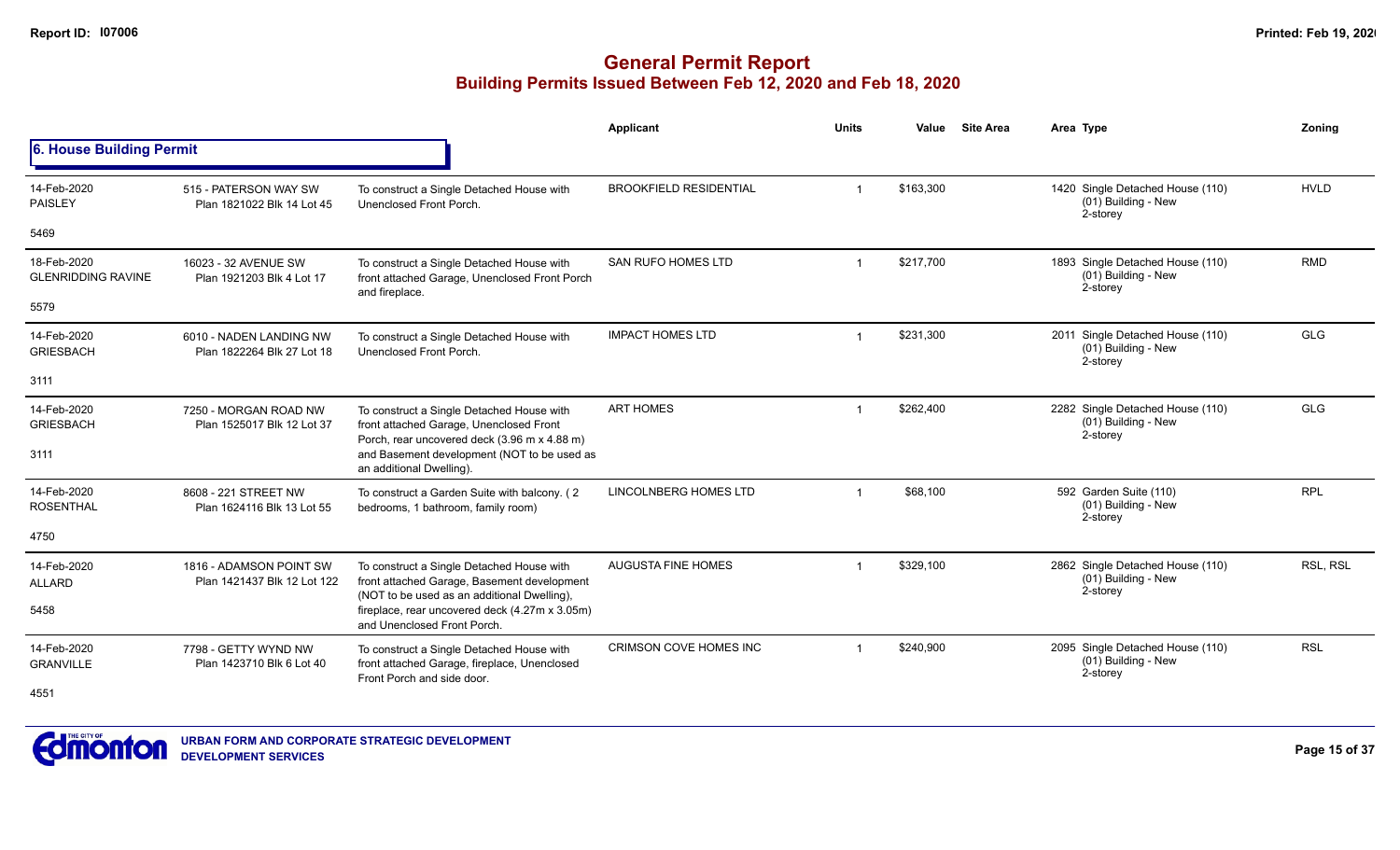|                                               |                                                                     |                                                                                                                                                                                                                                  | <b>Applicant</b>              | Units          | Value     | <b>Site Area</b> | Area Type                                                           | Zoning          |
|-----------------------------------------------|---------------------------------------------------------------------|----------------------------------------------------------------------------------------------------------------------------------------------------------------------------------------------------------------------------------|-------------------------------|----------------|-----------|------------------|---------------------------------------------------------------------|-----------------|
| 6. House Building Permit                      |                                                                     |                                                                                                                                                                                                                                  |                               |                |           |                  |                                                                     |                 |
| 14-Feb-2020<br><b>WALKER</b>                  | 6124 - 19 AVENUE SW<br>Plan 1425483 Blk 11 Lot 26                   | To construct a Single Detached House with<br>front attached Garage, Unenclosed Front Porch<br>and rear uncovered deck (4.27 m x 3.05 m).                                                                                         | <b>ACTIVE HOMES LTD</b>       |                | \$272,100 |                  | 2366 Single Detached House (110)<br>(01) Building - New<br>2-storey | <b>RSL</b>      |
| 6662                                          |                                                                     |                                                                                                                                                                                                                                  |                               |                |           |                  |                                                                     |                 |
| 14-Feb-2020<br>SECORD                         | 9367 - 223 STREET NW<br>Plan 1723442 Blk 14 Lot 89                  | To construct a Single Detached House with<br>front attached Garage, Unenclosed Front<br>Porch, fireplace and to develop a Secondary                                                                                              | <b>CRIMSON COVE HOMES INC</b> | $\overline{2}$ | \$227,200 |                  | 1976 Single Detached House (110)<br>(01) Building - New<br>2-storey | <b>RMD</b>      |
| 4487                                          |                                                                     | Suite in the Basement.                                                                                                                                                                                                           |                               |                |           |                  |                                                                     |                 |
| 18-Feb-2020<br><b>INGLEWOOD</b>               | 11732 - 126 STREET NW<br>Plan 1922275 Blk 42 Lot 8B                 | To construct a Single Detached House with<br>Unenclosed Front Porch and side door.                                                                                                                                               | N/A                           |                | \$228,900 |                  | 1990 Single Detached House (110)<br>(01) Building - New<br>2-storey | RF <sub>3</sub> |
| 3240                                          |                                                                     |                                                                                                                                                                                                                                  |                               |                |           |                  |                                                                     |                 |
| 18-Feb-2020<br><b>DESROCHERS AREA</b><br>5463 | 2663 - DONAGHEY CRESCENT<br>SW<br>Plan 1923442 Blk 21 Lot 11        | To construct a Single Detached House with<br>front attached Garage, Unenclosed Front<br>Porch, and to install a Renewable Energy<br>Device to a Single Detached House (8<br>Solar-electric (PV) panels on the roof).             | JAYMAN MASTERBUILT INC        |                | \$254,600 |                  | 2214 Single Detached House (110)<br>(01) Building - New<br>2-storey | <b>RMD</b>      |
| 18-Feb-2020<br><b>DESROCHERS AREA</b><br>5463 | 2659 - DONAGHEY CRESCENT<br>SW<br>Plan 1923442 Blk 21 Lot 13        | To construct a Single Detached House with<br>front attached Garage, Basement development<br>(NOT to be used as an additional Dwelling),<br>fireplace, solar photovoltaic system, uncovered<br>deck (3.81m x 3.05m), and veranda. | JAYMAN MASTERBUILT INC        |                | \$254.600 |                  | 2214 Single Detached House (110)<br>(01) Building - New<br>2-storey | <b>RMD</b>      |
| 18-Feb-2020<br><b>DESROCHERS AREA</b>         | 2740 - DONAGHEY CRESCENT<br><b>SW</b><br>Plan 1923457 Blk 20 Lot 95 | To construct a Single Detached House with<br>front attached Garage, Unenclosed Front Porch<br>and fireplace.                                                                                                                     | PACESETTER HOMES LTD          |                | \$208,700 |                  | 1739 Single Detached House (110)<br>(01) Building - New<br>2-storey | <b>RMD</b>      |
| 5463                                          |                                                                     |                                                                                                                                                                                                                                  |                               |                |           |                  |                                                                     |                 |
| 18-Feb-2020<br><b>LAUREL</b>                  | 1437 - 24A STREET NW<br>Plan 1922780 Blk 11 Lot 15                  | To construct a Single Detached House with<br>front attached Garage, Unenclosed Front<br>Porch, rear uncovered deck (3.66m x 3.05m)                                                                                               | <b>VICTORY HOMES LTD</b>      | $\mathbf 1$    | \$264,000 |                  | 2200 Single Detached House (110)<br>(01) Building - New<br>2-storey | <b>RSL</b>      |
| 6444                                          |                                                                     | and fireplace.                                                                                                                                                                                                                   |                               |                |           |                  |                                                                     |                 |

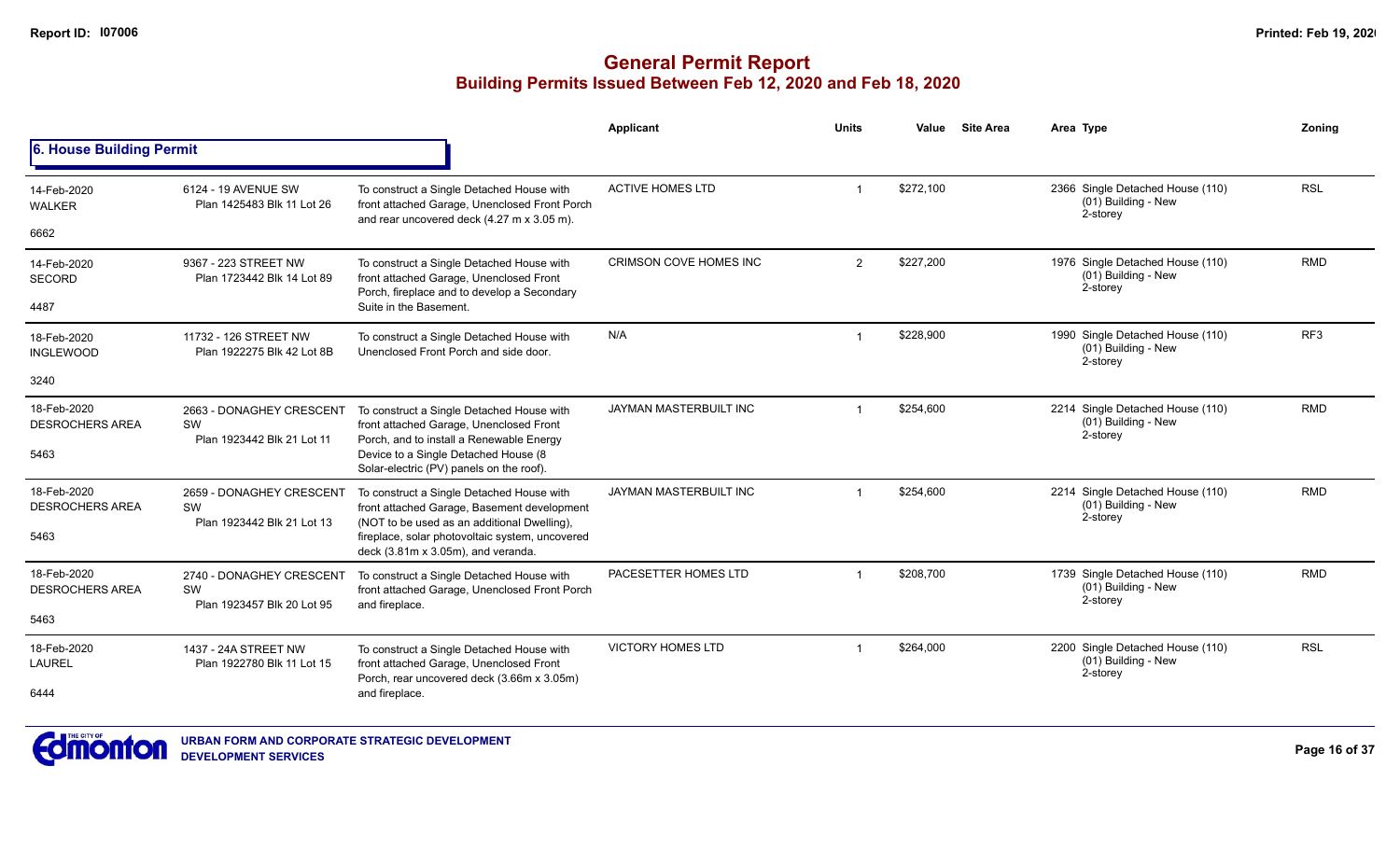|                                               |                                                                        |                                                                                                                                                             | Applicant                                    | <b>Units</b>   | Value     | <b>Site Area</b> | Area Type                                                           | Zoning          |
|-----------------------------------------------|------------------------------------------------------------------------|-------------------------------------------------------------------------------------------------------------------------------------------------------------|----------------------------------------------|----------------|-----------|------------------|---------------------------------------------------------------------|-----------------|
| 6. House Building Permit                      |                                                                        |                                                                                                                                                             |                                              |                |           |                  |                                                                     |                 |
| 18-Feb-2020<br>THE UPLANDS                    | 19733 - 26A AVENUE NW<br>Plan 1721616 Blk 9 Lot 3                      | To construct a Single Detached House with<br>front attached Garage and Unenclosed Front<br>Porch.                                                           | STERLING HOMES EDMONTON LTD.                 |                | \$210,000 |                  | 1750 Single Detached House (110)<br>(01) Building - New<br>2-storey | DC <sub>1</sub> |
| 4464                                          |                                                                        |                                                                                                                                                             |                                              |                |           |                  |                                                                     |                 |
| 18-Feb-2020<br><b>SECORD</b>                  | 9495 - 228 STREET NW<br>Plan 1723271 Blk 19 Lot 4                      | To construct a Single Detached House with<br>front attached Garage and Unenclosed Front<br>Porch.                                                           | HOPEWELL RESIDENTIAL MANAGEMEN<br><b>LLP</b> |                | \$177,200 |                  | 1477 Single Detached House (110)<br>(01) Building - New<br>2-storey | DC1             |
| 4487                                          |                                                                        |                                                                                                                                                             |                                              |                |           |                  |                                                                     |                 |
| 18-Feb-2020<br><b>GLENRIDDING RAVINE</b>      | 16111 - 32 AVENUE SW<br>Plan 1921203 Blk 4 Lot 14                      | To construct a Single Detached House with<br>front attached Garage, Unenclosed Front Porch<br>and uncovered deck $(3.66 \text{ m} \times 3.05 \text{ m})$ . | <b>BLACKSTONE HOMES LTD</b>                  |                | \$244,600 |                  | 2038 Single Detached House (110)<br>(01) Building - New<br>2-storey | <b>RMD</b>      |
| 5579                                          |                                                                        |                                                                                                                                                             |                                              |                |           |                  |                                                                     |                 |
| 18-Feb-2020<br><b>SECORD</b>                  | 22620 - 96 AVENUE NW<br>Plan 1920924 Blk 26 Lot 5                      | To construct a Single Detached House with<br>front attached Garage and Unenclosed Front                                                                     | DAYTONA HOMES INC                            |                | \$253,000 |                  | 2108 Single Detached House (110)<br>(01) Building - New<br>2-storey | <b>RMD</b>      |
| 4487                                          |                                                                        | Porch.                                                                                                                                                      |                                              |                |           |                  |                                                                     |                 |
| 18-Feb-2020<br>THE UPLANDS                    | 19625 - 26A AVENUE NW<br>Plan 1721616 Blk 9 Lot 16                     | To construct a Single Detached House with<br>front attached Garage, Unenclosed Front Porch<br>and fireplace.                                                | STERLING HOMES EDMONTON LTD.                 | $\overline{1}$ | \$291.200 |                  | 2427 Single Detached House (110)<br>(01) Building - New<br>2-storey | DC <sub>1</sub> |
| 4464                                          |                                                                        |                                                                                                                                                             |                                              |                |           |                  |                                                                     |                 |
| 18-Feb-2020<br><b>MCCONACHIE AREA</b>         | 1254 - MCCONACHIE<br><b>BOULEVARD NW</b>                               | To construct a Single Detached House with<br>Unenclosed Front Porch.                                                                                        | STERLING HOMES EDMONTON LTD.                 |                | \$136,000 |                  | 1133 Single Detached House (110)<br>(01) Building - New<br>2-storey | <b>RPL</b>      |
| 2521                                          | Plan 1823225 Blk 16 Lot 29                                             |                                                                                                                                                             |                                              |                |           |                  |                                                                     |                 |
| 18-Feb-2020<br><b>MCCONACHIE AREA</b><br>2521 | 1252 - MCCONACHIE<br><b>BOULEVARD NW</b><br>Plan 1823225 Blk 16 Lot 28 | To construct a Single Detached House with<br>Unenclosed Front Porch.                                                                                        | STERLING HOMES EDMONTON LTD.                 | $\overline{1}$ | \$177,200 |                  | 1477 Single Detached House (110)<br>(01) Building - New<br>2-storey | <b>RPL</b>      |

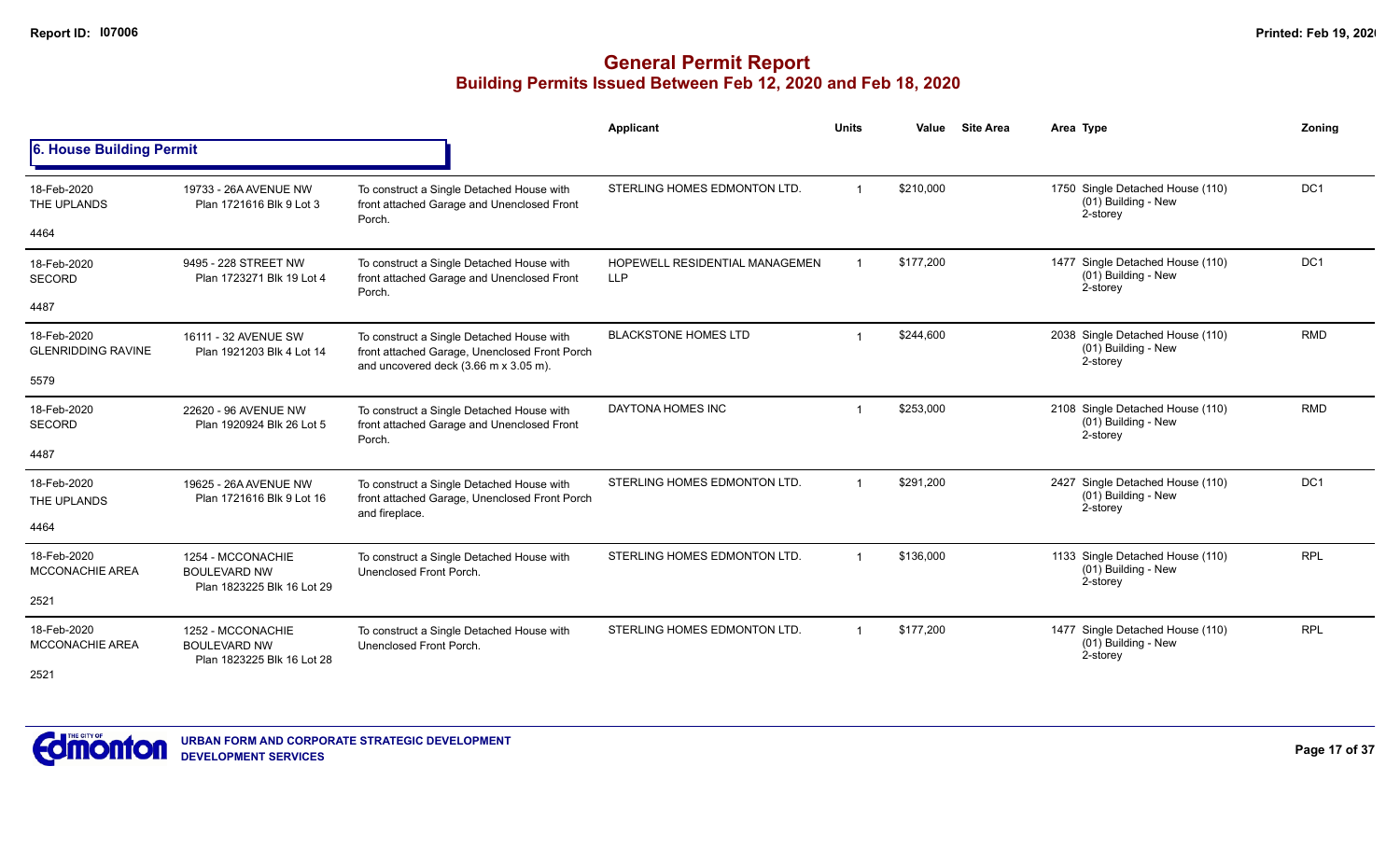|                                      |                                                         |                                                                                                                                         | <b>Applicant</b>              | <b>Units</b>   | Value     | <b>Site Area</b> | Area Type                                                                | Zoning     |
|--------------------------------------|---------------------------------------------------------|-----------------------------------------------------------------------------------------------------------------------------------------|-------------------------------|----------------|-----------|------------------|--------------------------------------------------------------------------|------------|
| <b>6. House Building Permit</b>      |                                                         |                                                                                                                                         |                               |                |           |                  |                                                                          |            |
| 18-Feb-2020<br><b>TAMARACK</b>       | <b>NW</b><br>Plan 1524946 Blk 10 Lot 16                 | 1541 - TAMARACK BOULEVARD To construct a Single Detached House with<br>Unenclosed Front Porch and side door.                            | PACESETTER HOMES LTD          |                | \$169,700 |                  | 1414 Single Detached House (110)<br>(01) Building - New<br>2-storey      | <b>RPL</b> |
| 6443                                 |                                                         |                                                                                                                                         |                               |                |           |                  |                                                                          |            |
| 18-Feb-2020<br>CAVANAGH              | Plan 1822233 Blk 6 Lot 30                               | 2729 - COLLINS CRESCENT SW To construct a Single Detached House with<br>front attached Garage, Unenclosed Front Porch<br>and side door. | STERLING HOMES EDMONTON LTD.  | $\overline{1}$ | \$179,000 |                  | 1492 Single Detached House (110)<br>(01) Building - New<br>2-storey      | <b>RMD</b> |
| 5467                                 |                                                         |                                                                                                                                         |                               |                |           |                  |                                                                          |            |
| 18-Feb-2020<br><b>RAPPERSWILL</b>    | 17531 - 122 STREET NW<br>Plan 1525031 Blk 109 Lot 58    | To construct a Single Detached House with<br>front attached Garage, Unenclosed Front Porch<br>and fireplace.                            | <b>COVENTRY HOMES</b>         |                | \$253,700 |                  | 2114 Single Detached House (110)<br>(01) Building - New<br>2-storey      | <b>RSL</b> |
| 3370                                 |                                                         |                                                                                                                                         |                               |                |           |                  | 1590 Single Detached House (110)<br>(01) Building - New                  |            |
| 18-Feb-2020<br><b>WALKER</b>         | 2172 - 51 STREET SW<br>Plan 1822899 Blk 6 Lot 33        | To construct a Single Detached House with<br>Unenclosed Front Porch, rear uncovered deck<br>(3.05m x 3.05m) and side entrance.          | MONTORIO HOMES LTD            |                | \$190,800 |                  | 2-storey                                                                 | <b>RPL</b> |
| 6662                                 |                                                         |                                                                                                                                         |                               |                |           |                  |                                                                          |            |
| 18-Feb-2020<br>LAREL                 | 1434 - 24A STREET NW<br>Plan 1922780 Blk 14 Lot 8       | To construct a Single Detached House with<br>front attached Garage, Unenclosed Front<br>Porch, fireplace and side entrance.             | PARKWOOD MASTER BUILDER INC   | $\overline{1}$ | \$282.100 |                  | Single Detached House (110)<br>2351<br>$(01)$ Building - New<br>2-storey | <b>RSL</b> |
| 6444                                 |                                                         |                                                                                                                                         |                               |                |           |                  |                                                                          |            |
| 18-Feb-2020<br><b>CHAPPELLE AREA</b> | 4142 - CHAPPELLE GREEN SW<br>Plan 1822411 Blk 34 Lot 18 | To construct a Single Detached House with<br>Unenclosed Front Porch and side entrance.                                                  | MORRISON HOMES (EDMONTON) LTD |                | \$207,000 |                  | 1800 Single Detached House (110)<br>(01) Building - New<br>2-storey      | <b>RPL</b> |
| 5462                                 |                                                         |                                                                                                                                         |                               |                |           |                  |                                                                          |            |
| 18-Feb-2020<br><b>EBBERS</b>         | 890 - EBBERS CRESCENT NW<br>Plan 1524148 Blk 7 Lot 89   | To construct a Single Detached House with<br>front attached Garage, Unenclosed Front                                                    | <b>BELVISTA HOMES LTD</b>     |                | \$263,900 |                  | 2199 Single Detached House (110)<br>(01) Building - New<br>2-storey      | <b>RSL</b> |
| 2251                                 |                                                         | Porch, rear uncovered deck (3.96m x 3.05m)<br>and Basement development (NOT to be used as<br>an additional Dwelling).                   |                               |                |           |                  |                                                                          |            |

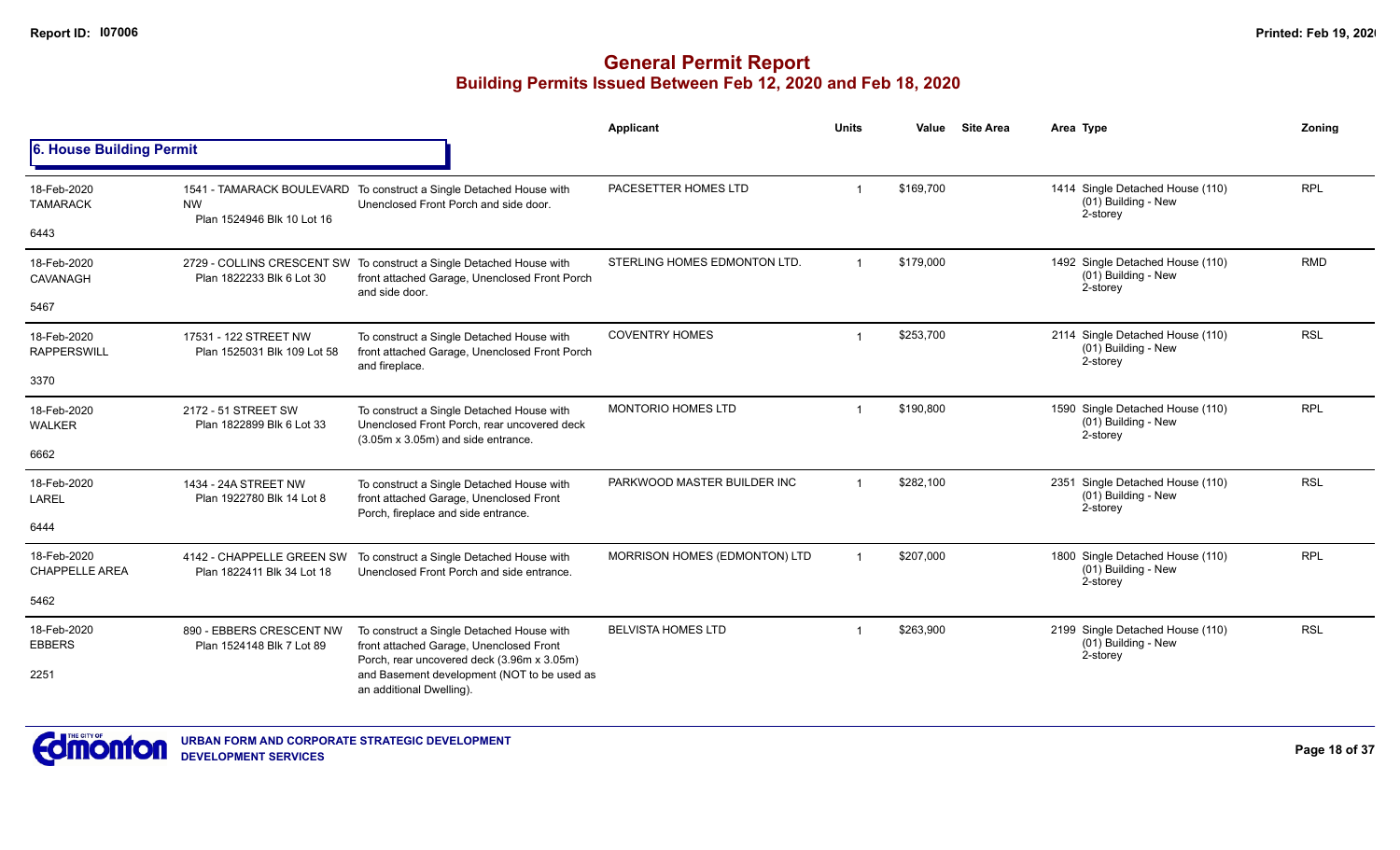|                                                    |                                                                                                        |                                                                                                                                                                                        | Applicant                                       | <b>Units</b> | Value     | <b>Site Area</b> | Area Type                                                           | Zoning      |
|----------------------------------------------------|--------------------------------------------------------------------------------------------------------|----------------------------------------------------------------------------------------------------------------------------------------------------------------------------------------|-------------------------------------------------|--------------|-----------|------------------|---------------------------------------------------------------------|-------------|
| 6. House Building Permit                           |                                                                                                        |                                                                                                                                                                                        |                                                 |              |           |                  |                                                                     |             |
| 18-Feb-2020<br><b>LAUREL</b>                       | 2419 - 15 AVENUE NW<br>Plan 1922772 Blk 11 Lot 39                                                      | To construct a Single Detached House with<br>front attached Garage, Unenclosed Front<br>Porch, rear uncovered deck (2.90m x 4.27m),                                                    | <b>VICTORY HOMES LTD</b>                        |              | \$284,400 |                  | 2370 Single Detached House (110)<br>(01) Building - New<br>2-storey | <b>RSL</b>  |
| 6444                                               |                                                                                                        | fireplace and side door.                                                                                                                                                               |                                                 |              |           |                  |                                                                     |             |
| 18-Feb-2020<br><b>EDGEMONT</b>                     | 509 - EAGLESON WYND NW<br>Plan 1820200 Blk 26 Lot 93                                                   | To construct a Single Detached House with<br>front attached Garage, Unenclosed Front Porch<br>and rear uncovered deck (3.05 m x 3.66 m).                                               | <b>AKASH HOMES LTD</b>                          |              | \$217,900 |                  | 1895 Single Detached House (110)<br>(01) Building - New<br>2-storey | <b>RSL</b>  |
| 4462                                               |                                                                                                        |                                                                                                                                                                                        |                                                 |              |           |                  |                                                                     |             |
| 18-Feb-2020<br><b>EDGEMONT</b>                     | Plan 1822455 Blk 28 Lot 39                                                                             | 634 - EAGLESON CRESCENT N\ To construct a Single Detached House with<br>front attached Garage, Unenclosed Front Porch<br>and rear uncovered deck (3.05m x 3.05m).                      | ROHIT COMMUNITIES INC                           |              | \$323,300 |                  | 2811 Single Detached House (110)<br>(01) Building - New<br>2-storey | <b>RMD</b>  |
| 4462                                               |                                                                                                        |                                                                                                                                                                                        |                                                 |              |           |                  |                                                                     |             |
| 18-Feb-2020<br>PAISLEY                             | 534 - PATERSON WAY SW<br>Plan 1821022 Blk 15 Lot 3                                                     | To construct a Single Detached House with<br>Unenclosed Front Porch and rear landing.                                                                                                  | <b>BROOKFIELD RESIDENTIAL</b>                   |              | \$163,300 |                  | 1420 Single Detached House (110)<br>(01) Building - New<br>2-storey | <b>HVLD</b> |
| 5469                                               |                                                                                                        |                                                                                                                                                                                        |                                                 |              |           |                  |                                                                     |             |
| 18-Feb-2020<br>THE ORCHARDS AT<br><b>ELLERSLIE</b> | 9124 - PEAR DRIVE SW<br>Plan 1822610 Blk 1 Lot 11<br>9126 - PEAR DRIVE SW<br>Plan 1822610 Blk 1 Lot 12 | To construct a Semi-Detached House with front<br>attached Garages, Unenclosed Front Porches,<br>rear uncovered deck (Lot 11 - 4.07m x 3.66)<br>and to develop a Secondary Suite in the | <b>DOLCE VITA HOMES</b>                         | 3            | \$344,200 |                  | 2993 Semi-Detached House (210)<br>(01) Building - New<br>2-storey   | RF4         |
| 6216                                               |                                                                                                        | Basement (Lot 11).                                                                                                                                                                     |                                                 |              |           |                  |                                                                     |             |
| 18-Feb-2020<br><b>STARLING</b>                     | 3709 - HUMMINGBIRD WAY NW<br>Plan 1524288 Blk 5 Lot 17                                                 | To construct a Single Detached House with<br>front attached Garage, Unenclosed Front<br>Porch, rear uncovered deck (5.18m x 3.05m)                                                     | 1110722 ALBERTA LTD O/A FINESSE<br><b>HOMES</b> |              | \$165,000 |                  | 1435 Single Detached House (110)<br>(01) Building - New<br>bungalow | <b>RSL</b>  |
| 4474                                               |                                                                                                        | and fireplace.                                                                                                                                                                         |                                                 |              |           |                  |                                                                     |             |
| 18-Feb-2020<br><b>CHAPPELLE AREA</b><br>5462       | 4242 - CHICHAK CLOSE SW<br>Plan 1822794 Blk 10 Lot 128                                                 | To construct a Single Detached House with<br>front attached Garage, Unenclosed Front Porch<br>and fireplace.                                                                           | MORRISON HOMES (EDMONTON) LTD                   |              | \$223.600 |                  | 1944 Single Detached House (110)<br>(01) Building - New<br>2-storey | <b>RMD</b>  |
|                                                    |                                                                                                        |                                                                                                                                                                                        |                                                 |              |           |                  |                                                                     |             |

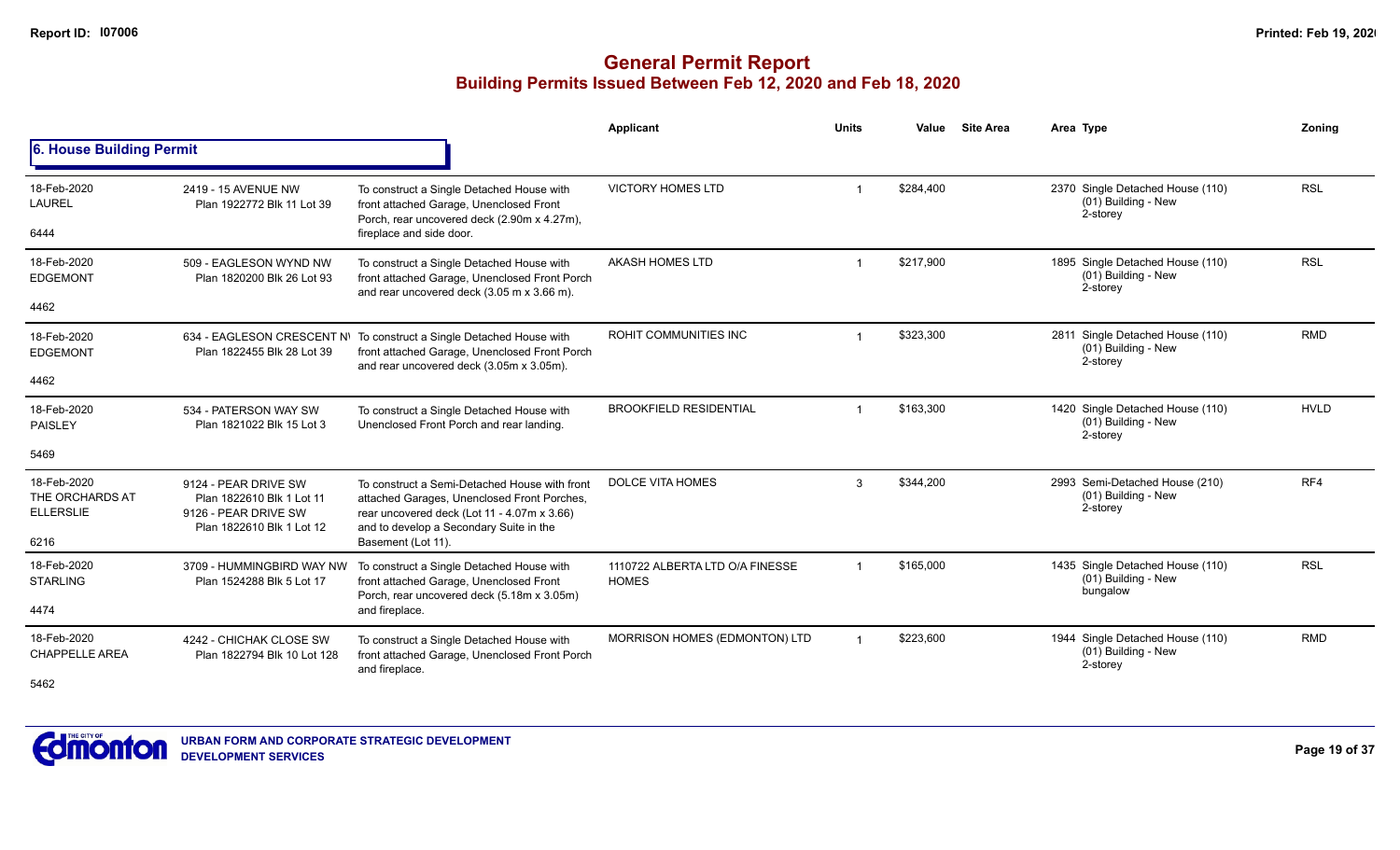# **General Permit Report Building Permits Issued Between Feb 12, 2020 and Feb 18, 2020**

|                                          |                                                        |                                                                                                                                         | Applicant                     | <b>Units</b>   | Value     | <b>Site Area</b> | Area Type                                                           | Zoning          |
|------------------------------------------|--------------------------------------------------------|-----------------------------------------------------------------------------------------------------------------------------------------|-------------------------------|----------------|-----------|------------------|---------------------------------------------------------------------|-----------------|
| 6. House Building Permit                 |                                                        |                                                                                                                                         |                               |                |           |                  |                                                                     |                 |
| 18-Feb-2020<br><b>WALKER</b>             | 1185 - WATT DRIVE SW<br>Plan 1823360 Blk 10 Lot 12     | To construct a Single Detached House with<br>Unenclosed Front Porch.                                                                    | MORRISON HOMES (EDMONTON) LTD | $\overline{1}$ | \$132,500 |                  | 1152 Single Detached House (110)<br>(01) Building - New<br>2-storey | <b>RPL</b>      |
| 6662                                     |                                                        |                                                                                                                                         |                               |                |           |                  |                                                                     |                 |
| 18-Feb-2020<br><b>SECORD</b>             | 9937 - 222A STREET NW<br>Plan 1820330 Blk 21 Lot 90    | To construct a Single Detached House with<br>front attached Garage and Unenclosed Front<br>Porch.                                       | STERLING HOMES EDMONTON LTD.  |                | \$210,500 |                  | 1830 Single Detached House (110)<br>(01) Building - New<br>2-storey | <b>RMD</b>      |
| 4487                                     |                                                        |                                                                                                                                         |                               |                |           |                  |                                                                     |                 |
| 18-Feb-2020<br><b>GLENRIDDING RAVINE</b> | 2217 - 158A STREET SW<br>Plan 1823043 Blk 15 Lot 24    | To construct a Single Detached House with<br>front attached Garage, Unenclosed Front Porch<br>and fireplace.                            | <b>KIRKLAND HOMES LTD</b>     |                | \$197,500 |                  | 1717 Single Detached House (110)<br>(01) Building - New<br>2-storey | DC1             |
| 5579                                     |                                                        |                                                                                                                                         |                               |                |           |                  |                                                                     |                 |
| <b>Home Improvement Permit</b>           |                                                        |                                                                                                                                         |                               |                |           |                  |                                                                     |                 |
| 13-Feb-2020<br><b>MCKERNAN</b>           | 11306 - 72 AVENUE NW<br>Plan 1821582 Blk 14 Lot 2A     | To construct an Accessory Building (rear<br>detached Garage (5.79m x 6.33m)).                                                           | 1832367 ALBERTA LTD           | $\mathbf 0$    | \$5,800   |                  | 37 Detached Garage (010)<br>(01) Building - New                     | RF <sub>1</sub> |
| 5290                                     |                                                        |                                                                                                                                         |                               |                |           |                  |                                                                     |                 |
| 12-Feb-2020<br><b>BEVERLY HEIGHTS</b>    | 4247 - 115 AVENUE NW<br>Plan 1921702 Blk 21 Lot 13A    | To construct an Accessory building (rear<br>detached mutual Garage (12.2m x 6.4m)).                                                     | URBAN PIONEER INFILL INC.     | $\mathbf{0}$   | \$12,600  |                  | 78 Detached Garage (010)<br>(01) Building - New                     | RF3, RF3        |
| 2100                                     |                                                        |                                                                                                                                         |                               |                |           |                  |                                                                     |                 |
| 13-Feb-2020<br><b>HAYS RIDGE AREA</b>    | 1184 - HAINSTOCK GREEN SW<br>Plan 1425414 Blk 6 Lot 17 | To construct rear uncovered decks to a Single<br>Detached House (balcony, 5.03m x 2.44m @<br>5.19m in Height and deck, 10.36m x 4.27m @ | N/A                           | $\mathbf{0}$   | \$0       |                  | 0 Single Detached House (110)<br>(03) Deck Attached                 | <b>RSL</b>      |
| 5465                                     |                                                        | 1.89m in Height).                                                                                                                       |                               |                |           |                  |                                                                     |                 |



**Page 20 of 37**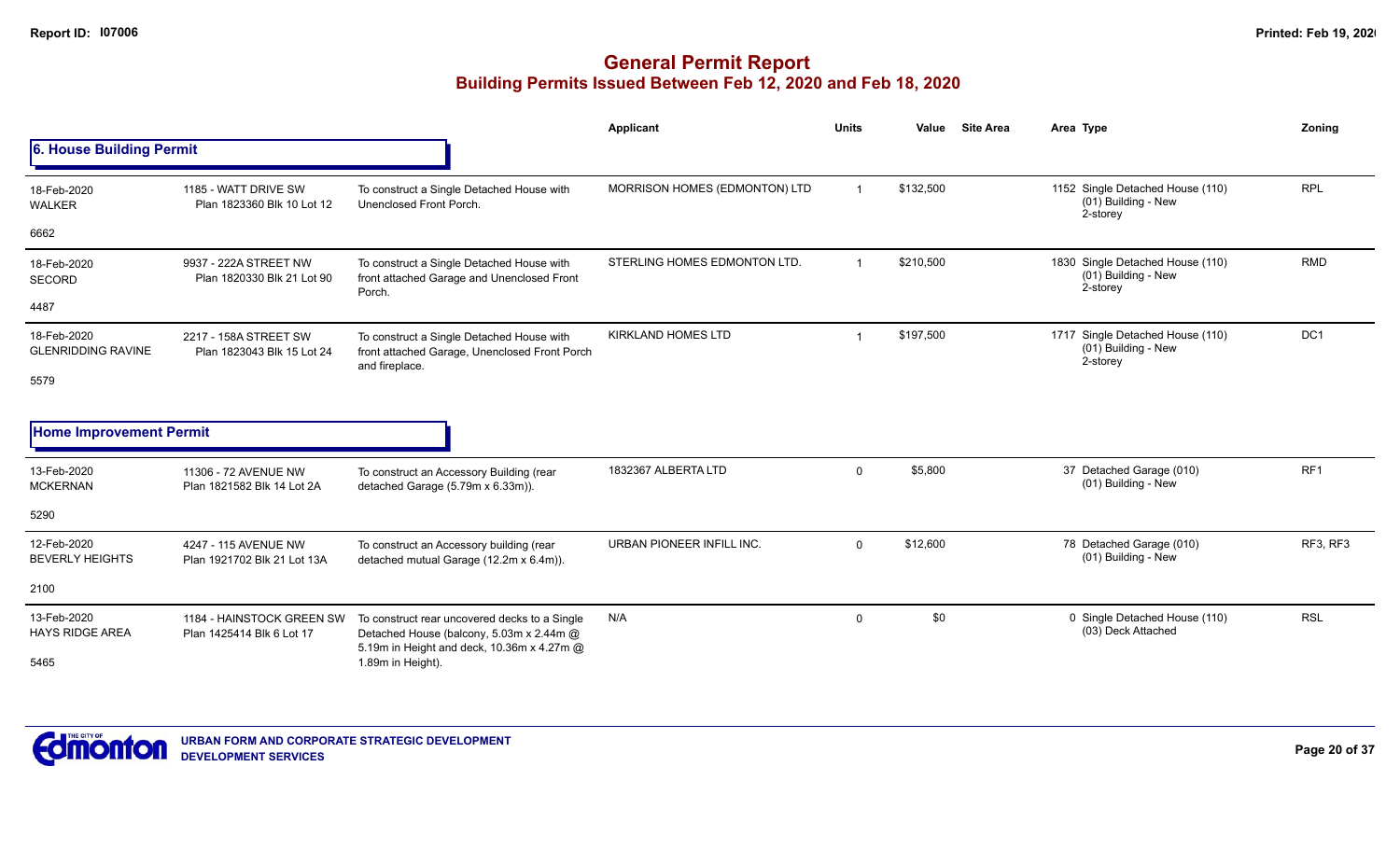|                                               |                                                        |                                                                                                                                                              | Applicant                       | <b>Units</b> | Value    | <b>Site Area</b> | Area Type                                                | Zoning          |
|-----------------------------------------------|--------------------------------------------------------|--------------------------------------------------------------------------------------------------------------------------------------------------------------|---------------------------------|--------------|----------|------------------|----------------------------------------------------------|-----------------|
| <b>Home Improvement Permit</b>                |                                                        |                                                                                                                                                              |                                 |              |          |                  |                                                          |                 |
| 13-Feb-2020<br><b>HAYS RIDGE AREA</b><br>5465 | 1184 - HAINSTOCK GREEN SW<br>Plan 1425414 Blk 6 Lot 17 | To construct rear uncovered decks to a Single<br>Detached House (balcony, 5.03m x 2.44m @<br>5.19m in Height and deck, 10.36m x 4.27m @<br>1.89m in Height). | N/A                             | $\mathbf 0$  | \$11,100 |                  | 44 Single Detached House (110)<br>(03) Deck Attached     | <b>RSL</b>      |
|                                               |                                                        |                                                                                                                                                              |                                 |              |          |                  |                                                          |                 |
| 18-Feb-2020<br><b>INGLEWOOD</b>               | 11622 - 125 STREET NW<br>Plan RN46 Blk 32 Lot 6        | To demolish a Single Detached House and<br>detached Garage.                                                                                                  | ALYNE DESIGN & CONSTRUCTION INC | $\Omega$     | \$3,400  |                  | Detached Garage(010)<br>(99) Demolition                  | RF3             |
| 3240                                          |                                                        |                                                                                                                                                              |                                 |              |          |                  |                                                          |                 |
| 18-Feb-2020<br><b>INGLEWOOD</b>               | 11622 - 125 STREET NW<br>Plan RN46 Blk 32 Lot 6        | To demolish a Single Detached House and<br>detached Garage.                                                                                                  | ALYNE DESIGN & CONSTRUCTION INC | $-1$         | \$6,500  |                  | Single Detached House (110)<br>(99) Demolition           | RF3             |
| 3240                                          |                                                        |                                                                                                                                                              |                                 |              |          |                  |                                                          |                 |
| 18-Feb-2020<br>WINDERMERE                     | 1208 - WAHL COURT NW<br>Plan 1521629 Blk 15 Lot 3      | To construct interior alterations to a Single<br>Detached House (Basement development, NOT<br>to be used as an additional Dwelling). 2                       | N/A                             | $\Omega$     | \$25,000 |                  | Single Detached House (110)<br>(03) Interior Alterations | <b>RSL</b>      |
| 5570                                          |                                                        | Bedrooms, 1 Bathroom, 1 Mech Room, 1 Living<br>Room, 1 Storage Room.                                                                                         |                                 |              |          |                  |                                                          |                 |
| 14-Feb-2020<br><b>KING EDWARD PARK</b>        | 7961 - 78 AVENUE NW<br>Plan 5036S Blk 42 Lot 36        | To erect a fence $@$ 1.83m in Height in the<br>Flanking Side Yard along 81 Street.                                                                           | N/A                             | $\Omega$     | \$0      |                  | Single Detached House (110)<br>(03) Exterior Alterations | RF <sub>3</sub> |
| 6360                                          |                                                        |                                                                                                                                                              |                                 |              |          |                  |                                                          |                 |
| 14-Feb-2020<br><b>ROYAL GARDENS</b>           | 4115 - 117 STREET NW<br>Plan 1210NY Blk 41 Lot 24      | To construct exterior alterations to and to install<br>an interior solid-fuel burning appliance in a                                                         | BT SALES CONSULTANTS INC        | $\mathbf 0$  |          |                  | Single Detached House (110)<br>(03) Exterior Alterations | RF <sub>1</sub> |
| 5430                                          |                                                        | Single Detached House, existing without permit<br>(Exterior Chimney sweep and a wood-burning<br>fireplace).                                                  |                                 |              |          |                  |                                                          |                 |
| 14-Feb-2020<br><b>ROYAL GARDENS</b>           | 4115 - 117 STREET NW<br>Plan 1210NY Blk 41 Lot 24      | To construct exterior alterations to and to install<br>an interior solid-fuel burning appliance in a                                                         | BT SALES CONSULTANTS INC        | $\mathbf 0$  |          |                  | Single Detached House (110)<br>(03) Interior Alterations | RF <sub>1</sub> |
| 5430                                          |                                                        | Single Detached House, existing without permit<br>(Exterior Chimney sweep and a wood-burning<br>fireplace).                                                  |                                 |              |          |                  |                                                          |                 |
| THE CITY OF<br>$\sim$ $\sim$                  |                                                        |                                                                                                                                                              |                                 |              |          |                  |                                                          |                 |

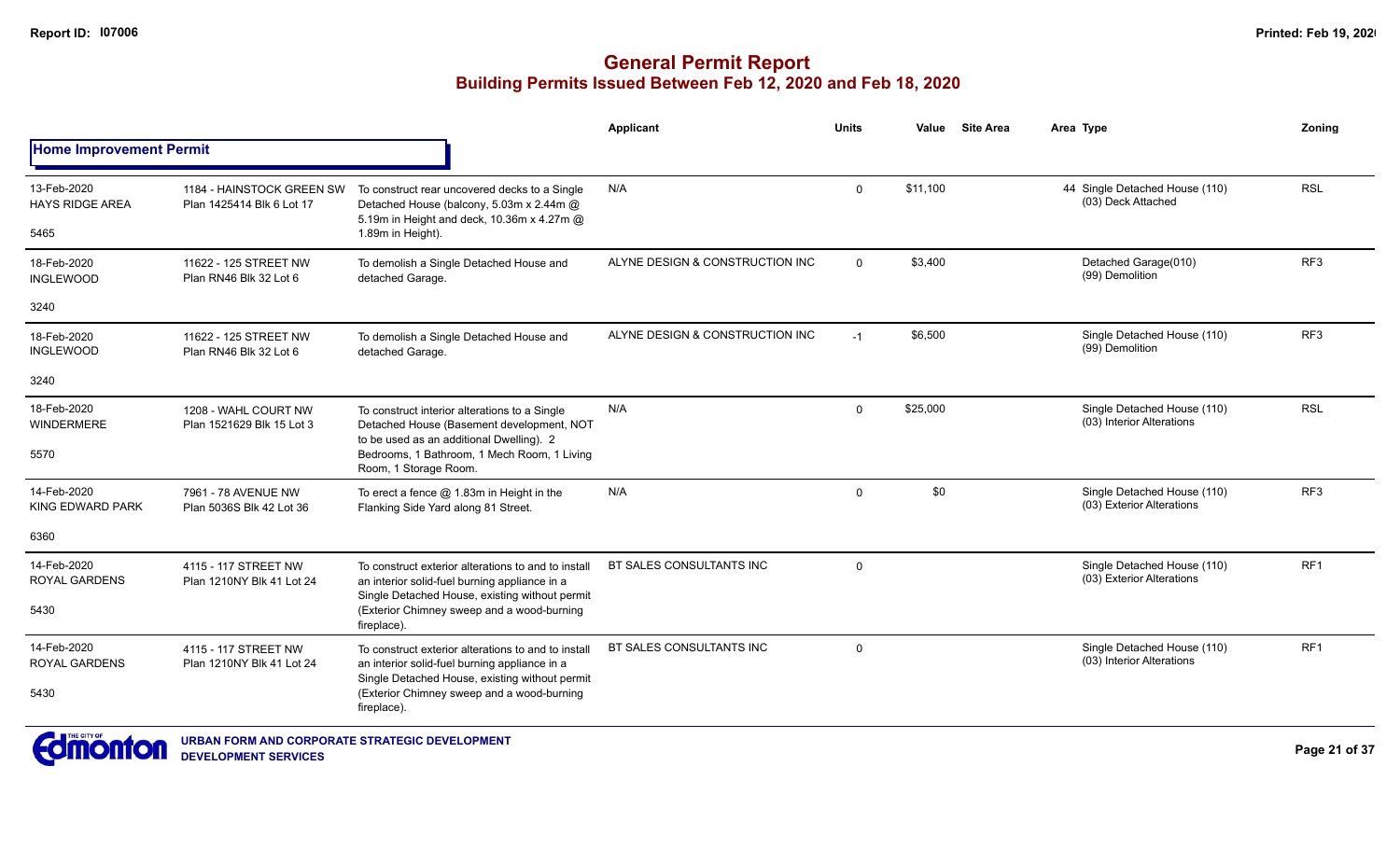|                                         |                                                   |                                                                                                                                                                                                                                                                                                                                                                                                                                                                                                                                                                                                                                                                                                    | <b>Applicant</b>                                       | <b>Units</b> | Site Area<br>Value | Area Type                                                | Zoning          |
|-----------------------------------------|---------------------------------------------------|----------------------------------------------------------------------------------------------------------------------------------------------------------------------------------------------------------------------------------------------------------------------------------------------------------------------------------------------------------------------------------------------------------------------------------------------------------------------------------------------------------------------------------------------------------------------------------------------------------------------------------------------------------------------------------------------------|--------------------------------------------------------|--------------|--------------------|----------------------------------------------------------|-----------------|
| <b>Home Improvement Permit</b>          |                                                   |                                                                                                                                                                                                                                                                                                                                                                                                                                                                                                                                                                                                                                                                                                    |                                                        |              |                    |                                                          |                 |
| 12-Feb-2020<br><b>HAZELDEAN</b><br>6290 | 9736 - 65 AVENUE NW<br>Plan 6045HW Blk 27 Lot 10  | To construct interior alterations (main floor<br>layout changes, and Basement development,<br>NOT to be used as an additional Dwelling), and<br>exterior alterations (front elevation - remove<br>and replace existing bay window, enlarging<br>window in great room, and replacing vinyl<br>siding with wood, brick and stucco siding; right<br>elevation - remove window from kitchen and<br>add window in great room; rear elevation -<br>remove windows from ensuite bathroom and<br>kitchen, add one new window in the kitchen,<br>and remove basement window; left elevation -<br>two new windows in master bedroom and<br>ensuite; house - removal of existing chimney<br>and false gable). | 2002995 ALBERTA LTD O/A ALAIR<br><b>HOMES EDMONTON</b> | $\mathbf 0$  |                    | Single Detached House (110)<br>(03) Exterior Alterations | RF1             |
| 12-Feb-2020<br><b>HAZELDEAN</b><br>6290 | 9736 - 65 AVENUE NW<br>Plan 6045HW Blk 27 Lot 10  | To construct interior alterations (main floor<br>layout changes, and Basement development,<br>NOT to be used as an additional Dwelling), and<br>exterior alterations (front elevation - remove<br>and replace existing bay window, enlarging<br>window in great room, and replacing vinyl<br>siding with wood, brick and stucco siding; right<br>elevation - remove window from kitchen and<br>add window in great room; rear elevation -<br>remove windows from ensuite bathroom and<br>kitchen, add one new window in the kitchen,<br>and remove basement window; left elevation -<br>two new windows in master bedroom and<br>ensuite; house - removal of existing chimney<br>and false gable). | 2002995 ALBERTA LTD O/A ALAIR<br><b>HOMES EDMONTON</b> | $\mathbf 0$  |                    | Single Detached House (110)<br>(03) Interior Alterations | RF <sub>1</sub> |
| 13-Feb-2020<br><b>YORK</b><br>2720      | 14208 - 57 STREET NW<br>Plan 5435NY Blk 23 Lot 71 | To construct a rear uncovered deck to a Single<br>Detached House (3.95m x 3.60m @ 0.75m in<br>Height).                                                                                                                                                                                                                                                                                                                                                                                                                                                                                                                                                                                             | N/A                                                    | $\Omega$     | \$3,600            | 14 Single Detached House (110)<br>(03) Deck Attached     | RF1             |

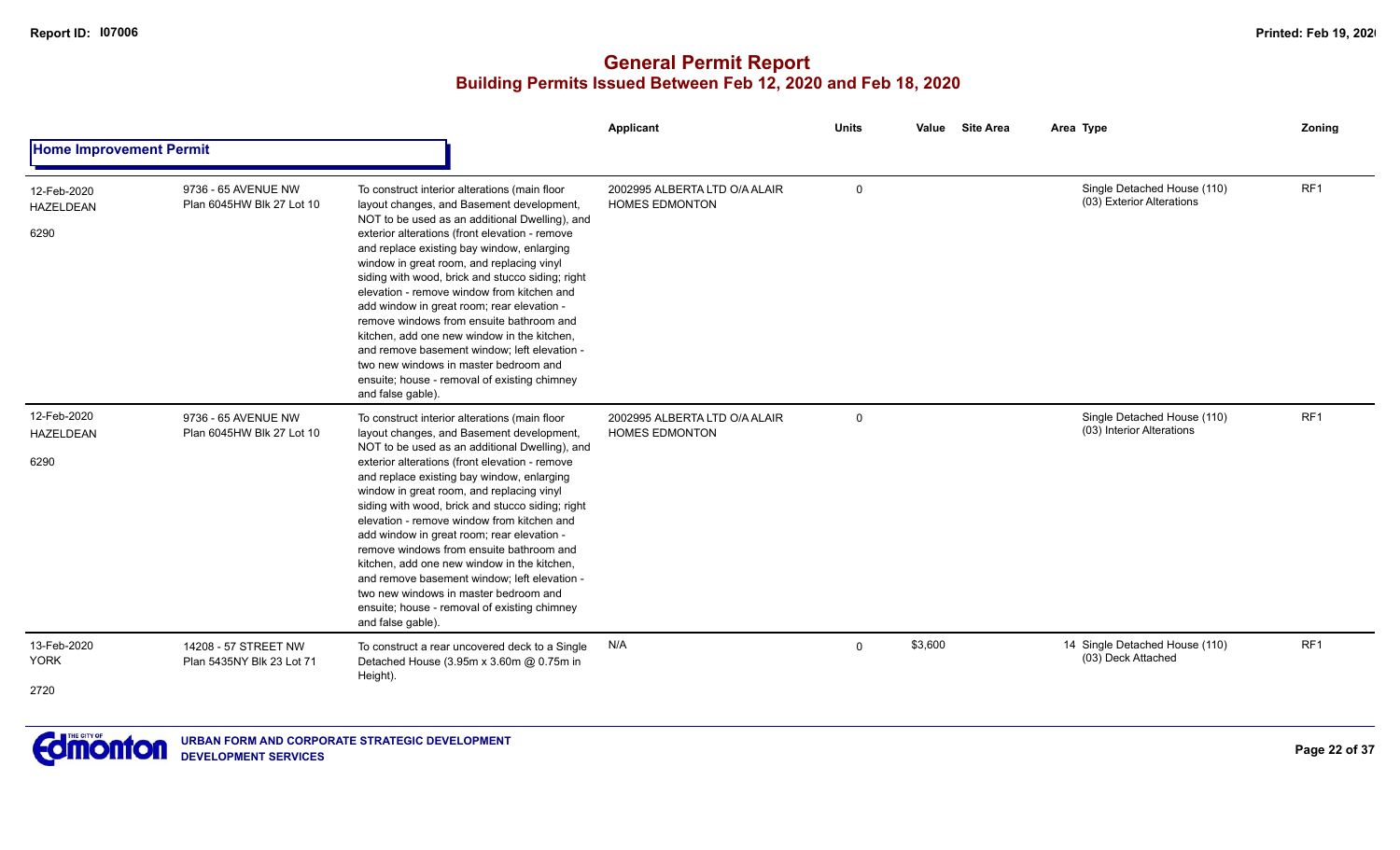|                                         |                                                                      |                                                                                                                                                                                                                                                                                         | Applicant                      | <b>Units</b> | <b>Site Area</b><br>Value | Area Type                                           | Zoning                                  |
|-----------------------------------------|----------------------------------------------------------------------|-----------------------------------------------------------------------------------------------------------------------------------------------------------------------------------------------------------------------------------------------------------------------------------------|--------------------------------|--------------|---------------------------|-----------------------------------------------------|-----------------------------------------|
| <b>Home Improvement Permit</b>          |                                                                      |                                                                                                                                                                                                                                                                                         |                                |              |                           |                                                     |                                         |
| 18-Feb-2020<br><b>EDGEMONT</b>          | 6712 - ELSTON LANE NW<br>Plan 1522986 Blk 4 Lot 2                    | To construct exterior alterations to a Single<br>Detached House (privacy screen @2.10m in<br>height with pergola, 2.13m x 2.13m).                                                                                                                                                       | N/A                            | $\Omega$     |                           | Single Detached House (110)<br>(02) Addition        | <b>RSL</b>                              |
| 4462                                    |                                                                      |                                                                                                                                                                                                                                                                                         |                                |              |                           |                                                     |                                         |
| 18-Feb-2020<br><b>GLENORA</b><br>3200   | 10345 - 133 STREET NW<br>Plan 2803AF Blk 89 Lot 10                   | To construct a rear uncovered deck, side<br>uncovered deck, and rear balcony to a Single<br>Detached House (rear deck, 9.94m x 3.12m @<br>0.74m in Height; side deck, 12.71m x 1.77m @<br>0.74m in Height; rear balcony, 9.91m x 3.12m @<br>3.33m in Height), existing without permits. | OGGI INC O/A OGGI HOMES, MARIO | $\Omega$     | \$0                       | 0 Single Detached House (110)<br>(03) Deck Attached | RF <sub>1</sub>                         |
| 18-Feb-2020<br><b>GLENORA</b><br>3200   | 10345 - 133 STREET NW<br>Plan 2803AF Blk 89 Lot 10                   | To construct a rear uncovered deck, side<br>uncovered deck, and rear balcony to a Single<br>Detached House (rear deck, 9.94m x 3.12m @<br>0.74m in Height; side deck, 12.71m x 1.77m @<br>0.74m in Height; rear balcony, 9.91m x 3.12m @<br>3.33m in Height), existing without permits. | OGGI INC O/A OGGI HOMES, MARIO | $\Omega$     | \$0                       | Single Detached House (110)<br>(03) Deck Attached   | RF <sub>1</sub>                         |
| 18-Feb-2020<br>ALLENDALE                | 10433 - 64 AVENUE NW<br>Plan 3553P Blk 34 Lots 25-26                 | To demolish a Single Detached House and an<br>Accessory building (detached Garage).                                                                                                                                                                                                     | <b>FRANKEN HOLDINGS LTD</b>    | $\Omega$     | \$3,400                   | Detached Garage(010)<br>(99) Demolition             | RF <sub>3</sub>                         |
| 5010                                    |                                                                      |                                                                                                                                                                                                                                                                                         |                                |              |                           |                                                     |                                         |
| 18-Feb-2020<br><b>ALLENDALE</b>         | 10433 - 64 AVENUE NW<br>Plan 3553P Blk 34 Lots 25-26                 | To demolish a Single Detached House and an<br>Accessory building (detached Garage).                                                                                                                                                                                                     | <b>FRANKEN HOLDINGS LTD</b>    | $-1$         | \$6,500                   | Single Detached House (110)<br>(99) Demolition      | RF <sub>3</sub>                         |
| 5010                                    |                                                                      |                                                                                                                                                                                                                                                                                         |                                |              |                           |                                                     |                                         |
| 14-Feb-2020<br><b>ROSENTHAL</b><br>4750 | 1222 - ROSENTHAL<br><b>BOULEVARD NW</b><br>Plan 1723480 Blk 6 Lot 37 | To construct an Accessory Building (mutual<br>detached Garage 24.4 m x 6.71 m).                                                                                                                                                                                                         | <b>HOMES BY AVI</b>            | $\Omega$     | \$26,400                  | 164 Detached Garage (010)<br>(01) Building - New    | <b>RF5, RF5, RF5</b><br>RF <sub>5</sub> |

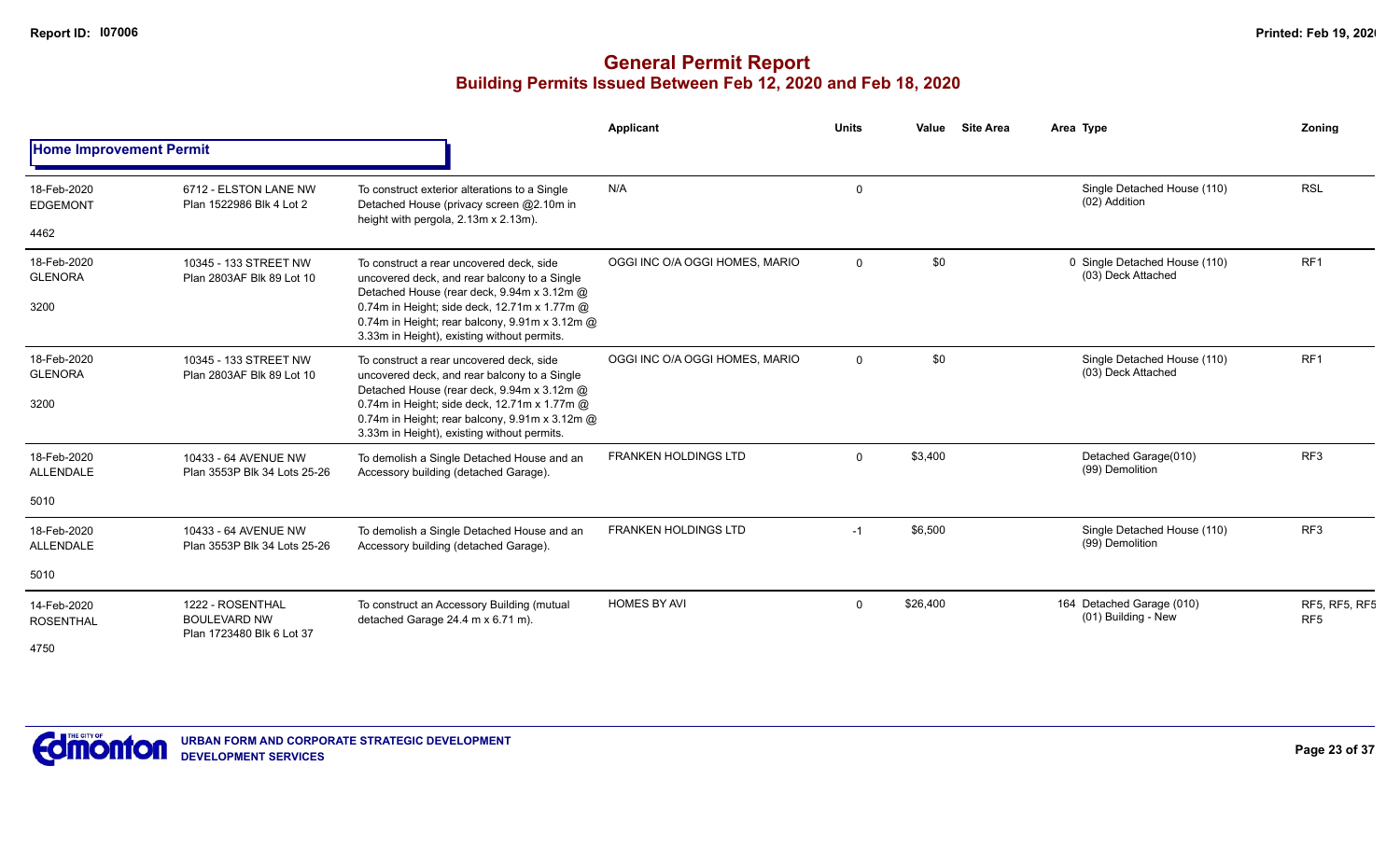## **General Permit Report Building Permits Issued Between Feb 12, 2020 and Feb 18, 2020**

|                                          |                                                                      |                                                                                         | <b>Applicant</b>            | <b>Units</b> | Value    | <b>Site Area</b> | Area Type                                                | Zoning                           |
|------------------------------------------|----------------------------------------------------------------------|-----------------------------------------------------------------------------------------|-----------------------------|--------------|----------|------------------|----------------------------------------------------------|----------------------------------|
| <b>Home Improvement Permit</b>           |                                                                      |                                                                                         |                             |              |          |                  |                                                          |                                  |
| 14-Feb-2020<br><b>ROSENTHAL</b><br>4750  | 1230 - ROSENTHAL<br><b>BOULEVARD NW</b><br>Plan 1723480 Blk 6 Lot 41 | To construct an Accessory Building (mutual<br>detached Garage 24.24 m x 6.71 m).        | <b>HOMES BY AVI</b>         | $\Omega$     | \$26,200 |                  | 162 Detached Garage (010)<br>(01) Building - New         | RF5, RF5, RF5<br>RF <sub>5</sub> |
|                                          |                                                                      |                                                                                         |                             |              |          |                  |                                                          |                                  |
| 13-Feb-2020<br><b>WINDSOR PARK</b>       | 11743 - 83 AVENUE NW<br>Plan 4116HW Blk 12 Lot 22                    | To demolish a Single Detached House and<br>detached Garage.                             | <b>CALOCEDRUS HOMES LTD</b> | $\mathbf 0$  | \$3,400  |                  | Detached Garage(010)<br>(99) Demolition                  | RF <sub>1</sub>                  |
| 5580                                     |                                                                      |                                                                                         |                             |              |          |                  |                                                          |                                  |
| 13-Feb-2020<br><b>WINDSOR PARK</b>       | 11743 - 83 AVENUE NW<br>Plan 4116HW Blk 12 Lot 22                    | To demolish a Single Detached House and<br>detached Garage.                             | <b>CALOCEDRUS HOMES LTD</b> | $-1$         | \$6,500  |                  | Single Detached House (110)<br>(99) Demolition           | RF <sub>1</sub>                  |
| 5580                                     |                                                                      |                                                                                         |                             |              |          |                  |                                                          |                                  |
| 14-Feb-2020<br><b>GLENRIDDING RAVINE</b> | 16618 - 31 AVENUE SW<br>Plan 1922383 Blk 5 Lot 19                    | To construct an Accessory Building (detached<br>mutual Garage, 21.96 m x 6.10 m).       | DAYTONA HOMES INC           | $\Omega$     | \$21,600 |                  | 134 Detached Garage (010)<br>(01) Building - New         | RMD, RMD,<br>RMD, RMD            |
| 5579                                     |                                                                      |                                                                                         |                             |              |          |                  |                                                          |                                  |
| 12-Feb-2020<br><b>DUGGAN</b>             | 10431 - 36A AVENUE NW<br>Plan 4823RS Blk 19 Lot 13                   | To install an Interior Solid-Fuel-Burning<br>Appliance (wood burning stove).            | N/A                         | $\Omega$     |          |                  | Single Detached House (110)<br>(03) Interior Alterations | RF <sub>1</sub>                  |
| 5160                                     |                                                                      |                                                                                         |                             |              |          |                  |                                                          |                                  |
| 14-Feb-2020<br><b>MCKERNAN</b>           | 10934 - 72 AVENUE NW<br>Plan 743HW Blk 29 Lot 19                     | To demolish a Single Detached House and<br>detached Garage, demolished without permits. | FOX PROPERTIES INC.         | $\Omega$     | \$3,400  |                  | Detached Garage(010)<br>(99) Demolition                  | RF <sub>1</sub>                  |
| 5290                                     |                                                                      |                                                                                         |                             |              |          |                  |                                                          |                                  |
| 14-Feb-2020<br><b>MCKERNAN</b>           | 10934 - 72 AVENUE NW<br>Plan 743HW Blk 29 Lot 19                     | To demolish a Single Detached House and<br>detached Garage, demolished without permits. | FOX PROPERTIES INC.         | $-1$         | \$6,500  |                  | Single Detached House (110)<br>(99) Demolition           | RF <sub>1</sub>                  |

5290

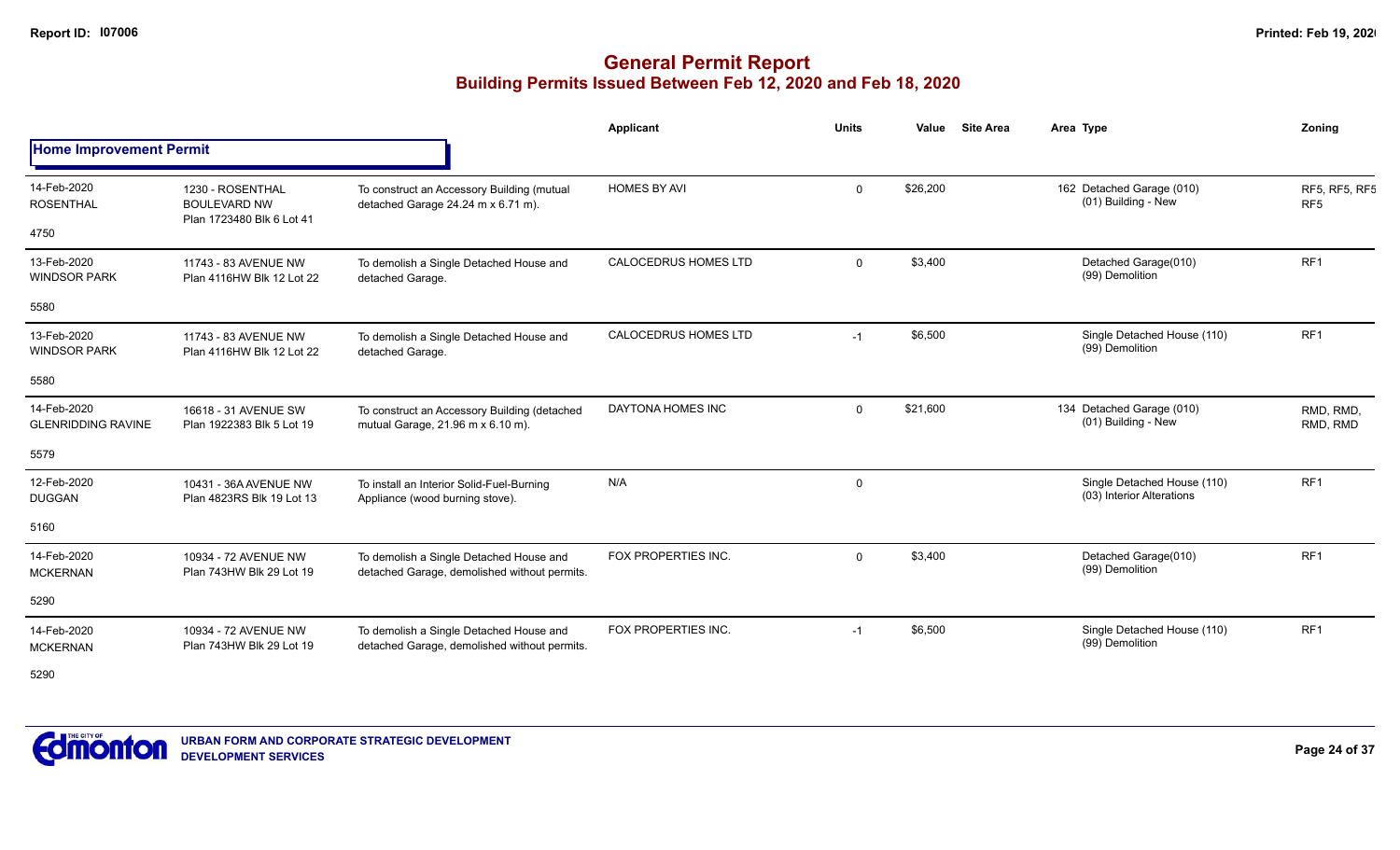|                                    |                                                     |                                                                                                                                    | Applicant                   | <b>Units</b> | <b>Site Area</b><br>Value | Area Type                                                | Zoning          |
|------------------------------------|-----------------------------------------------------|------------------------------------------------------------------------------------------------------------------------------------|-----------------------------|--------------|---------------------------|----------------------------------------------------------|-----------------|
| <b>Home Improvement Permit</b>     |                                                     |                                                                                                                                    |                             |              |                           |                                                          |                 |
| 12-Feb-2020<br><b>WINDSOR PARK</b> | 11604 - 92 AVENUE NW<br>Plan 1252AH Blk 35 Lot 1    | To construct exterior alterations to a Single<br>Detached House, existing without permits<br>(pergola, 7.42m x 3.14m).             | <b>MCLENNAN ROSS LLP</b>    | 0            |                           | Single Detached House (110)<br>(02) Addition             | RF <sub>1</sub> |
| 5580                               |                                                     |                                                                                                                                    |                             |              |                           |                                                          |                 |
| 12-Feb-2020<br><b>MALMO PLAINS</b> | 11132 - 49 AVENUE NW<br>Plan 1722262 Blk 2 Lot 18B  | To demolish a Single Detached House and<br>detached Garage.                                                                        | <b>CALOCEDRUS HOMES LTD</b> | $\Omega$     | \$3,400                   | Detached Garage(010)<br>(99) Demolition                  | RF <sub>1</sub> |
| 5280                               |                                                     |                                                                                                                                    |                             |              |                           |                                                          |                 |
| 12-Feb-2020<br><b>MALMO PLAINS</b> | 11132 - 49 AVENUE NW<br>Plan 1722262 Blk 2 Lot 18B  | To demolish a Single Detached House and<br>detached Garage.                                                                        | <b>CALOCEDRUS HOMES LTD</b> | $\Omega$     | \$6,500                   | Single Detached House (110)<br>(99) Demolition           | RF <sub>1</sub> |
| 5280                               |                                                     |                                                                                                                                    |                             |              |                           |                                                          |                 |
| 13-Feb-2020<br><b>MALMO PLAINS</b> | 11132 - 49 AVENUE NW<br>Plan 1722262 Blk 2 Lot 18B  | To construct an Accessory Building (rear<br>detached Garage, 5.79m x 6.20m).                                                       | <b>CALOCEDRUS HOMES LTD</b> | $\Omega$     | \$5,800                   | 36 Detached Garage (010)<br>(01) Building - New          | RF <sub>1</sub> |
| 5280                               |                                                     |                                                                                                                                    |                             |              |                           |                                                          |                 |
| 13-Feb-2020<br><b>MALMO PLAINS</b> | 11134 - 49 AVENUE NW<br>Plan 1722262 Blk 2 Lot 18A  | To construct an Accessory Building (rear<br>detached Garage, 5.79m x 6.2m).                                                        | <b>CALOCEDRUS HOMES LTD</b> | $\Omega$     | \$5,800                   | 36 Detached Garage (010)<br>(01) Building - New          | RF <sub>1</sub> |
| 5280                               |                                                     |                                                                                                                                    |                             |              |                           |                                                          |                 |
| 13-Feb-2020<br>ALBERTA AVENUE      | 11306 - 92 STREET NW<br>Plan RN43A Blk 43 Lot 29    | To construct an Accessory building (detached<br>Garage, 7.32m x 6.71m).                                                            | <b>VIDA NOVA HOMES LTD</b>  | $\mathbf 0$  | \$7,900                   | 49 Detached Garage (010)<br>(01) Building - New          | RF <sub>3</sub> |
| 1010                               |                                                     |                                                                                                                                    |                             |              |                           |                                                          |                 |
| 13-Feb-2020<br><b>BEAUMARIS</b>    | 15527 - 103 STREET NW<br>Plan 9924429 Blk 59 Lot 20 | To construct exterior alterations to a Single<br>Detached House (Driveway extension, 11.60m<br>x 1.79m), existing without permits. | N/A                         | 0            |                           | Single Detached House (110)<br>(03) Exterior Alterations | RF <sub>1</sub> |
| 3040                               |                                                     |                                                                                                                                    |                             |              |                           |                                                          |                 |

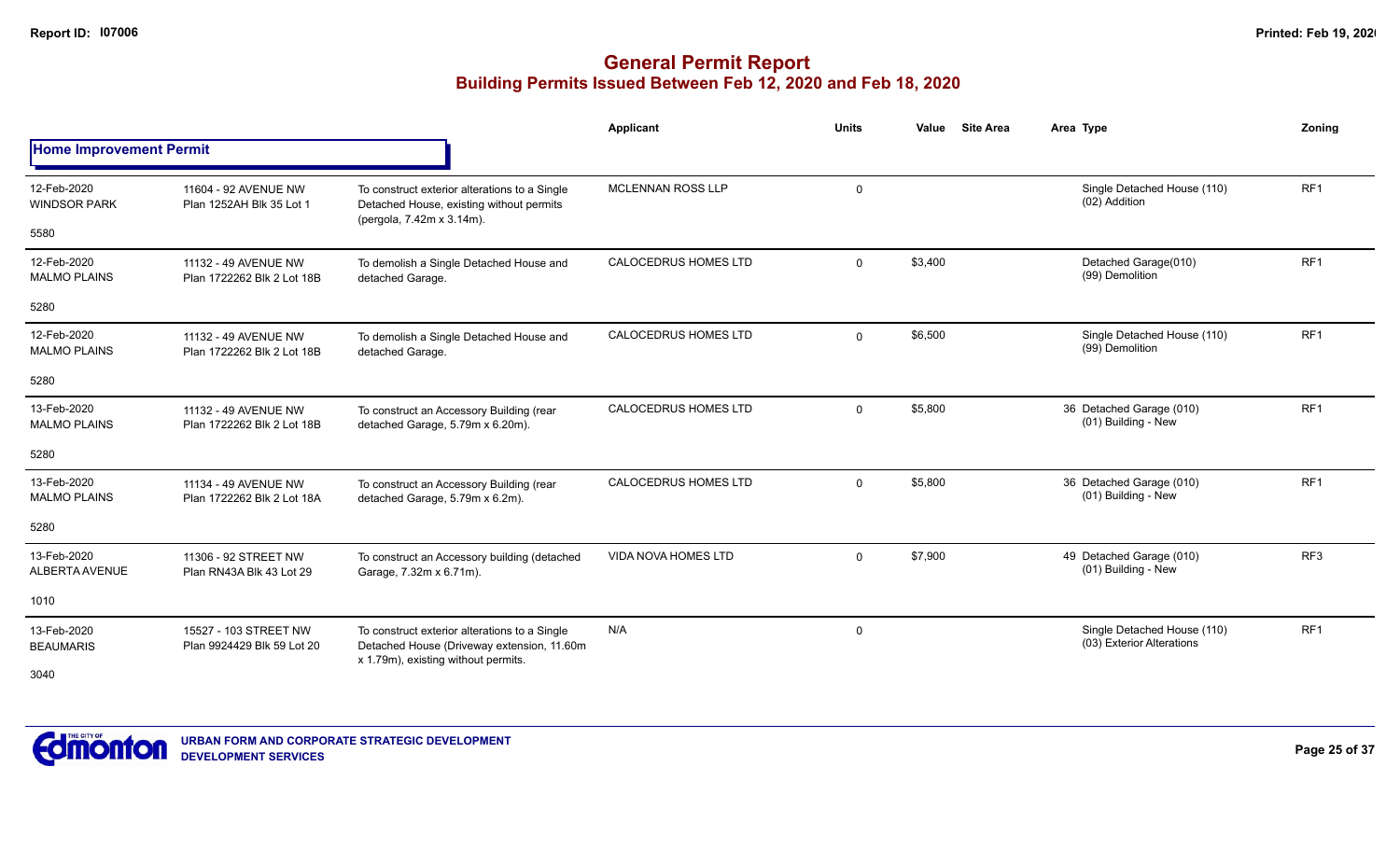|                                                 |                                                    |                                                                                                                                                                                                                                                                                                                                                                                                                                                           | Applicant                               | <b>Units</b> | <b>Site Area</b><br>Value | Area Type                                                | <b>Zoning</b>   |
|-------------------------------------------------|----------------------------------------------------|-----------------------------------------------------------------------------------------------------------------------------------------------------------------------------------------------------------------------------------------------------------------------------------------------------------------------------------------------------------------------------------------------------------------------------------------------------------|-----------------------------------------|--------------|---------------------------|----------------------------------------------------------|-----------------|
| <b>Home Improvement Permit</b>                  |                                                    |                                                                                                                                                                                                                                                                                                                                                                                                                                                           |                                         |              |                           |                                                          |                 |
| 13-Feb-2020<br><b>WEST JASPER PLACE</b><br>4580 | 9550 - 151 STREET NW<br>Plan 1815AW Blk 47 Lot 1   | To construct interior alterations to a Single<br>Detached House (main floor, new bathroom and<br>in-floor heating installation; and decommission<br>an existing second floor, changing developed<br>attic space to storage space).                                                                                                                                                                                                                        | N/A                                     | $\Omega$     | \$5,000                   | Single Detached House (110)<br>(03) Interior Alterations | RF <sub>1</sub> |
| 14-Feb-2020<br><b>FALCONER HEIGHTS</b><br>5190  | 315 - FERRIS WAY NW<br>Plan 8923028 Blk 101 Lot 92 | To construct interior alterations and exterior<br>alterations to a Single Detached House<br>(Basement development, NOT to be used as an<br>additional Dwelling. Main floor, 2nd floor<br>alterations and 3rd floor alterations. All new<br>windows, with the exception of all glass block<br>windows on north elevation to remain<br>unchanged. Removal of 4 windows on the<br>south elevation. Installation of 2 new windows<br>on the south elevation). | <b>INNOVATION PLUS DEVELOPMENTS LTI</b> | $\mathbf 0$  |                           | Single Detached House (110)<br>(03) Exterior Alterations | RF <sub>1</sub> |
| 14-Feb-2020<br><b>FALCONER HEIGHTS</b><br>5190  | 315 - FERRIS WAY NW<br>Plan 8923028 Blk 101 Lot 92 | To construct interior alterations and exterior<br>alterations to a Single Detached House<br>(Basement development, NOT to be used as an<br>additional Dwelling. Main floor, 2nd floor<br>alterations and 3rd floor alterations. All new<br>windows, with the exception of all glass block<br>windows on north elevation to remain<br>unchanged. Removal of 4 windows on the<br>south elevation. Installation of 2 new windows<br>on the south elevation). | INNOVATION PLUS DEVELOPMENTS LTI        | $\mathbf 0$  |                           | Single Detached House (110)<br>(03) Interior Alterations | RF <sub>1</sub> |
| 18-Feb-2020<br><b>FOREST HEIGHTS</b><br>6230    | 10655 - 75 STREET NW<br>Plan 6906KS Blk 4 Lot 15   | To construct interior alterations (replacing<br>kitchen cabinets, re paint, new flooring, new<br>hot water tank, new furnace, new electrical<br>panel, moving kitchen sink, adding smoke and<br>co detectors. NOT to be used as an additional<br>Dwelling).                                                                                                                                                                                               | <b>MARK'S CONTRACTING LTD</b>           | $\Omega$     | \$85,000                  | Single Detached House (110)<br>(03) Interior Alterations | RF <sub>1</sub> |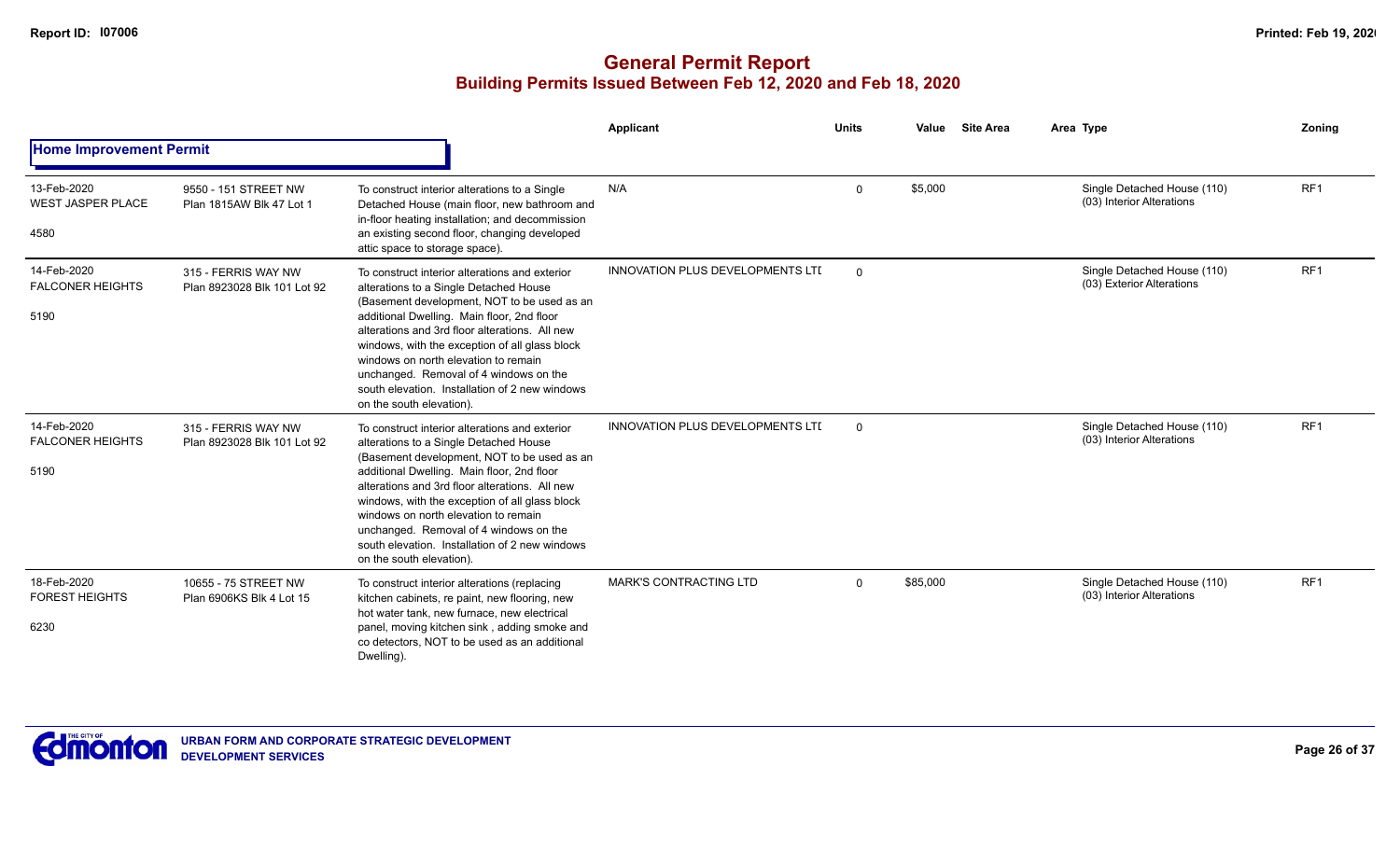|                                  |                                                        |                                                                                                                                               | <b>Applicant</b>            | <b>Units</b> | Value    | <b>Site Area</b> | Area Type                                                | Zoning          |
|----------------------------------|--------------------------------------------------------|-----------------------------------------------------------------------------------------------------------------------------------------------|-----------------------------|--------------|----------|------------------|----------------------------------------------------------|-----------------|
| <b>Home Improvement Permit</b>   |                                                        |                                                                                                                                               |                             |              |          |                  |                                                          |                 |
| 12-Feb-2020<br><b>WALKER</b>     | 2258 - 57 STREET SW<br>Plan 1823392 Blk 7 Lot 46       | To construct interior alterations to a Single<br>Detached House (Basement development, NOT<br>to be used as an additional Dwelling) (1 Bed, 1 | <b>SRK CONSTRUCTION LTD</b> | $\Omega$     | \$21,500 |                  | Single Detached House (110)<br>(03) Interior Alterations | <b>RSL</b>      |
| 6662                             |                                                        | Bath, Kitchen, Living Area, Utility).                                                                                                         |                             |              |          |                  |                                                          |                 |
| 14-Feb-2020<br><b>KENSINGTON</b> | 13435 - 115 STREET NW<br>Plan 2987MC Blk 27 Lot 1      | To construct a front uncovered deck to a Single<br>Detached House (5.41m x 2.47m @ 0.46m in<br>Height).                                       | N/A                         | $\Omega$     | \$3,400  |                  | 13 Single Detached House (110)<br>(03) Deck Attached     | RF <sub>1</sub> |
| 3250                             |                                                        |                                                                                                                                               |                             |              |          |                  |                                                          |                 |
| 14-Feb-2020<br><b>STRATHEARN</b> | 9340 - 91 STREET NW<br>Plan 8438ET Blk 8 Lot E         | To construct interior alterations to a Single<br>Detached House (Basement development, NOT<br>to be used as an additional Dwelling). (One     | N/A                         | $\Omega$     | \$43,000 |                  | Single Detached House (110)<br>(03) Interior Alterations | RF1             |
| 6710                             |                                                        | bedroom, one bathroom, living room, mechanical<br>room.)                                                                                      |                             |              |          |                  |                                                          |                 |
| 12-Feb-2020<br><b>STARLING</b>   | 3893 - ROBINS CRESCENT NW<br>Plan 1720814 Blk 6 Lot 72 | To construct interior alterations to a Single<br>Detached House (Basement development, NOT<br>to be used as an additional Dwelling) (1 Bath,  | N/A                         | $\Omega$     | \$6.000  |                  | Single Detached House (110)<br>(03) Interior Alterations | <b>RSL</b>      |
| 4474                             |                                                        | Rec Area, Utility, NO Kitchen or Wet bar).                                                                                                    |                             |              |          |                  |                                                          |                 |
| 13-Feb-2020<br><b>WESTRIDGE</b>  | 73 - WESTRIDGE ROAD NW<br>Plan 4697TR Blk 1 Lot 22     | To construct a rear addition, exterior and<br>interior alterations to a Single Detached House<br>(main floor addition (3.6m x 4.2m) and rear  | N/A                         | $\Omega$     | \$75,000 |                  | Single Detached House (110)<br>(02) Addition             | RF <sub>1</sub> |
| 4610                             |                                                        | covered deck, 4.27m x 6.10m).                                                                                                                 |                             |              |          |                  |                                                          |                 |
| 18-Feb-2020<br><b>WALKER</b>     | 5242 - 19 AVENUE SW<br>Plan 1421216 Blk 28 Lot 26      | To construct interior alterations to a Single<br>Detached House (Basement development, NOT                                                    | N/A                         | $\mathbf{0}$ | \$7.100  |                  | Single Detached House (110)<br>(03) Interior Alterations | DC <sub>1</sub> |
| 6662                             |                                                        | to be used as an additional Dwelling).                                                                                                        |                             |              |          |                  |                                                          |                 |
| 14-Feb-2020<br><b>LAUREL</b>     | 1613 - 25 STREET NW<br>Plan 1723002 Blk 13 Lot 3       | To construct interior alterations to a<br>Semi-Detached House (Basement development                                                           | N/A                         | $\Omega$     | \$25,000 |                  | Semi-Detached House (210)<br>(03) Interior Alterations   | RF4             |
| 6444                             |                                                        | w/ kitchen. NOT to be used as an additional<br>Dwelling).                                                                                     |                             |              |          |                  |                                                          |                 |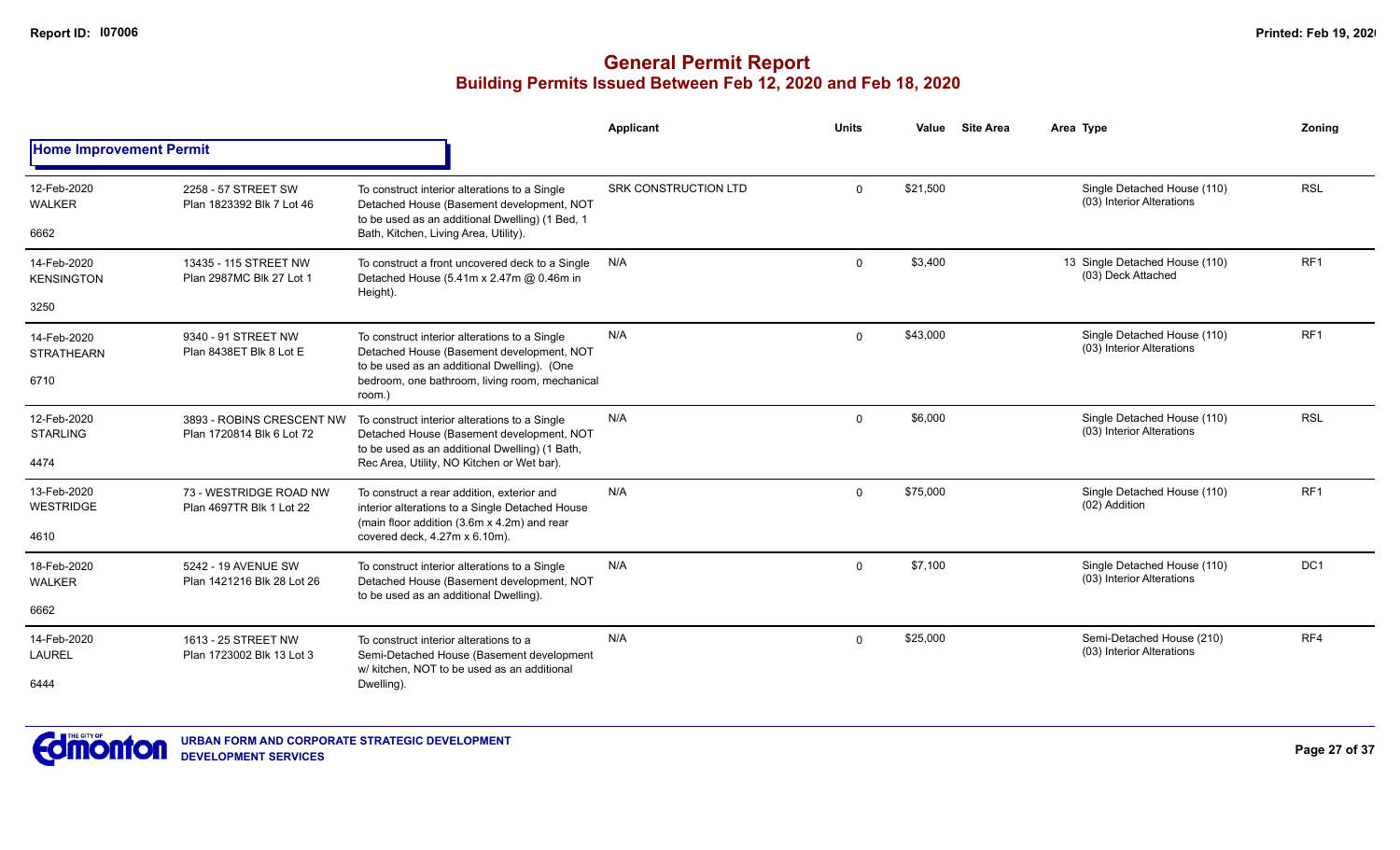|                                           |                                                        |                                                                                                                                            | Applicant                     | <b>Units</b> | Value    | <b>Site Area</b> | Area Type                                                            | Zoning          |
|-------------------------------------------|--------------------------------------------------------|--------------------------------------------------------------------------------------------------------------------------------------------|-------------------------------|--------------|----------|------------------|----------------------------------------------------------------------|-----------------|
| <b>Home Improvement Permit</b>            |                                                        |                                                                                                                                            |                               |              |          |                  |                                                                      |                 |
| 14-Feb-2020<br><b>LAUREL</b>              | 2547 - 17 AVENUE NW<br>Plan 1621876 Blk 7 Lot 76       | To construct interior alterations to a Single<br>Detached House (Basement development w/<br>kitchen. NOT to be used as an additional       | N/A                           | $\Omega$     | \$25,000 |                  | Single Detached House (110)<br>(03) Interior Alterations             | <b>RSL</b>      |
| 6444                                      |                                                        | Dwelling).                                                                                                                                 |                               |              |          |                  |                                                                      |                 |
| 14-Feb-2020<br><b>RITCHIE</b>             | 9514 - 75 AVENUE NW<br>Plan 1921425 Blk 17 Lot 31      | To construct interior alterations to a<br>Semi-Detached House (Basement development,<br>NOT to be used as an additional Dwelling).         | N/A                           | $\Omega$     | \$46,000 |                  | Single Detached House (110)<br>(03) Interior Alterations             | RF <sub>3</sub> |
| 6610                                      |                                                        |                                                                                                                                            |                               |              |          |                  |                                                                      |                 |
| 12-Feb-2020<br><b>SCHONSEE</b>            | 5337 - SCHONSEE DRIVE NW<br>Plan 1324681 Blk 14 Lot 10 | To construct interior alterations to a Single<br>Detached House (Basement development, NOT<br>to be used as an additional Dwelling). (One  | N/A                           | $\Omega$     | \$15,000 |                  | Single Detached House (110)<br>(03) Interior Alterations             | <b>RSL</b>      |
| 2700                                      |                                                        | bedroom, one bathroom, living room, in-law<br>kitchen, mechanical room, storage room.)                                                     |                               |              |          |                  |                                                                      |                 |
| 18-Feb-2020<br><b>WALKER</b>              | 2120 - 51 STREET SW<br>Plan 1723341 Blk 6 Lot 46       | To construct an Accessory Building (detached<br>Garage 6.10m x 6.71m).                                                                     | MORRISON HOMES (EDMONTON) LTD | $\mathbf{0}$ | \$6,800  |                  | 41 Detached Garage (010)<br>(01) Building - New                      | <b>RPL</b>      |
| 6662                                      |                                                        |                                                                                                                                            |                               |              |          |                  |                                                                      |                 |
| 13-Feb-2020<br><b>CHAMBERY</b>            | 17446 - 107A STREET NW<br>Plan 1120656 Blk 85 Lot 27   | To construct an addition (Other: elevator).                                                                                                | N/A                           | $\mathbf{0}$ | \$5,000  |                  | Single Detached House (110)<br>(03) Interior Alterations             | <b>RSL</b>      |
| 3120                                      |                                                        |                                                                                                                                            |                               |              |          |                  |                                                                      |                 |
| 14-Feb-2020<br><b>GLENRIDDING HEIGHTS</b> | 1607 - 169 STREET SW<br>Plan 1623675 Blk 10 Lot 42     | To develop a Secondary Suite in a Basement of N/A<br>the Single Detached House (New Suite).<br>(2 Bedrooms, 1 Washroom, 1 Mechanical room, |                               |              | \$50,000 |                  | 93 Single Detached House (110)<br>(07) Add Suites to Single Dwelling | <b>RMD</b>      |
| 5578                                      |                                                        | 1 Storage, 1 Kitchen area, 1 Living room, and 1<br>Laundry)                                                                                |                               |              |          |                  |                                                                      |                 |
| 18-Feb-2020<br>LAUREL                     | 1764 - 25 STREET NW<br>Plan 1722382 Blk 8 Lot 23       | To construct an Accessory Building (detached<br>Garage 5.79m x 6.10m).                                                                     | <b>HOMES BY AVI</b>           | $\mathbf{0}$ | \$5,900  |                  | 35 Detached Garage (010)<br>(01) Building - New                      | DC1             |
| 6444                                      |                                                        |                                                                                                                                            |                               |              |          |                  |                                                                      |                 |

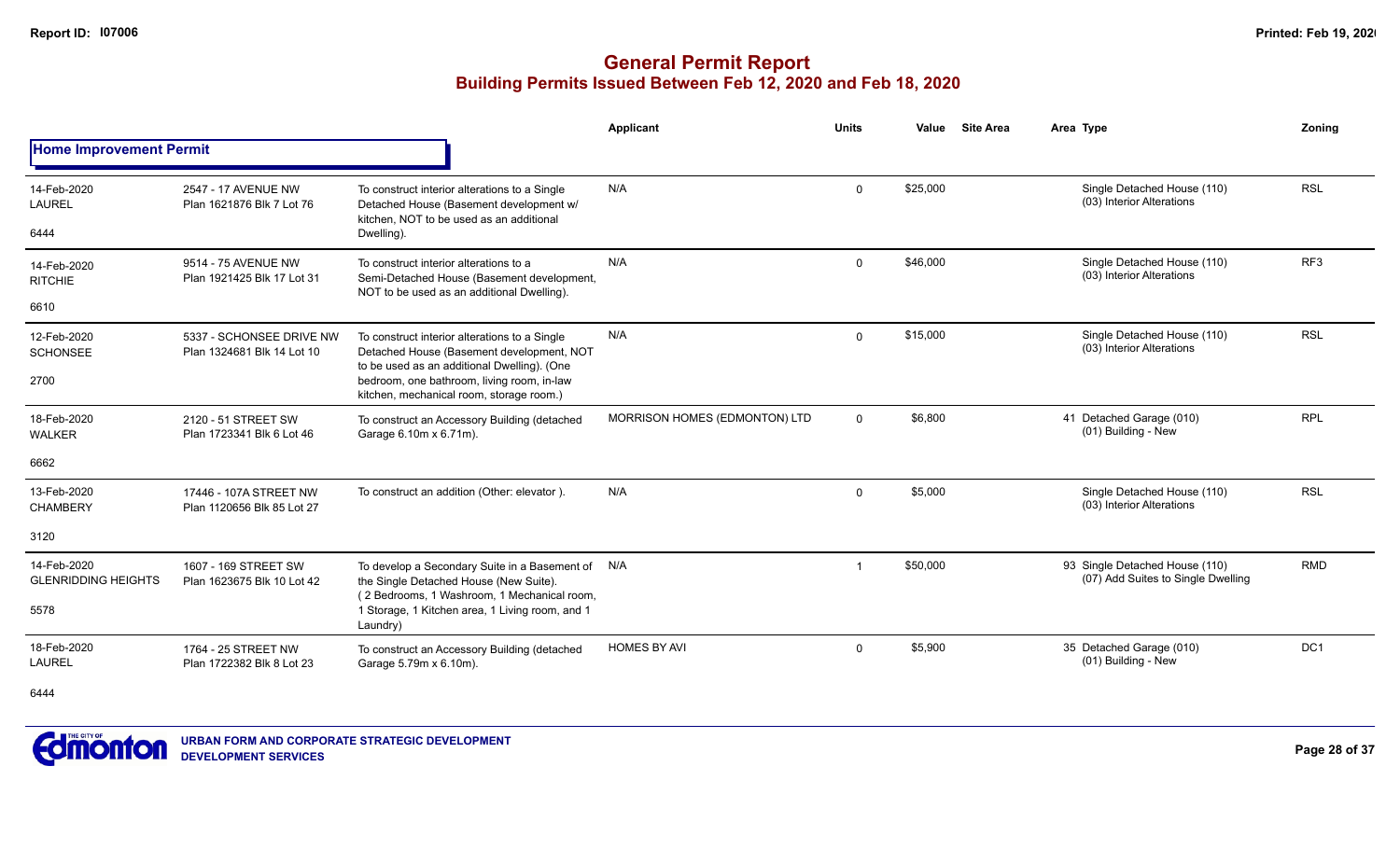## **General Permit Report Building Permits Issued Between Feb 12, 2020 and Feb 18, 2020**

|                                            |                                                                   |                                                                                             | <b>Applicant</b>              | <b>Units</b> | <b>Site Area</b><br>Value | Area Type                                                | Zonina          |
|--------------------------------------------|-------------------------------------------------------------------|---------------------------------------------------------------------------------------------|-------------------------------|--------------|---------------------------|----------------------------------------------------------|-----------------|
| <b>Home Improvement Permit</b>             |                                                                   |                                                                                             |                               |              |                           |                                                          |                 |
| 14-Feb-2020<br><b>KESWICK AREA</b><br>5576 | 14. 3466 - KESWICK<br><b>BOULEVARD SW</b><br>Plan 1620200 Unit 14 | To construct exterior alterations to a Single<br>Detached House (Driveway extension).       | N/A                           | $\mathbf 0$  |                           | Single Detached House (110)<br>(03) Exterior Alterations | <b>RSL</b>      |
| 18-Feb-2020<br><b>LAUREL</b>               | 1808 - 25 STREET NW<br>Plan 1722382 Blk 8 Lot 17                  | To construct an Accessory Building (detached<br>Garage 5.79m x 6.10m).                      | <b>HOMES BY AVI</b>           | $\mathbf 0$  | \$5,900                   | 35 Detached Garage (010)<br>(01) Building - New          | DC <sub>1</sub> |
| 6444                                       |                                                                   |                                                                                             |                               |              |                           |                                                          |                 |
| 12-Feb-2020<br><b>STRATHCONA</b>           | 9663 - 88 AVENUE NW<br>Plan 9321968 Blk 7 Lot 5A                  | To construct an Accessory building (rebuilding<br>a front detached Garage (6.71m x 7.32m)). | THE HOUSE COMPANY LTD         | $\mathbf 0$  | \$8,200                   | 49 Detached Garage (010)<br>(01) Building - New          | RF <sub>2</sub> |
| 5480                                       |                                                                   |                                                                                             |                               |              |                           |                                                          |                 |
| 12-Feb-2020<br><b>STRATHCONA</b>           | 9663 - 88 AVENUE NW<br>Plan 9321968 Blk 7 Lot 5A                  | To construct an Accessory building (rebuilding<br>a front detached Garage (6.71m x 7.32m)). | THE HOUSE COMPANY LTD         | $\mathbf 0$  | \$3,500                   | Detached Garage(010)<br>(99) Demolition                  | RF <sub>2</sub> |
| 5480                                       |                                                                   |                                                                                             |                               |              |                           |                                                          |                 |
| 18-Feb-2020<br><b>BONNIE DOON</b>          | 8830 - 93 STREET NW<br>Plan 2020045 Blk 4 Lot 21B                 | To construct an Accessory building (detached<br>Garage, 5.74m x 6.10m).                     | <b>JUSTIN GRAY HOMES LTD</b>  | $\Omega$     | \$5,800                   | 35 Detached Garage (010)<br>(01) Building - New          | RF3             |
| 6040                                       |                                                                   |                                                                                             |                               |              |                           |                                                          |                 |
| 18-Feb-2020<br><b>BONNIE DOON</b>          | 8832 - 93 STREET NW<br>Plan 2020045 Blk 4 Lot 21A                 | To construct an Accessory building (detached<br>Garage, 5.74m x 6.10m).                     | <b>JUSTIN GRAY HOMES LTD</b>  | $\mathbf 0$  | \$5,800                   | 35 Detached Garage (010)<br>(01) Building - New          | RF <sub>3</sub> |
| 6040                                       |                                                                   |                                                                                             |                               |              |                           |                                                          |                 |
| 13-Feb-2020<br><b>PRINCE RUPERT</b>        | 11190 - 118 STREET NW<br>Plan 3453HW Blk 18A Lot 35               | To demolish a Single Detached House and<br>detached Garage.                                 | OMNI HOMES MASTER BUILDER LTD | $\Omega$     | \$3,500                   | Detached Garage(010)<br>(99) Demolition                  | RF1             |

1170

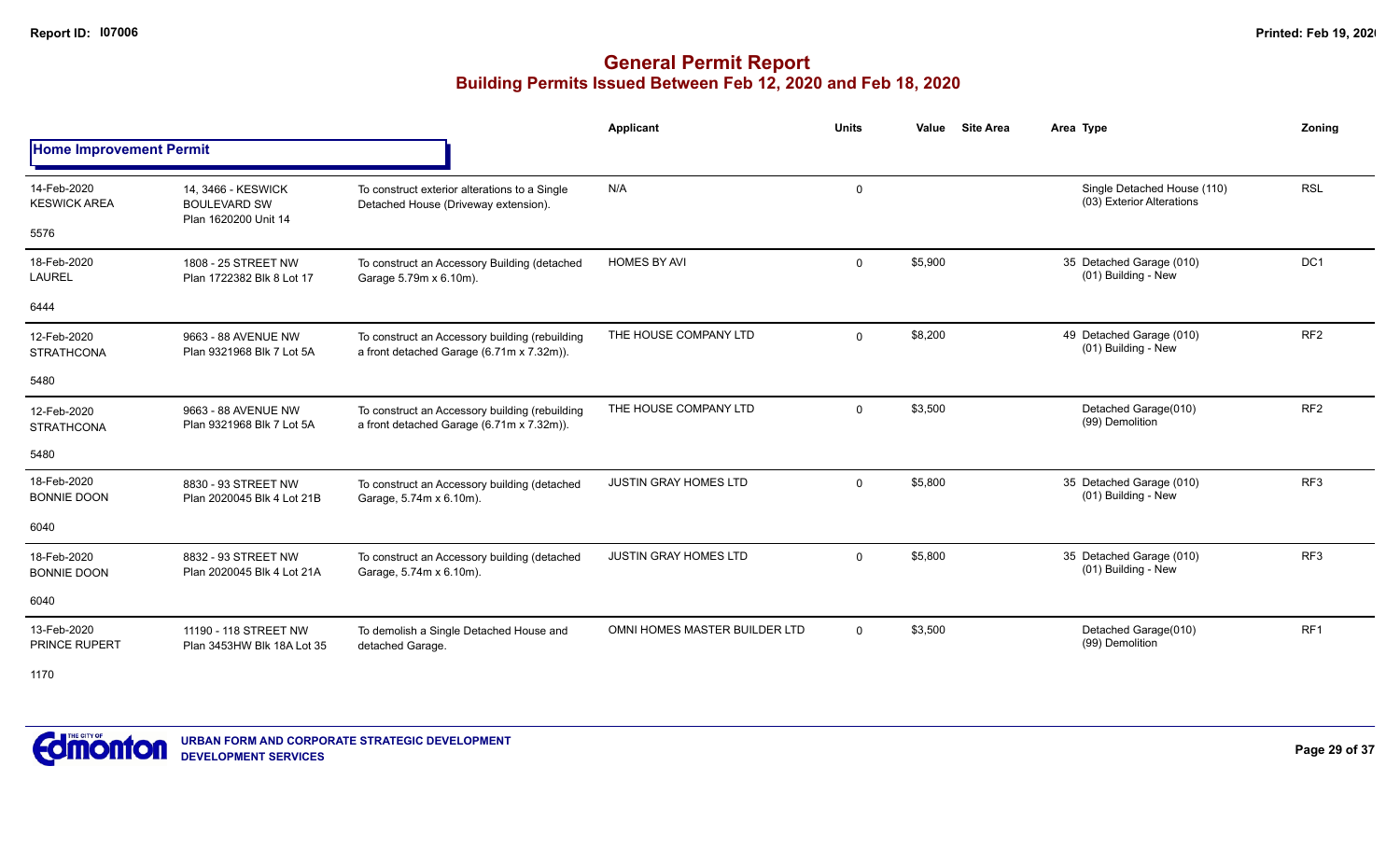## **General Permit Report Building Permits Issued Between Feb 12, 2020 and Feb 18, 2020**

|                                              |                                                      |                                                                                                                                                                                                                                                                             | Applicant                     | <b>Units</b> | Value    | <b>Site Area</b> | Area Type |                                                          | Zonina          |
|----------------------------------------------|------------------------------------------------------|-----------------------------------------------------------------------------------------------------------------------------------------------------------------------------------------------------------------------------------------------------------------------------|-------------------------------|--------------|----------|------------------|-----------|----------------------------------------------------------|-----------------|
| <b>Home Improvement Permit</b>               |                                                      |                                                                                                                                                                                                                                                                             |                               |              |          |                  |           |                                                          |                 |
| 13-Feb-2020<br>PRINCE RUPERT                 | 11190 - 118 STREET NW<br>Plan 3453HW Blk 18A Lot 35  | To demolish a Single Detached House and<br>detached Garage.                                                                                                                                                                                                                 | OMNI HOMES MASTER BUILDER LTD | $-1$         | \$6,700  |                  |           | Single Detached House (110)<br>(99) Demolition           | RF <sub>1</sub> |
| 1170                                         |                                                      |                                                                                                                                                                                                                                                                             |                               |              |          |                  |           |                                                          |                 |
| 18-Feb-2020<br><b>TRUMPETER AREA</b><br>4471 | Condo Common Area (Plan<br>1325192)                  | 24, 2004 - TRUMPETER WAY NV To construct interior alterations to a Row House<br>(Basement development, NOT to be used as an<br>additional Dwelling) (Family Room, Mechanical,<br>NO Kitchen or Wet Bar).                                                                    | N/A                           | $\mathbf 0$  | \$3,000  |                  |           | Row House (330)<br>(03) Interior Alterations             | RF <sub>5</sub> |
| 13-Feb-2020<br><b>ELSINORE</b><br>3190       | 18131 - 101 STREET NW<br>Plan 0425056 Blk 81 Lot 40  | To construct interior alterations to a Single<br>Detached House (Basement development, NOT<br>to be used as an additional Dwelling). 1 Rec<br>Room. 1 Bathroom. 0 Bedrooms                                                                                                  | N/A                           | $\mathbf 0$  | \$40,000 |                  |           | Single Detached House (110)<br>(03) Interior Alterations | <b>RSL</b>      |
| 18-Feb-2020<br><b>AVONMORE</b><br>6020       | 7008 - 81 STREET NW<br>Plan 1014KS Blk 13 Lot 34     | To construct interior alterations to a Single<br>Detached House (Basement development, NOT<br>to be used as an additional Dwelling), partially<br>existing without permits. (1 bedroom, 1<br>bathroom, 1 living room, 1 mechanical/laundry<br>room, NO wet bar or kitchen). | N/A                           | $\mathbf{0}$ | \$5,000  |                  |           | Single Detached House (110)<br>(03) Interior Alterations | RF <sub>1</sub> |
| 12-Feb-2020<br><b>ROSENTHAL</b><br>4750      | 6142 - ROSENTHAL WAY NW<br>Plan 1523107 Blk 14 Lot 8 | To construct interior alterations to 4-Dwelling<br>Row House (Basement development (Lot 8<br>ONLY), NOT to be used as an additional<br>Dwelling), (1 bedroom, 1 bathroom, rec room,<br>laundry room, mechanical room, NO kitchen or<br>wet bar).                            | N/A                           | $\mathbf 0$  | \$7,500  |                  |           | Single Detached House (110)<br>(03) Interior Alterations | RF <sub>5</sub> |
| 13-Feb-2020<br><b>STEWART GREENS</b>         | 9880 - 206 STREET NW<br>Plan 1820287 Blk 8 Lot 20    | To construct an Accessory Building (detached<br>Garage (6.10m x 6.71m).                                                                                                                                                                                                     | <b>KIRKLAND HOMES LTD</b>     | 0            | \$6,800  |                  |           | 41 Detached Garage (010)<br>(01) Building - New          | <b>RPL</b>      |

4486

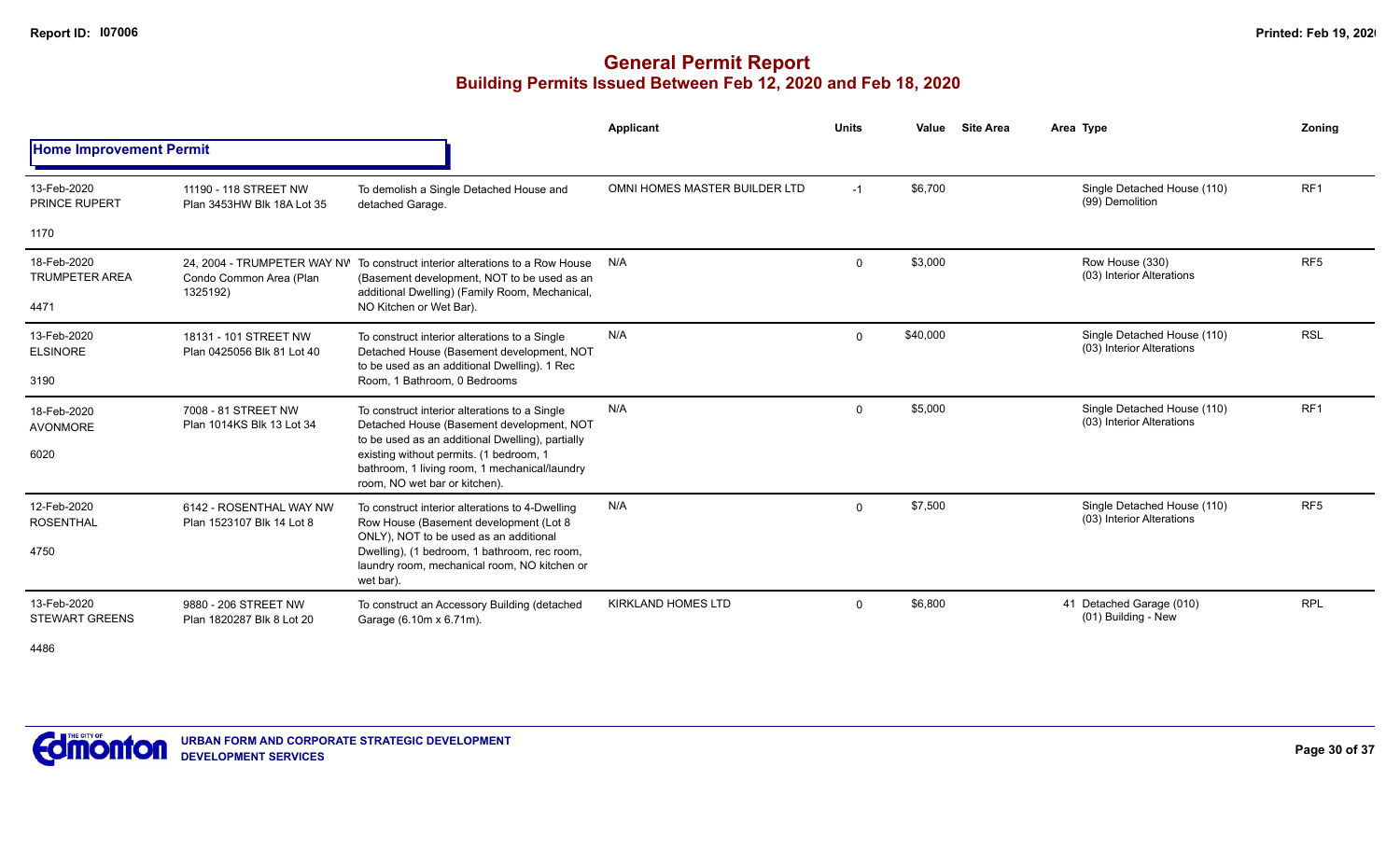|                                         |                                                             |                                                                                                                                                                                               | Applicant                        | <b>Units</b> | Value    | <b>Site Area</b> | Area Type                                                | <b>Zoning</b>   |
|-----------------------------------------|-------------------------------------------------------------|-----------------------------------------------------------------------------------------------------------------------------------------------------------------------------------------------|----------------------------------|--------------|----------|------------------|----------------------------------------------------------|-----------------|
| <b>Home Improvement Permit</b>          |                                                             |                                                                                                                                                                                               |                                  |              |          |                  |                                                          |                 |
| 14-Feb-2020<br><b>LAUREL</b><br>6444    | 2506 - 16A AVENUE NW<br>Plan 1723002 Blk 13 Lot 22          | To construct interior alterations to a<br>Semi-detached House (Basement development,<br>NOT to be used as an additional Dwelling). 1<br>bedroom, bathroom, storage, mech room and<br>rec area | BAJ CONSTRUCTION & RENOVATION LT | $\Omega$     | \$16,400 |                  | Semi-Detached House (210)<br>(03) Interior Alterations   | RF4             |
| 12-Feb-2020<br><b>AMBLESIDE</b><br>5505 | 1107 - ARMITAGE CRESCENT<br>SW<br>Plan 0729307 Blk 6 Lot 64 | To construct interior alterations to a Single<br>Detached House (Basement development, NOT<br>to be used as an additional Dwelling).                                                          | N/A                              | $\Omega$     | \$20,000 |                  | Single Detached House (110)<br>(03) Interior Alterations | <b>RSL</b>      |
| 13-Feb-2020<br><b>SPRUCE AVENUE</b>     | 11209 - 103 STREET NW<br>Plan 7540AH Blk 2 Lot 321          | To demolish a Single Detached House and<br>detached Garage.                                                                                                                                   | ALTAROSE CONSTRUCTION LTD        | $\Omega$     | \$3,500  |                  | Detached Garage(010)<br>(99) Demolition                  | RF <sub>3</sub> |
| 1230                                    |                                                             |                                                                                                                                                                                               |                                  |              |          |                  |                                                          |                 |
| 13-Feb-2020<br><b>SPRUCE AVENUE</b>     | 11209 - 103 STREET NW<br>Plan 7540AH Blk 2 Lot 321          | To demolish a Single Detached House and<br>detached Garage.                                                                                                                                   | ALTAROSE CONSTRUCTION LTD        | $-1$         | \$6,700  |                  | Single Detached House (110)<br>(99) Demolition           | RF <sub>3</sub> |
| 1230                                    |                                                             |                                                                                                                                                                                               |                                  |              |          |                  |                                                          |                 |
| 13-Feb-2020<br><b>ROSENTHAL</b>         | 8023 - 223 STREET NW<br>Plan 1624112 Blk 5 Lot 2            | To construct a rear uncovered deck to a<br>Semi-Detached House, Lot2 (3.66m x 3.05m @<br>0.74m in Height).                                                                                    | <b>DOLCE VITA HOMES</b>          | $\Omega$     | \$2,900  |                  | 11 Semi-Detached House (210)<br>(03) Deck Attached       | RF4             |
| 4750                                    |                                                             |                                                                                                                                                                                               |                                  |              |          |                  |                                                          |                 |
| 14-Feb-2020<br><b>AMBLESIDE</b>         | 3624 - ALLAN DRIVE SW<br>Plan 1323099 Blk 20 Lot 8          | To construct interior alterations to a Single<br>Detached House (Basement development, NOT<br>to be used as an additional Dwelling). 1                                                        | N/A                              | $\Omega$     | \$15,000 |                  | Single Detached House (110)<br>(03) Interior Alterations | <b>RSL</b>      |
| 5505                                    |                                                             | bedroom, bathroom, mechanical room, and<br>drawing area                                                                                                                                       |                                  |              |          |                  |                                                          |                 |
| 12-Feb-2020<br><b>ROSENTHAL</b>         | 8008 - 223 STREET NW<br>Plan 1624112 Blk 4 Lot 19           | To construct an Accessory Building (detached<br>Garage, 6.10m x 6.10m).                                                                                                                       | <b>ACTIVE HOMES LTD</b>          | $\mathbf{0}$ | \$6,200  |                  | 37 Detached Garage (010)<br>(01) Building - New          | <b>RPL</b>      |
| 4750                                    |                                                             |                                                                                                                                                                                               |                                  |              |          |                  |                                                          |                 |

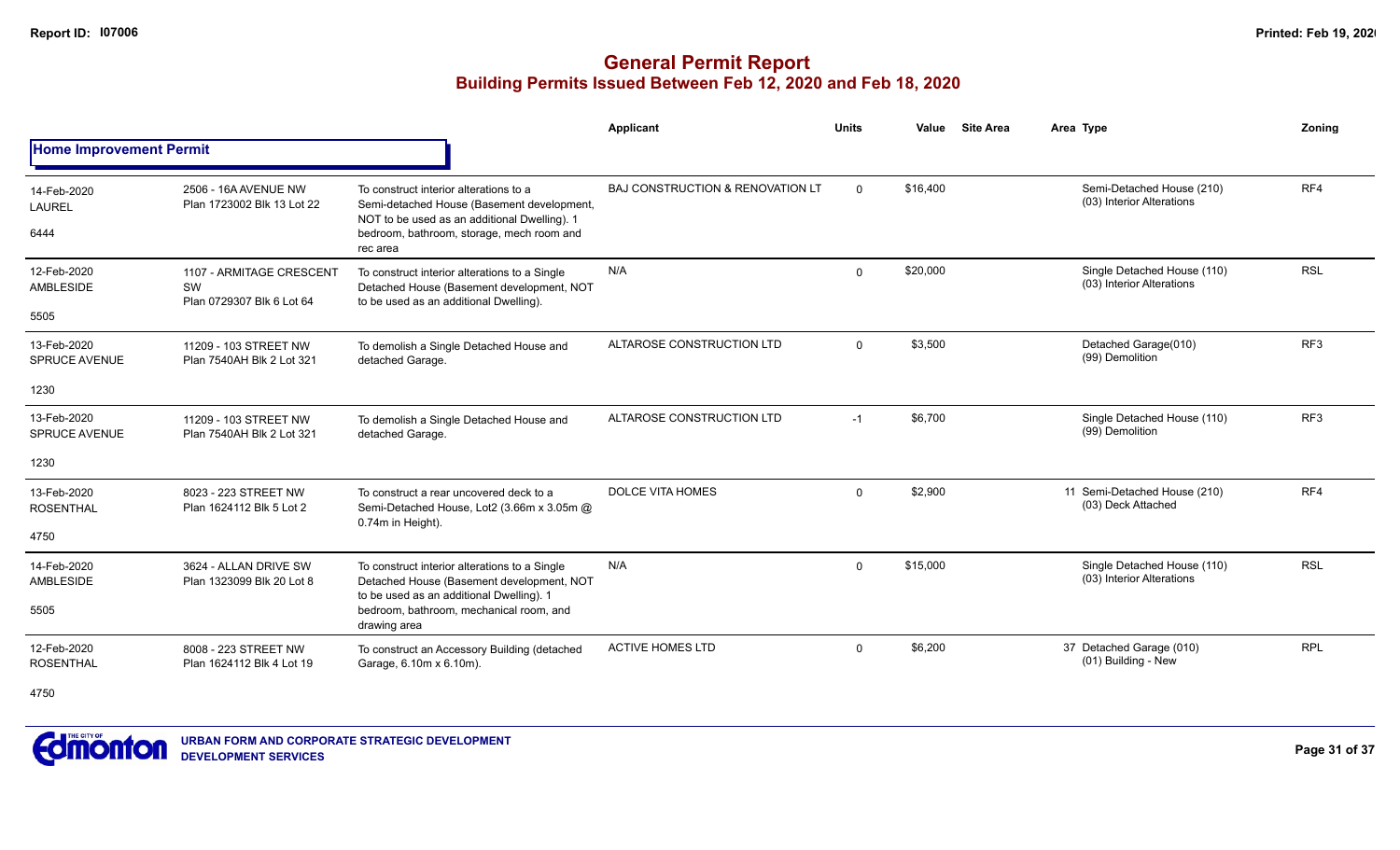|                                       |                                                                        |                                                                                                                                        | Applicant                    | <b>Units</b> | Value    | <b>Site Area</b> | Area Type                                                | Zonina          |
|---------------------------------------|------------------------------------------------------------------------|----------------------------------------------------------------------------------------------------------------------------------------|------------------------------|--------------|----------|------------------|----------------------------------------------------------|-----------------|
| <b>Home Improvement Permit</b>        |                                                                        |                                                                                                                                        |                              |              |          |                  |                                                          |                 |
| 13-Feb-2020<br><b>OZERNA</b>          | 7019 - 163 AVENUE NW<br>Plan 0323576 Blk 28 Lot 13                     | To install a Hot Tub (2.17m x 2.17m) in the rear<br>yard of a Single Detached House.                                                   | N/A                          | $\Omega$     | \$5,300  |                  | Single Detached House (110)<br>$(14)$ Hot Tub            | RF <sub>1</sub> |
| 2600                                  |                                                                        |                                                                                                                                        |                              |              |          |                  |                                                          |                 |
| 12-Feb-2020<br><b>TWIN BROOKS</b>     | 828 - 112A STREET NW<br>Plan 9222778 Blk 15 Lot 19                     | To construct interior alterations to a Single<br>Detached House (Basement development, NOT<br>to be used as an additional Dwelling).   | N/A                          | $\Omega$     | \$6,500  |                  | Single Detached House (110)<br>(03) Interior Alterations | RF <sub>1</sub> |
| 5511                                  |                                                                        |                                                                                                                                        |                              |              |          |                  |                                                          |                 |
| 12-Feb-2020<br><b>CY BECKER</b>       | 1018 - CY BECKER ROAD NW<br>Plan 1823038 Blk 19 Lot 57                 | To construct interior alterations to a Single<br>Detached House (Basement development, NOT<br>to be used as an additional Dwelling).   | <b>COVENTRY HOMES INC</b>    | $\Omega$     | \$33,000 |                  | Single Detached House (110)<br>(03) Interior Alterations | DC <sub>1</sub> |
| 2611                                  |                                                                        |                                                                                                                                        |                              |              |          |                  |                                                          |                 |
| 12-Feb-2020<br><b>MCCONACHIE AREA</b> | 640 - MCDONOUGH LINK NW<br>Plan 1021110 Blk 6 Lot 19                   | To construct interior alterations to a Single<br>Detached House (Basement development, NOT<br>to be used as an additional Dwelling).   | N/A                          | $\mathbf 0$  | \$18,000 |                  | Single Detached House (110)<br>(03) Interior Alterations | <b>RPL</b>      |
| 2521                                  |                                                                        |                                                                                                                                        |                              |              |          |                  |                                                          |                 |
| 14-Feb-2020<br><b>GRAYDON HILL</b>    | 2111 - GRAYDON HILL<br><b>CRESCENT SW</b><br>Plan 1822866 Blk 9 Lot 34 | To construct an Accessory Building (detached<br>Garage, 6.10m x 6.10m).                                                                | STERLING HOMES EDMONTON LTD. | $\Omega$     | \$6,200  |                  | 37 Detached Garage (010)<br>(01) Building - New          | <b>GHLD</b>     |
| 5468                                  |                                                                        |                                                                                                                                        |                              |              |          |                  |                                                          |                 |
| 14-Feb-2020<br><b>SUMMERSIDE</b>      | 8019 - SUMMERSIDE GRANDE<br><b>BOULEVARD SW</b>                        | To construct interior alterations to a Single<br>Detached House (Basement development, NOT<br>to be used as an additional Dwelling). 1 | FOX PRO CONSTRUCTION LTD     | $\Omega$     | \$30,000 |                  | Single Detached House (110)<br>(03) Interior Alterations | <b>RPL</b>      |
| 6213                                  | Plan 0628099 Blk 32 Lot 5                                              | bedroom, bathroom, mechanical room, storage<br>area and family area                                                                    |                              |              |          |                  |                                                          |                 |
| 18-Feb-2020<br><b>SUMMERSIDE</b>      | 7803 - 14 AVENUE SW<br>Plan 0425527 Blk 23 Lot 10                      | N/A<br>To construct two side uncovered decks to a<br>Single Detached House (upper 3.72m x 5.61m)                                       |                              | $\Omega$     | \$5.400  |                  | 21 Single Detached House (110)<br>(03) Deck Attached     | <b>RPL</b>      |
| 6213                                  |                                                                        | @ 1.51m in Height with Privacy Screen @<br>1.82m in height; lower 3.07m x 2.97m @ 0.66m<br>in Height), existing without permits.       |                              |              |          |                  |                                                          |                 |

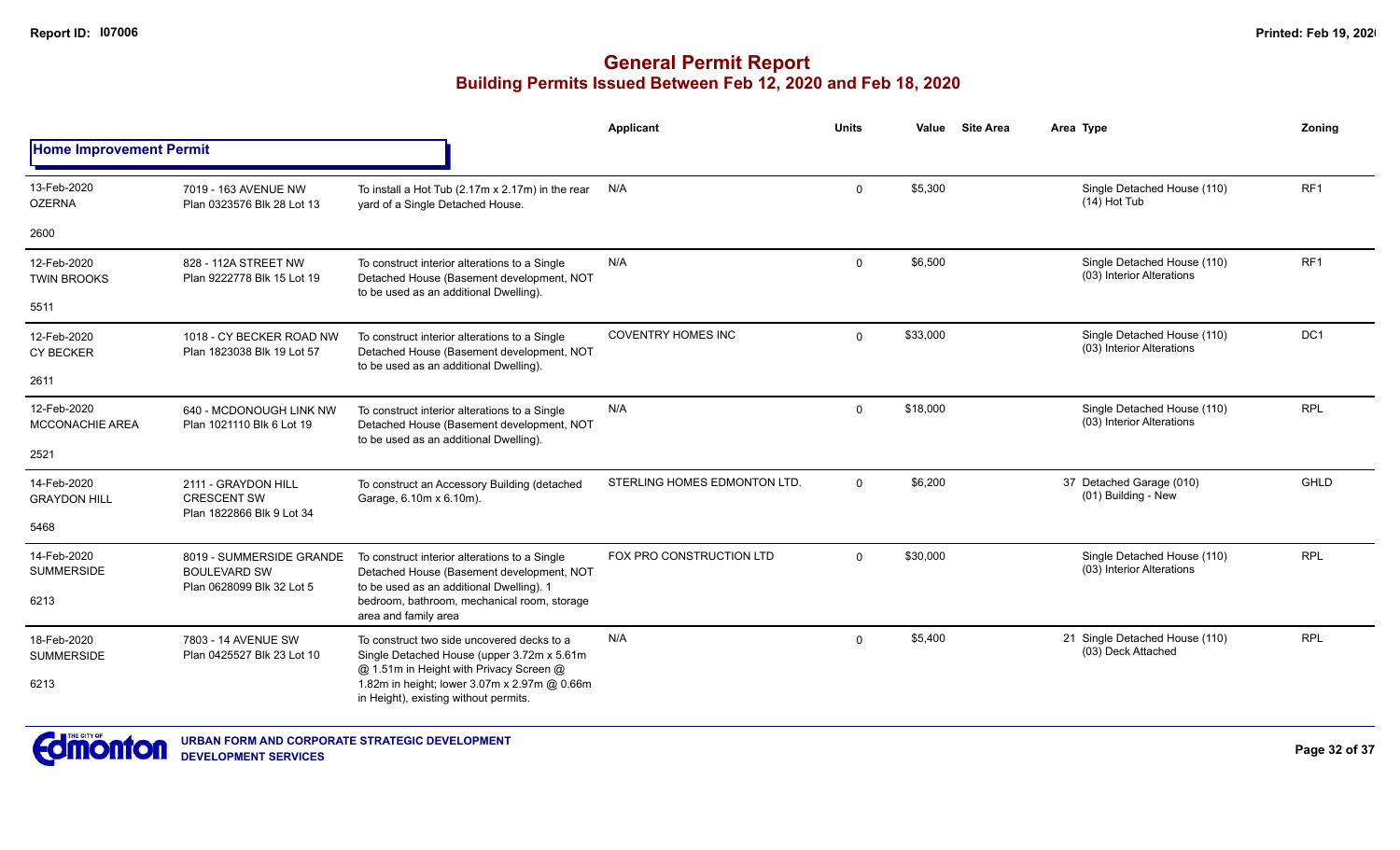|                                             |                                                          |                                                                                                                                         | Applicant                    | <b>Units</b> | Value    | <b>Site Area</b> | Area Type                                                | Zonina          |
|---------------------------------------------|----------------------------------------------------------|-----------------------------------------------------------------------------------------------------------------------------------------|------------------------------|--------------|----------|------------------|----------------------------------------------------------|-----------------|
| <b>Home Improvement Permit</b>              |                                                          |                                                                                                                                         |                              |              |          |                  |                                                          |                 |
| 18-Feb-2020<br><b>CRYSTALLINA NERA WEST</b> | 17443 - 77 STREET NW<br>Plan 1820022 Blk 16 Lot 41       | To construct an Accessory Building (rear<br>detached Garage (6.10m x 6.10m)).                                                           | DAYTONA HOMES INC            | $\Omega$     | \$6,200  |                  | 37 Detached Garage (010)<br>(01) Building - New          | <b>RPL</b>      |
| 2463                                        |                                                          |                                                                                                                                         |                              |              |          |                  |                                                          |                 |
| 14-Feb-2020<br><b>GRAYDON HILL</b>          | 1672 - GRAYDON HILL LINK SW<br>Plan 1723470 Blk 9 Lot 70 | To construct an Accessory Building (rear<br>detached Garage (6.10m x 6.10m)).                                                           | STERLING HOMES EDMONTON LTD. | $\Omega$     | \$6,200  |                  | 37 Detached Garage (010)<br>(01) Building - New          | GHLD            |
| 5468                                        |                                                          |                                                                                                                                         |                              |              |          |                  |                                                          |                 |
| 14-Feb-2020<br><b>RAPPERSWILL</b>           | 12144 - 177 AVENUE NW<br>Plan 1425124 Blk 108 Lot 79     | To construct interior alterations to a Single<br>Detached House (Basement development, NOT<br>to be used as an additional Dwelling), (1 | STERLING HOMES EDMONTON LTD. | $\Omega$     | \$33,400 |                  | Single Detached House (110)<br>(03) Interior Alterations | DC <sub>1</sub> |
| 3370                                        |                                                          | bedroom, 1 media room, 1 bathroom, family<br>room, mechanical room, NO kitchen or wet bar).                                             |                              |              |          |                  |                                                          |                 |
| 14-Feb-2020<br><b>ROSENTHAL</b>             | 8607 - 221 STREET NW<br>Plan 1624116 Blk 13 Lot 52       | To construct a rear uncovered deck to a Single<br>Detached House (3.05m x 3.05m @ 0.99m in<br>height).                                  | N/A                          | $\mathbf 0$  | \$2,400  |                  | 9 Single Detached House (110)<br>(03) Deck Attached      | <b>RPL</b>      |
| 4750                                        |                                                          |                                                                                                                                         |                              |              |          |                  |                                                          |                 |
| 14-Feb-2020<br>ALBERTA AVENUE               | 11152 - 96 STREET NW<br>Plan 5859CL Blk A Lot 16         | To construct interior alterations to a Single<br>Detached House (removal of load bearing wall                                           | <b>PERMIT MASTERS</b>        | $\Omega$     | \$2,000  |                  | Single Detached House (110)<br>(03) Interior Alterations | RF <sub>3</sub> |
| 1010                                        |                                                          | in basement and replacing it with LVL beam).                                                                                            |                              |              |          |                  |                                                          |                 |
| 14-Feb-2020<br><b>LAUREL</b>                | 2509 - 14A AVENUE NW<br>Plan 1822989 Blk 13 Lot 19       | To construct interior alterations<br>(Decommissioning Secondary Suite, NOT to be<br>used as an additional Dwelling).                    | <b>VICTORY HOMES LTD</b>     | $\mathbf 0$  | \$0      |                  | Single Detached House (110)<br>(03) Interior Alterations | <b>RSL</b>      |
| 6444                                        |                                                          |                                                                                                                                         |                              |              |          |                  |                                                          |                 |

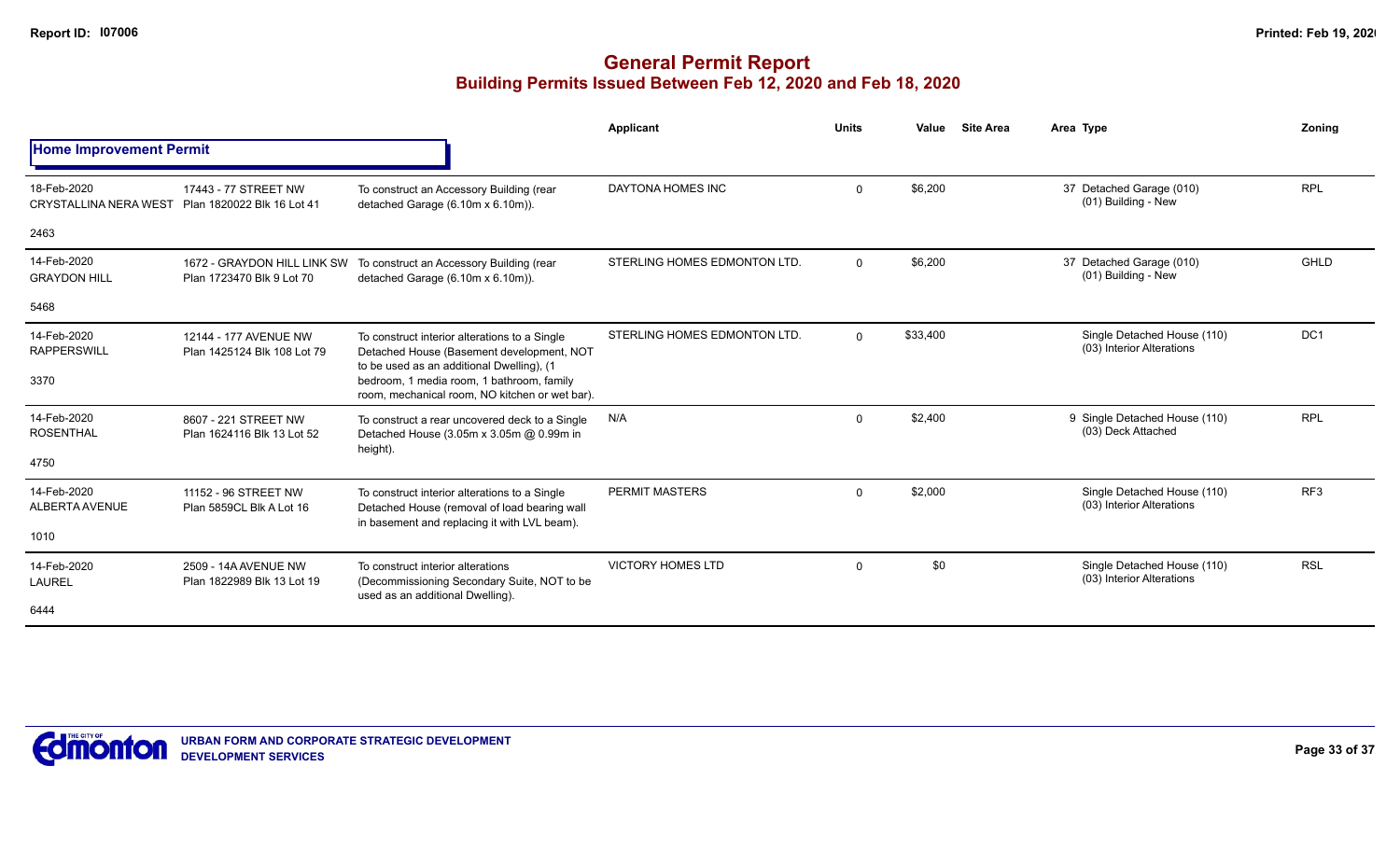|                                                    |                                                              |                                                                                                                                                                                                                                                            | Applicant                  | <b>Units</b> | Value    | <b>Site Area</b> | Area Type                                                | Zoning     |
|----------------------------------------------------|--------------------------------------------------------------|------------------------------------------------------------------------------------------------------------------------------------------------------------------------------------------------------------------------------------------------------------|----------------------------|--------------|----------|------------------|----------------------------------------------------------|------------|
| <b>Home Improvement Permit</b>                     |                                                              |                                                                                                                                                                                                                                                            |                            |              |          |                  |                                                          |            |
| 13-Feb-2020<br><b>WESTMOUNT</b><br>3440            | 11051 - 125 STREET NW<br>Condo Common Area (Plan<br>1322326) | To construct interior alterations to a 4-Dwelling<br>Row House (Basement development (11051<br>125 ST NW ONLY), NOT to be used as an<br>additional Dwelling), (1 bedroom, 1 bathroom,<br>open space, mechanical / laundry room, NO<br>kitchen or wet bar). | N/A                        | $\Omega$     | \$6,000  |                  | Row House (330)<br>(03) Interior Alterations             | RA7        |
| 18-Feb-2020<br>THE ORCHARDS AT<br><b>ELLERSLIE</b> | Plan 1822444 Blk 30 Lot 11                                   | 2407 - CHOKECHERRY LINK SVI To construct an Accessory Building (rear<br>detached Garage (6.10m x 6.10m)).                                                                                                                                                  | DAYTONA HOMES INC          | $\Omega$     | \$6,200  |                  | 37 Detached Garage (010)<br>(01) Building - New          | <b>RPL</b> |
| 6216                                               |                                                              |                                                                                                                                                                                                                                                            |                            |              |          |                  |                                                          |            |
| 14-Feb-2020<br><b>MCCONACHIE AREA</b>              | 17725 - 64A STREET NW<br>Plan 1721305 Blk 23 Lot 44          | To construct interior alterations to a Single<br>Detached House (Basement development, NOT<br>to be used as an additional Dwelling). 1                                                                                                                     | PACESETTER HOMES LTD       | $\Omega$     | \$27,100 |                  | Single Detached House (110)<br>(03) Interior Alterations | <b>RMD</b> |
| 2521                                               |                                                              | bedroom, bathroom, mech room, and family<br>room                                                                                                                                                                                                           |                            |              |          |                  |                                                          |            |
| 12-Feb-2020<br><b>BELVEDERE</b>                    | 12966 - FORT ROAD NW<br>Plan 6201MC Blk 15 Lot 10            | To construct interior alterations to a Single<br>Detached House (partial Basement<br>development, NOT to be used as an additional                                                                                                                          | N/A                        | $\Omega$     | \$3,000  |                  | Single Detached House (110)<br>(03) Interior Alterations | RF4        |
| 2080                                               |                                                              | Dwelling), (ONLY finishing: 1 bathroom / laundry<br>room, 1 mechanical room).                                                                                                                                                                              |                            |              |          |                  |                                                          |            |
| 18-Feb-2020<br>PLEASANTVIEW                        | 5327 - 105B STREET NW<br>Plan 735MC Blk 48 Lot 21            | To construct interior alterations to a Single<br>Detached House (Load bearing wall removal on                                                                                                                                                              | N/A                        | $\Omega$     | \$2,000  |                  | Single Detached House (110)<br>(03) Interior Alterations | RF1        |
| 5320                                               |                                                              | main floor).                                                                                                                                                                                                                                               |                            |              |          |                  |                                                          |            |
| 18-Feb-2020<br><b>QUEEN ALEXANDRA</b>              | 10726 - 72 AVENUE NW<br>Plan 1621246 Blk 11 Lot 27A          | To construct interior alterations to a Single<br>Detached House (Basement development, NOT                                                                                                                                                                 | <b>X3 DEVELOPMENTS LTD</b> | $\Omega$     | \$25,000 |                  | Single Detached House (110)<br>(03) Interior Alterations | RF3        |
| 5330                                               |                                                              | to be used as an additional Dwelling), (1<br>bedroom, 1 bathroom, lounge area, mechanical<br>room. NO wet bar or kitchen).                                                                                                                                 |                            |              |          |                  |                                                          |            |

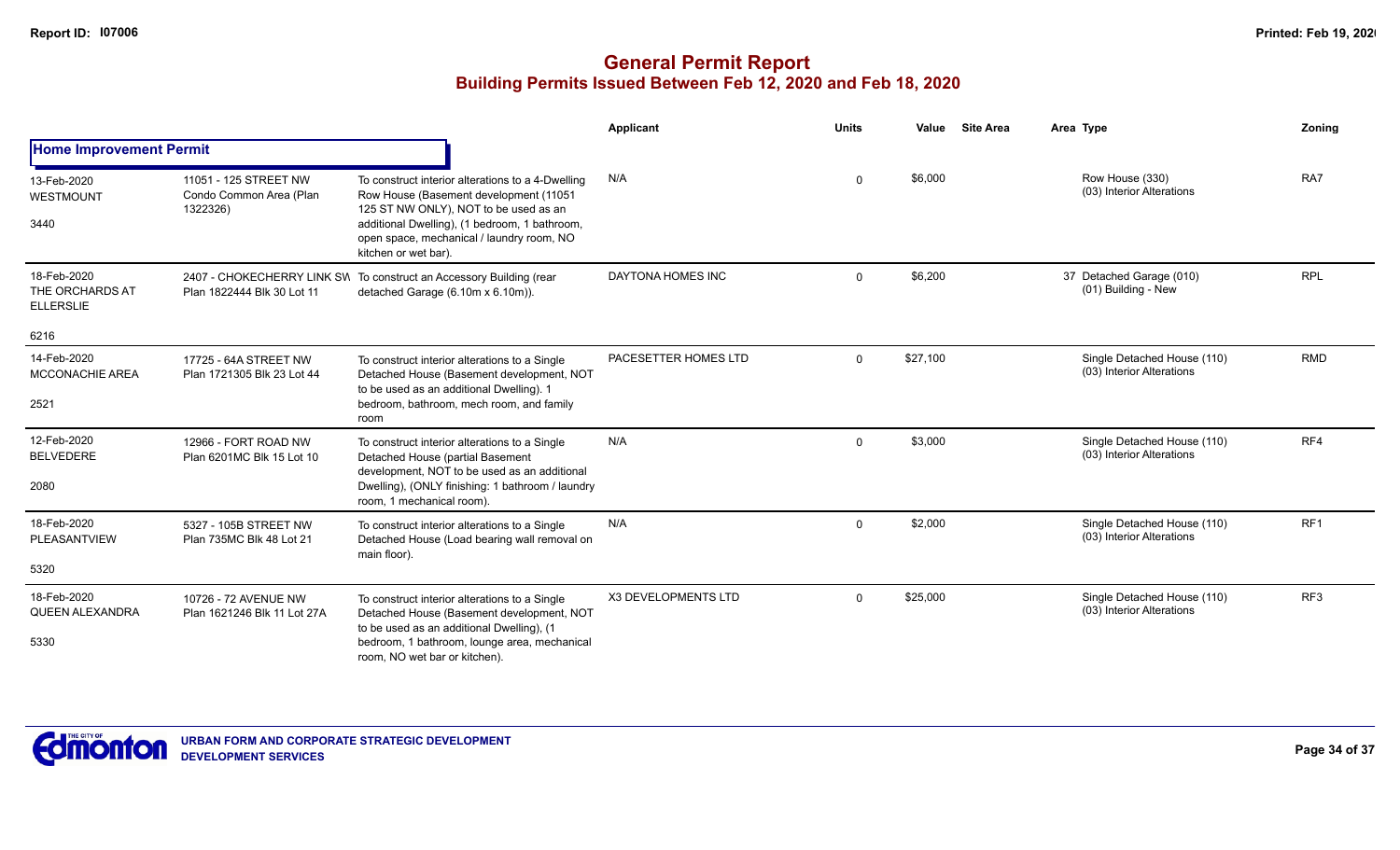|                                              |                                                                    |                                                                                                                                                                                                                                                                          | <b>Applicant</b>           | <b>Units</b> | Value    | <b>Site Area</b> | Area Type                                                | Zoning          |
|----------------------------------------------|--------------------------------------------------------------------|--------------------------------------------------------------------------------------------------------------------------------------------------------------------------------------------------------------------------------------------------------------------------|----------------------------|--------------|----------|------------------|----------------------------------------------------------|-----------------|
| <b>Home Improvement Permit</b>               |                                                                    |                                                                                                                                                                                                                                                                          |                            |              |          |                  |                                                          |                 |
| 18-Feb-2020<br><b>SECORD</b>                 | Plan 1723442 Blk 27 Lot 29                                         | 763 - SECORD BOULEVARD NW To construct interior alterations to a Row House<br>(Basement development, NOT to be used as an<br>additional Dwelling). 1 Bedroom, 1 Bathroom, 1                                                                                              | PACESETTER HOMES LTD       | $\Omega$     | \$28,500 |                  | Row House (330)<br>(03) Interior Alterations             | RF <sub>5</sub> |
| 4487                                         |                                                                    | Mech Room, 1 Living Room, 1 Storage Room.                                                                                                                                                                                                                                |                            |              |          |                  |                                                          |                 |
| 12-Feb-2020<br><b>ALLARD</b><br>5458         | 3742 - ALEXANDER CRESCENT<br><b>SW</b><br>Plan 1026054 Blk 1 Lot 6 | To construct interior alterations to a Single<br>Detached House (partial Basement<br>development, NOT to be used as an additional<br>Dwelling), (1 office/storage room, 1 bathroom, 1<br>laundry room, 1 mechanical room, NO wet bar<br>or kitchen).                     | PRIORITY BUILDERS INC,     | $\Omega$     | \$7,500  |                  | Single Detached House (110)<br>(03) Interior Alterations | <b>RPL</b>      |
| 12-Feb-2020<br><b>ALLARD</b><br>5458         | 2528 - AMERONGEN CRESCEN<br>SW<br>Plan 1424127 Blk 15 Lot 49       | To construct an extension to the rear<br>uncovered deck (total dimensions, 4.57m x<br>3.05m @ 1.53m in Height) to a Single Detached<br>House.                                                                                                                            | WHITE EAGLE HOMES LTD      | $\Omega$     | \$3,600  |                  | 14 Single Detached House (110)<br>(03) Deck Attached     | <b>RSL</b>      |
| 12-Feb-2020<br><b>GRAYDON HILL</b><br>5468   | 1420 - GRAYDON HILL WAY SW<br>Plan 1421503 Blk 4 Lot 48            | To construct interior alterations to a Single<br>Detached House (Basement development, NOT<br>to be used as an additional Dwelling), (1<br>bedroom, 1 bathroom, family room, mechanical<br>room, NO wet bar or kitchen).                                                 | FOX PRO CONSTRUCTION LTD   | $\Omega$     | \$35,000 |                  | Single Detached House (110)<br>(03) Interior Alterations | GHLD            |
| 13-Feb-2020<br><b>CHAPPELLE AREA</b><br>5462 | 2840 - COUGHLAN GREEN SW<br>Plan 1720518 Blk 17 Lot 69             | To construct interior alterations to a<br>Semi-Detached House (Basement development<br>(Lot 69 ONLY), NOT to be used as an additional<br>Dwelling), (1 bedroom, 1 bathroom, living room,<br>mechanical room, NO wet bar or kitchen).                                     | N/A                        | $\Omega$     | \$5,000  |                  | Semi-Detached House (210)<br>(03) Interior Alterations   | RF4             |
| 13-Feb-2020<br>WINDERMERE<br>5570            | 725 - 178A STREET SW<br>Plan 1323714 Blk 11 Lot 76                 | To construct interior alterations to a Single<br>Detached House (Basement development, NOT<br>to be used as an additional Dwelling), (1<br>bedroom, 1 bathroom, family TV room / play<br>area, toy / library room, mechanical / storage<br>room, NO kitchen or wet bar). | <b>CC2 RENOVATIONS LTD</b> | $\Omega$     | \$25,000 |                  | Single Detached House (110)<br>(03) Interior Alterations | <b>RSL</b>      |

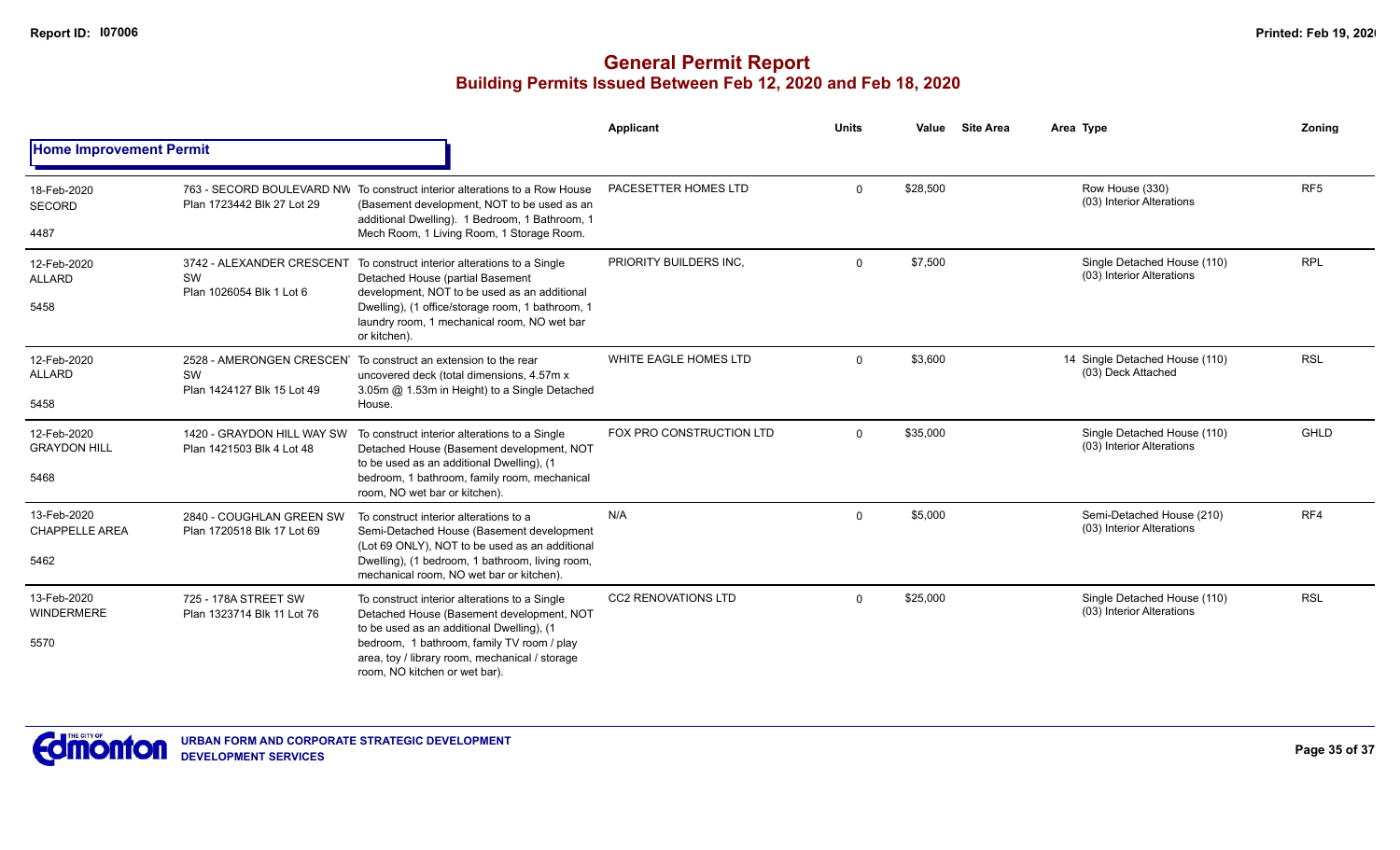|                                               |                                                   |                                                                                                                                                                                                                                   | <b>Applicant</b>      | <b>Units</b> | <b>Site Area</b><br>Value | Area Type                                                | Zoning          |
|-----------------------------------------------|---------------------------------------------------|-----------------------------------------------------------------------------------------------------------------------------------------------------------------------------------------------------------------------------------|-----------------------|--------------|---------------------------|----------------------------------------------------------|-----------------|
| <b>Home Improvement Permit</b>                |                                                   |                                                                                                                                                                                                                                   |                       |              |                           |                                                          |                 |
| 13-Feb-2020<br><b>HOMESTEADER</b><br>2350     | 12615 - 44 STREET NW<br>Plan 1620841 Blk 27 Lot 4 | To construct interior alterations to a Single<br>Detached House (Basement development, NOT<br>to be used as an additional Dwelling), (2<br>bedroom, 1 bathroom, living room (with kitchen),<br>mechanical room).                  | N/A                   | $\Omega$     | \$25,000                  | Single Detached House (110)<br>(03) Interior Alterations | <b>RSL</b>      |
| 14-Feb-2020<br><b>JACKSON HEIGHTS</b><br>6330 | 4640 - 43A AVENUE NW<br>Plan 9022684 Blk 4 Lot 38 | To construct interior alterations to a Single<br>Detached House (Basement development, NOT<br>to be used as an additional Dwelling), (1<br>bedroom, 1 storage room, open/living room,<br>mechanical room, NO wet bar or kitchen). | N/A                   | $\Omega$     | \$5,000                   | Single Detached House (110)<br>(03) Interior Alterations | RF <sub>1</sub> |
| 14-Feb-2020<br><b>WINDERMERE</b><br>5570      | 923 - 174 STREET SW<br>Plan 1525626 Blk 18 Lot 56 | To construct interior alterations to a Single<br>Detached House (Basement development, NOT<br>to be used as an additional Dwelling). 1<br>bedroom, bathroom, mechanical room, storage<br>room, and                                | N/A                   | $\Omega$     | \$10,000                  | Single Detached House (110)<br>(03) Interior Alterations | DC1             |
| 14-Feb-2020<br><b>SUMMERSIDE</b><br>6213      | 9011 - 24 AVENUE SW<br>Plan 1124361 Blk 42 Lot 38 | To construct interior alterations to a Single<br>Detached House (Basement development, NOT<br>to be used as an additional Dwelling), (1<br>bedroom, 1 bathroom, gym / recreation room<br>(with wet bar), mechanical room).        | <b>PERMIT MASTERS</b> | $\Omega$     | \$10,000                  | Single Detached House (110)<br>(03) Interior Alterations | <b>RSL</b>      |
| 14-Feb-2020<br><b>MAPLE</b><br>6441           | 846 - 36A AVENUE NW<br>Plan 1125359 Blk 2 Lot 71  | To construct interior alterations to a Single<br>Detached House (Basement development, NOT<br>to be used as an additional Dwelling), (1<br>bedroom, 1 bathroom, living room, mechanical<br>room, NO wet bar or kitchen).          | N/A                   | $\Omega$     | \$5,000                   | Single Detached House (110)<br>(03) Interior Alterations | <b>RPL</b>      |
| 14-Feb-2020<br><b>WINDERMERE</b><br>5570      | 2203 - WARRY LOOP SW<br>Plan 0820982 Blk 5 Lot 45 | To construct interior alterations to a Single<br>Detached House (Basement development, NOT<br>to be used as an additional Dwelling), (1<br>bedroom, 1 bathroom, living room, mechanical<br>room, NO wet bar or kitchen).          | N/A                   | $\Omega$     | \$18,000                  | Single Detached House (110)<br>(03) Interior Alterations | <b>RSL</b>      |